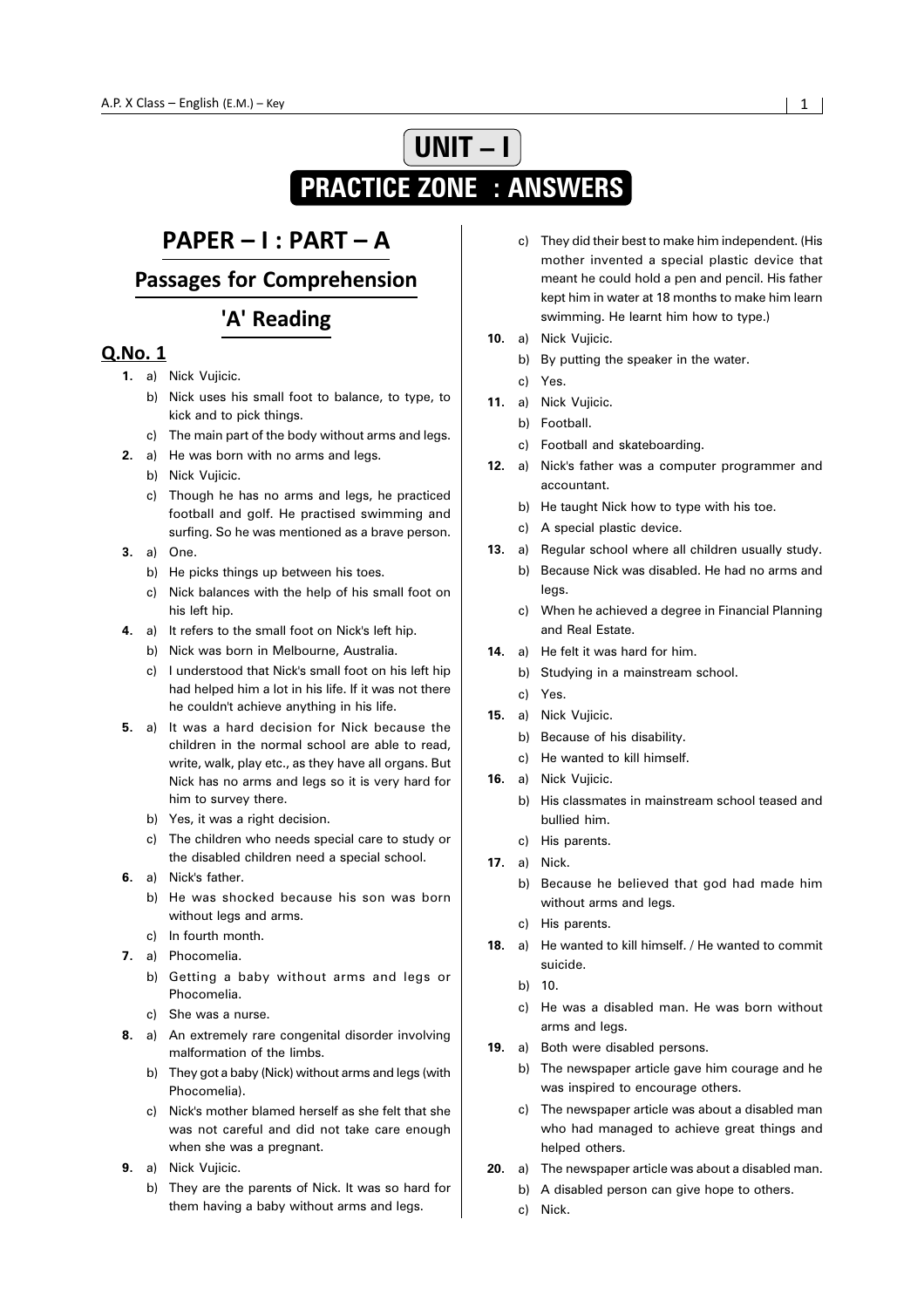- **21.** a) Nick.
	- b) Positive attitude.
	- c) Yes.
- **22.** a) Nick.
	- b) Beautiful.
	- c) Something good that he had.
- **23.** a) The challenges in our lives help us to strengthen our convictions.
	- b) Nick won the Australian Young Citizen of the Year award.
	- c) He won the award for his bravery and perseverance.
- **24.** a) Nick.
	- b) To freak the girl out.
	- c) The 360 degree spin of Nick which made his torso appear.
- **25.** a) He went to Hawaii.
	- b) Nick's surfing master.
	- c) Her arm bitten off by a shark when she was 12.

- 1. a) Nick's parents.
	- b) His parents decided not to send him to a special school. They decided to send him to a mainstream school.
- 2. a) Nick's father left the hospital room to vomit because Nick was born without arms and legs.
	- b) She was distraught as Nick was born without arms and legs.
- 3. a) Phocomelia.
	- b) Baby getting birth without having legs and arms is called Phocomelia.
- **4.** a) He was depressed when he was eight years old. b) His mother.
- **5.** a) God had made them disable.
- b) Nick wanted to use his life to encourage other people.
- **6.** a) Nick.
- b) He has no arms and legs.
- **7.** a) They help us to strengthen our convictions.
	- b) Nick won the Australian Young Citizen of the Year award.
- **8.** a) Nick.
	- b) Bethany Hamilton, Nick's master.

## 'B' Reading

#### Q.No. 3

- **1.** a) Failure.
	- b) 'If you want to succeed, double your failure rate.'
	- c) We can learn or plan better than the previous. So every failure teaches us a lesson, which makes us perfect and destinates our success.
- **2.** a) Failures.
	- b) They are lucky.
	- c) The successful people or person.
- **3.** a) Lee, De Forest.
- b) Triodes tube.
- c) He was humiliated for using fraudulent means to mislead the public into buying stocks of his company by claiming that he could transmit the human voice across the Atlantic.
- **4.** a) Socrates.
	- b) The young boy.
	- c) The burning desire.
- **5.** a) The life history of Abraham Lincoln.
	- b) At the age of 21.
	- c) Shiv Khera.

#### **Q.No. 4**

- **1.** a) Thomas Edison.
	- b) He was deaf.
- **2.** a) Bouncing back after a failure is called failing forward.
	- b) We should learn from our failure and keep moving.
- **3.** a) The disaster was the lose of a factory on fire. b) Thomas Edison.
- **4.** a) Setback acts as a driving force and also teaches us humility.
	- b) We need courage and faith to overcome the setback.
- **5.** a) Colonel Sanders.
	- b) He knocked on more than a thousand doors to sell his mother's recipe.
- **6.** a) A small mouse inspired Disney.
	- b) Mickey Mouse.

## 'C' Reading

- **1.** a) Narayana Murthy.
	- b) Because he was short.
	- c) When some one asks him a question related to Physics or Maths.
- **2.** a) He dreamt of studying IIT.
	- b) To study IIT.
	- c) Indian Institute of Technology.
- **3.** a) Mr. Narayana Murthy.
	- b) To Study in IIT.
	- c) Because his father refused him to send him to IIT, Chennai.
- **4.** a) Narayana Murthy.
	- b) There is an evidence in the above passage saying that his father is a highschool teacher and an avid reader of English literature.
	- c) He is poor.
- **5.** a) Simplicity, uncompromising quality and fairness.
	- b) Mind power should be the power of every man. He should be influenced by values.
	- c) Narayana Murthy.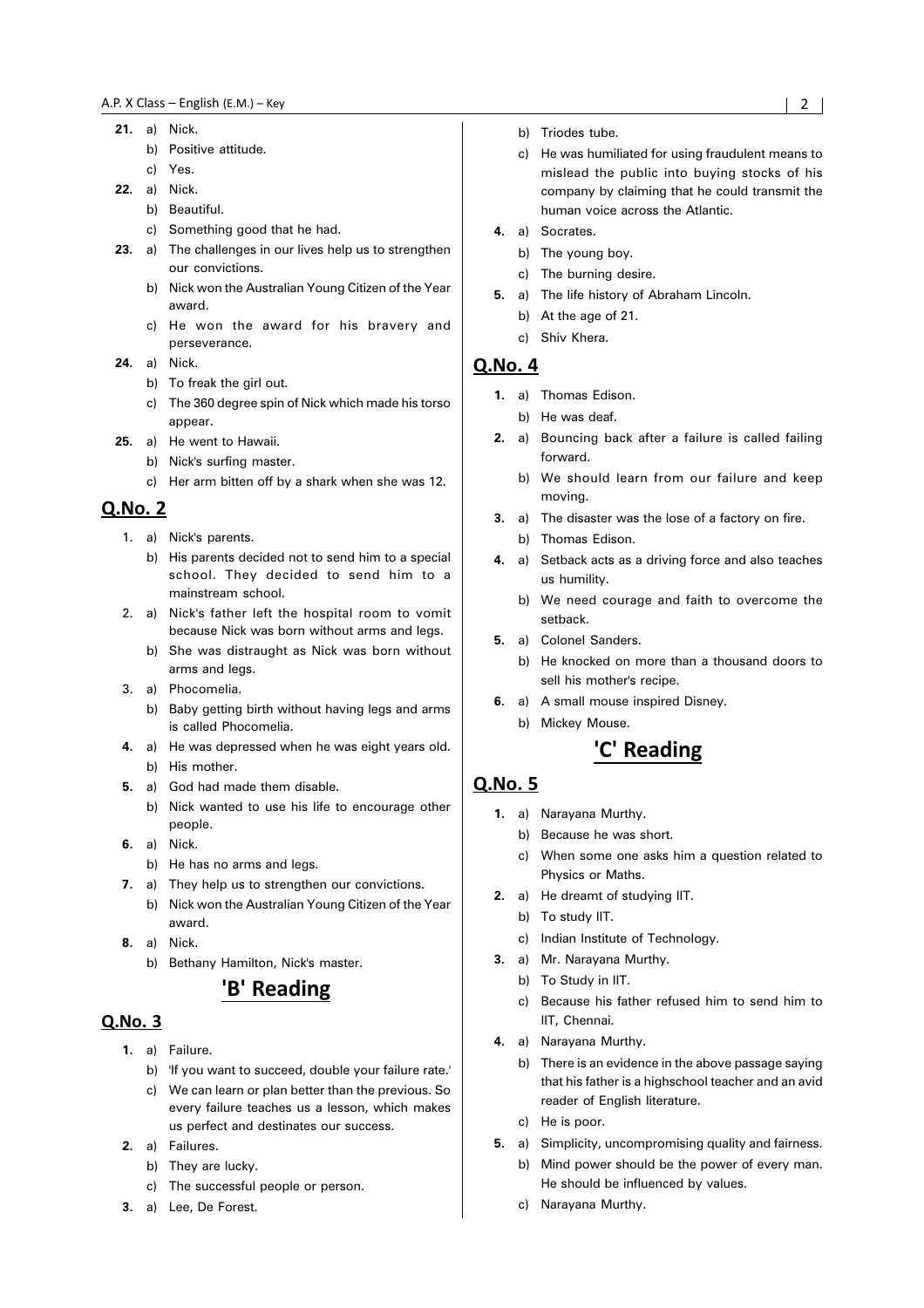- **1.** a) Narayana Murthy.
	- b) 'Your best friend is yourself and your worst enemy is yourself.'
- **2.** a) Narayana Murthy.
	- b) He showed Indians that it was possible to earn wealth legally and ethically.
- **3.** a) A town which is peaceful.
	- b) Narayana Murthy and his friends.
- **4.** a) His principle was never to hurt anyone. b) It implies 'good'.
- **5.** a) Father of Narayana Murthy.
	- b) Narayana Murthy.

## **Textual Discourses**

#### 0.No. 7 & 8

| 1. | <b>Father</b> | ŕ. | What our baby has no arms and legs?                                                                                                                                        |  |
|----|---------------|----|----------------------------------------------------------------------------------------------------------------------------------------------------------------------------|--|
|    | <b>Mother</b> | ÷  | His disability came without any medical<br>explanation.                                                                                                                    |  |
|    | <b>Father</b> | ÷  | Why God made it to us?                                                                                                                                                     |  |
|    | <b>Mother</b> | ÷  | Being a nurse I did everything during<br>pregnancy but still it happened?                                                                                                  |  |
|    | <b>Father</b> | ÷  | It's not your fault. You have taken all<br>care. Don't take this on you?                                                                                                   |  |
|    | <b>Mother</b> | ÷  | How can I hold my baby ? Without<br>holding how can leave him like that?                                                                                                   |  |
|    | <b>Father</b> | ÷  | I don't know why God gave such<br>punishment.                                                                                                                              |  |
|    | <b>Mother</b> | t  | Why this cruel trick would happen to us?                                                                                                                                   |  |
|    | <b>Father</b> | ÷  | Ok! Let us change our fate ourselves.                                                                                                                                      |  |
|    | <b>Mother</b> | t  | Yes! Let us take it as a challenge.                                                                                                                                        |  |
|    | <b>Father</b> | ÷  | We work hard and make him best.                                                                                                                                            |  |
|    | <b>Mother</b> | ÷  | Yes, you are right. Let us work hard for<br>his comfort and make him the best.                                                                                             |  |
|    | <b>Father</b> | ÷  | I will invent some devices, so that we<br>can train him to be independent.                                                                                                 |  |
|    | <b>Mother</b> | ÷  | I will invent a special plastic device to<br>hold a pen or pencil. Let us be courage<br>and make our child to be inspiration for<br>all the disabled persons in the world. |  |

**2.** When Nick was joined in the mainstream school, he was teased and bullied. He had an electric wheel chair for mobility and a team of carers to help him. When he was at the age of eight he was deeply depressed due to this. He went to his mum crying and told her that he wanted to kill himself. The remaining children in the school are independent and were able to play, write and can go wherever they want. Even he couldn't wear a nice dress. He felt sad of seeing all and was unable to understand his fault why God made him like that. He too wanted to play, roam etc. like the remaining but he needs the support of any person to do whatever he wants. He was unable to bear that situation and shared his views to his mother. He was not willing to continue such horrible life where someone should help him to do anything even to eat, drink, bath etc. So he decided to kill himself. By listening these words Nick's Mother felt sad and terrified. She councelled him that he was a God's gift for them. She wants to support him and make him independent. She assured him that his parents are his strength and they love him very much.

**3.** 17<sup>th</sup> July 2016 : 9:00 p.m.

#### Sunday

Dear Diary,

Oh God ! How fool I am ? I wanted to commit suicide as I was a disabled person. But today I have read an article in the News paper. There was disabled man who had managed to achieve great things in his life and helped others. Now I realised why God made me like that. My life was to give hope to others, like him. This article inspired me a lot. Today onwards I won't scold God or won't get worried for what I don't have. I am happy with what God gave me. So, it's time to be strengthen and lead my life with courage.

Today is the most memorable day of my life. Now I myself feel that God gave me an opportunity to inspire people around me.

"Thanks God !"

Nick

**4.** Dear Friends,

I feel happy to be here before you to give a brief speech on this occasion. You need not go under depression when you face failures in life.

Failures usually come in the journey of reaching goals. They are always a part of all successful stories. People like Abraham Lincoln, Lee De Forest, Wright Brothers, Thomas Edison and Henry Ford faced failures in their life but they did not lose heart because of failures. It is quite common to have failures in every successful work. Many people stop their efforts in their goals when they happen to face failures. But great and successful people do not stop their efforts when they face failures. They learn good lessons from their failures. The only thing they do is they continue their efforts with the same determination. They use their failures as the stepping stones in their work. They don't go under depression. They don't remember the failures they have faced. They continue their work with the same hope and determination and dedication. They do not think of their failures. They work till they reach their goals because success is their goal.

Thank you for giving me this opportunity.

| Nick<br>5.     | : Good Morning!                         |  |
|----------------|-----------------------------------------|--|
| <b>Bethany</b> | : Good Morning ! What can I do for you? |  |
| Nick           | : I want to learn surfing.              |  |
| <b>Bethany</b> | : Amazing ! You have chosen a nice      |  |
|                | sport to learn. Welcome to this sport.  |  |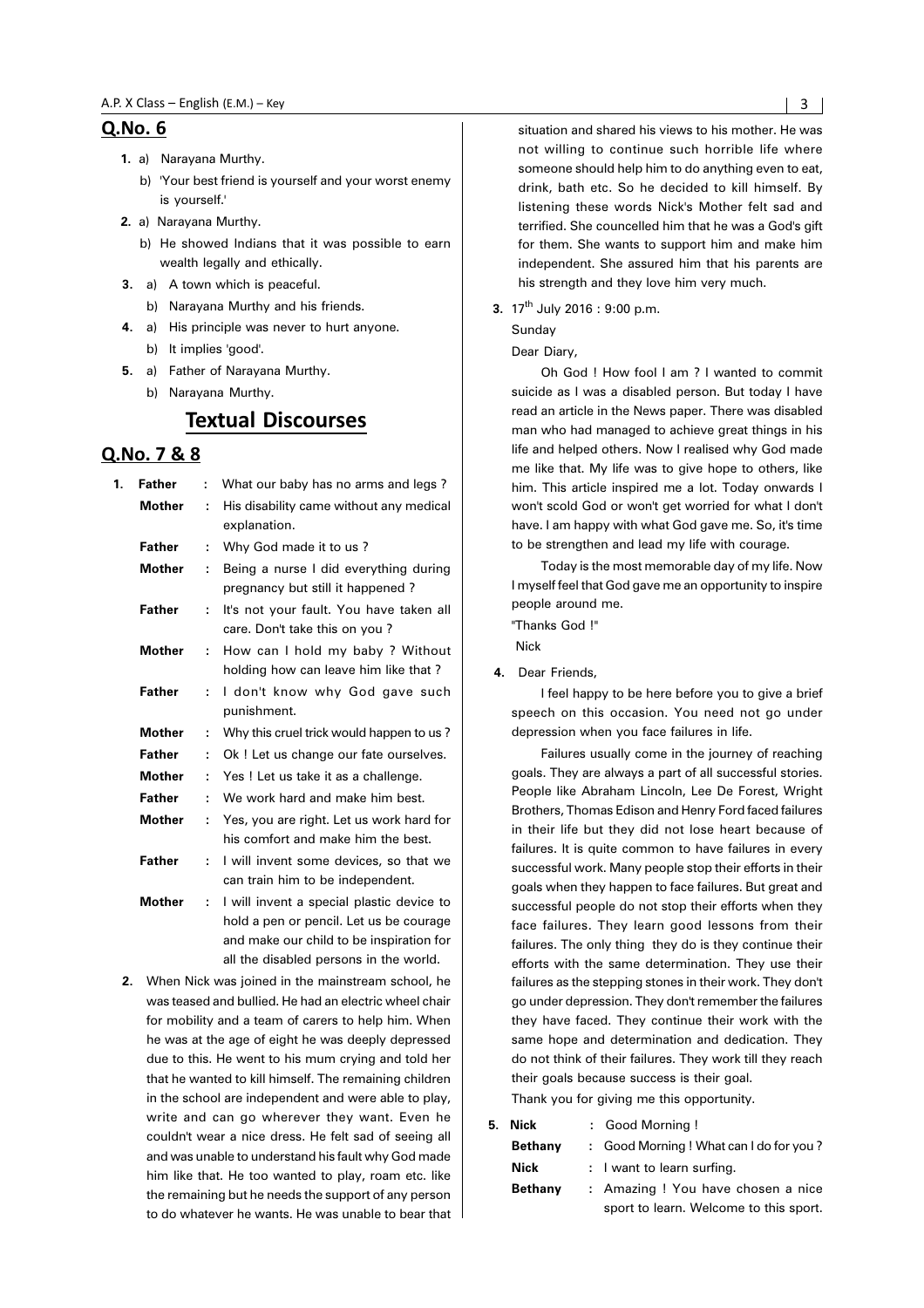#### A.P. X Class — English (E.M.) — Key National Service of Service Services of Alberta Services of Alberta Services of A

| Nick           | t  | Yes, surfing is one of my passions.<br>I want to enjoy the thrill of surfing.   |
|----------------|----|---------------------------------------------------------------------------------|
| <b>Bethany</b> | t. | Do you think it is possible to learn<br>surfing without arms and legs?          |
| Nick           | ÷  | I think it is possible. I learnt that you                                       |
|                |    | are able to surf well, though you do                                            |
|                |    | not have your arms. That is why I think                                         |
|                |    | it is possible.                                                                 |
| Bethany        | t. | Ok, I appreciate your courage. I think                                          |
|                |    | it is possible for you, if you are brave                                        |
|                |    | enough. More over you should have<br>determination.                             |
| Nick           | ÷. | I decided to be courageous to learn                                             |
|                |    | surfing. More over I have confidence                                            |
|                |    | in your instruction.                                                            |
| Bethany        | ٠. | The only thing you need is to balance                                           |
|                |    | your body while surfing. Without                                                |
|                |    | balance, you cannot learn surfing.                                              |
| Nick           | ÷. | No problem. I can balance my body                                               |
|                |    | well.                                                                           |
| Bethany        | ÷  | Ok. Let's start our surfing lessons from                                        |
|                |    | tomorrow.                                                                       |
| Nick           | t, | Thank you.                                                                      |
| Bethany        | t. | It's alright.                                                                   |
| 6. Reporter    | t. | Good morning !                                                                  |
| Nick           | t. | Good morning !                                                                  |
| Reporter       | ÷  | Let's start our interview.                                                      |
|                |    |                                                                                 |
| Nick           | ř. | Ok.                                                                             |
| Reporter       | ÷  | Congratulations ! You have won the                                              |
|                |    | Australian Young Citizen of the Year                                            |
|                |    | for<br>award<br>your bravery<br>and<br>perseverance.                            |
| Nick           | ÷. | Thank you.                                                                      |
| Reporter       | t. | What are your parents?                                                          |
| Nick           | ŕ. | My mother is a nurse and my father is                                           |
|                |    | computer<br>and<br>programmer<br>а                                              |
|                |    | accountant.                                                                     |
| Reporter       | t  | How did they feel when you were born?                                           |
| Nick           | ÷  | They were shocked and disappointed                                              |
|                |    | to have me without arms and legs. My                                            |
|                |    | father left the hospital room to vomit                                          |
|                |    | and my mother couldn't bring herself<br>to hold me until I was four months old. |
| Reporter       | t. | How were you able to face the                                                   |
|                |    | problems and manage things?                                                     |
| Nick           | ÷  | The credit goes to my parents. They                                             |
|                |    | supported me in all aspects of life. I                                          |
|                |    | cannot imagine my life without my                                               |
|                |    | parents.                                                                        |
| Reporter       | t, | What inspired most in your life?                                                |
| Nick           | ÷  | A newspaper article about a disabled                                            |
|                |    | man who had managed to achieve<br>great things and help others inspired         |
|                |    | me a lot. I took my inspiration from                                            |

|    | Reporter          | t.       | How do you feel about life at present?                                                                          |
|----|-------------------|----------|-----------------------------------------------------------------------------------------------------------------|
|    | Nick              | t.       | I feel happy and contented. Now I am                                                                            |
|    |                   |          | able to enjoy the life inspiring the                                                                            |
|    |                   |          | people giving hope to them.                                                                                     |
|    | Reporter          | t,       | What are your future plans?                                                                                     |
|    | Nick              | t.       | I want to publish books with the                                                                                |
|    |                   |          | content which inspire the people who<br>need inspiration and hope for life.                                     |
|    | Reporter          |          |                                                                                                                 |
|    | Nick              | t,<br>t. | What is your message to people?<br>I want to tell people to keep on getting                                     |
|    |                   |          | up when they fall and to always love                                                                            |
|    |                   |          | themselves. They should try again and                                                                           |
|    |                   |          | again to finish their tasks successfully.                                                                       |
| 7. | $20 - 1 - 2017$ , |          |                                                                                                                 |
|    | 10.00 p.m.        |          |                                                                                                                 |
|    | Dear Diary,       |          |                                                                                                                 |
|    |                   |          | Today is the most disappointing day for me in                                                                   |
|    |                   |          | my life. It is an unfortunate thing for us to have a                                                            |
|    |                   |          | baby without arms and legs. I don't know why god                                                                |
|    |                   |          | has played this cruel trick on us. I did everything right                                                       |
|    |                   |          | during my pregnancy but I got a baby like this. I am<br>not able to bring this baby myself to hold in my hands. |
|    |                   |          | I hope god may give me strength to bring up the                                                                 |
|    |                   |          | baby. I hope something miracle would happen and                                                                 |
|    |                   |          | my baby would get his arms and legs.                                                                            |
|    | Mother.           |          |                                                                                                                 |
| 8. | Reporter          | t        | Good morning !                                                                                                  |
|    | Murthy            | ÷.       | Good morning ! Welcome !                                                                                        |
|    | Reporter          | ÷.       | I am a news reporter from 'The Time'                                                                            |
|    | Murthy            | t.       | Ok. Nice meeting you. What is the                                                                               |
|    |                   |          | matter?                                                                                                         |
|    | Reporter          | ÷.       | I want an interview with you to publish                                                                         |
|    |                   |          | in our newspaper.                                                                                               |
|    | Murthv            |          | Ok. Let's start.                                                                                                |
|    | Reporter :        |          | Thank you ! Please tell us something                                                                            |
|    | Murthy            | t.       | about your schooling.<br>I had my schooling in Mysore. I                                                        |
|    |                   |          | enjoyed my school days along with                                                                               |
|    |                   |          | my friends. It was a memorable thing.                                                                           |
|    | Reporter          | ÷.       | What are your parents?                                                                                          |
|    | Murthy            | t.       | My father was a school teacher and                                                                              |
|    |                   |          | my mother was a housewife.                                                                                      |
|    | Reporter          | t        | Can you tell us an incident which                                                                               |
|    |                   |          | made you disappointed?                                                                                          |
|    | Murthy            | t        | Yes, the incident which made me                                                                                 |
|    |                   |          | disappointment happened after my                                                                                |
|    |                   |          | schooling. Though I passed the IIT                                                                              |
|    |                   |          | entrance exam with high rank, I could<br>not go to IIT as my father could not                                   |
|    |                   |          | afford the expenses there. It was my                                                                            |
|    |                   |          | dream then.                                                                                                     |
|    |                   |          |                                                                                                                 |

- **Reporter :** Then, how did you reach your goal ?
- **Murthy :** My father advised me to do my best studying in Mysore. He gave me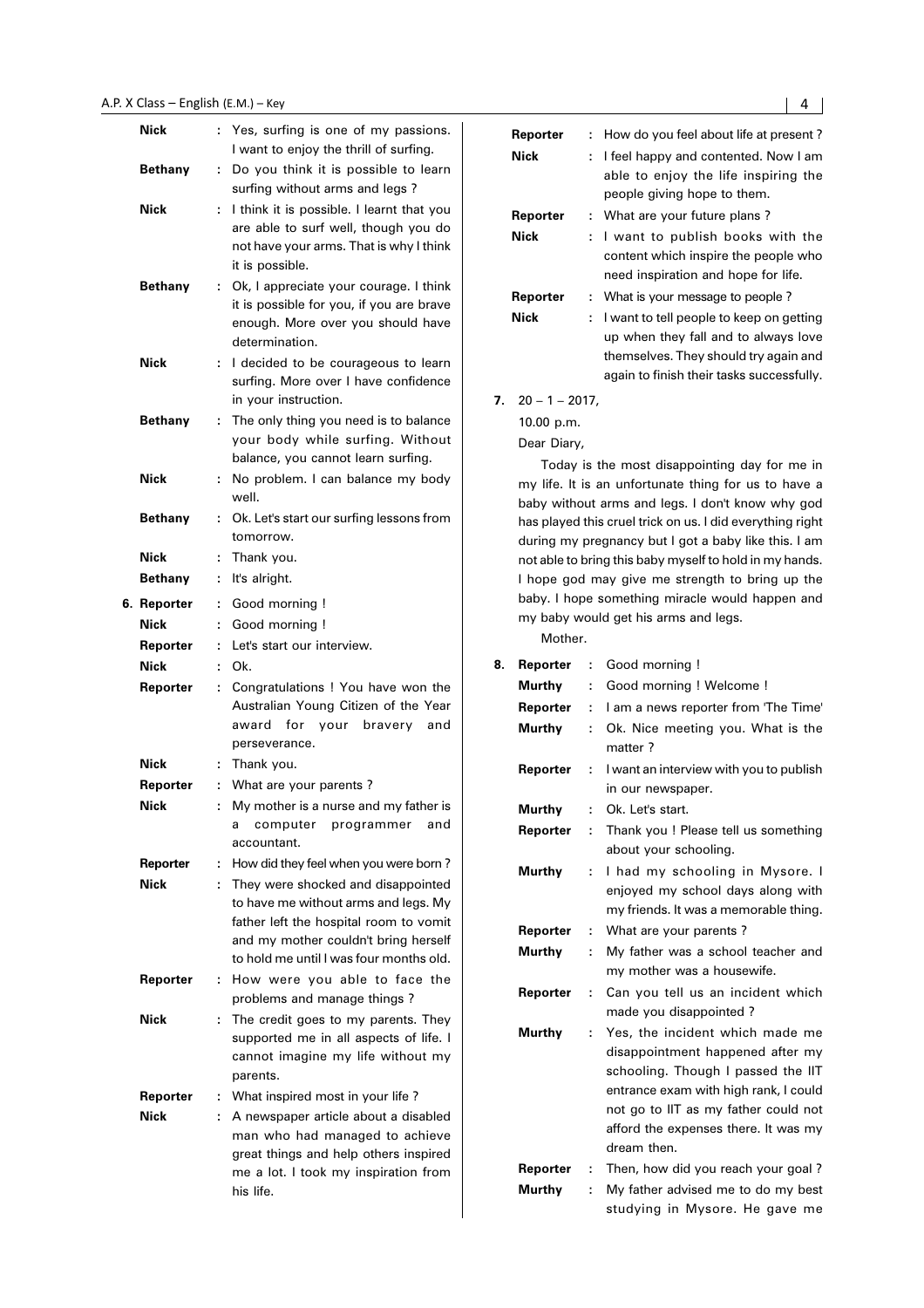|               |    | support at home to work hard and<br>reach my goal.                                                                                   |
|---------------|----|--------------------------------------------------------------------------------------------------------------------------------------|
| Reporter      | ÷  | What kind of student were you when                                                                                                   |
|               |    | you were young?                                                                                                                      |
| <b>Murthy</b> | ÷  | I am a bright student. I used to solve<br>the problems of my friends easily. I<br>guided many of my friends.                         |
| Reporter      | ÷  | How do you feel about your present<br>position?                                                                                      |
| <b>Murthy</b> | ÷  | I am happy and contented with my<br>position because I was able to<br>become an icon of the IT industry.                             |
| Reporter      | ÷. | What are your future plans?                                                                                                          |
| <b>Murthy</b> | ÷. | I want to expand our company across<br>the world and create many opportunities<br>to the youth.                                      |
| Reporter      | t  | What is your message to the youth of<br>the country?                                                                                 |
| <b>Murthy</b> | ÷  | Believe in knowledge. It will give you<br>power.                                                                                     |
| Reporter      | ÷  | Thank you for giving information<br>patiently.                                                                                       |
| Murthy        | ÷  | Welcome.                                                                                                                             |
|               |    |                                                                                                                                      |
| 9. Murthy     | ÷. | Dad, my IIT result has come.                                                                                                         |
| <b>Father</b> | t  | Oh ! What is your result?                                                                                                            |
| Murthy        | ÷. | I have passed with a high rank.                                                                                                      |
| <b>Father</b> | ÷  | Hearty congratulations, my son. Keep<br>it up.                                                                                       |
| <b>Murthy</b> | t  | Thank you dad. All my friends are<br>going to join IIT.                                                                              |
|               |    | What about my joining?                                                                                                               |
| <b>Father</b> | ÷  | Well. I am afraid. I can't afford the<br>expenses.                                                                                   |
| Murthy        | t  | Why can't you afford the expenses?                                                                                                   |
| Father        | ÷  | You know our financial position. I am<br>a salaried person. I have five daughters<br>to be married and three sons to be<br>educated. |
| <b>Murthy</b> | t  | Dad, if I join IIT, I will have a bright<br>future.                                                                                  |
| <b>Father</b> | t  | I know very well son. Try to understand<br>me. It is a difficult situation for me to<br>say 'no'.                                    |

**10.** Worthy Students, Principal and Teachers,

Today I, Bhanu stand before you to speak on the topic : 'Be victors, not victims'.

We know that Abraham Lincoln, Thomas Alva Edison, Colonel Sanders, etc. are great people. They all are not successful in their initial attempts. They too were victims to various conditions. They achieved success only after many defeats. Today they stood as examples for us as victors.

We should take their lives as examples and try to face failures boldly to achieve success. We should always try to achieve our goals though we face many set backs. We should always remember that 'Failures are the stepping stones to success'. So, without any disappointment and distress try to achieve things till you reach your goals.

| 11. | Kanae       |    | Hai, Good morning ! This is Kanae.<br>Glad to meet you.                                                                                                                              |
|-----|-------------|----|--------------------------------------------------------------------------------------------------------------------------------------------------------------------------------------|
|     | <b>Nick</b> | t. | Good morning ! This is Nick. Glad to<br>meet you.                                                                                                                                    |
|     | Kanae       | t. | I am a big fan of you. The message<br>you have given in Texas inspired me<br>so much. From that moment I have<br>been eager to meet you.                                             |
|     | <b>Nick</b> |    | Oh, thank you, It's my pleasure to<br>inspire people and give them courage.                                                                                                          |
|     | Kanae       |    | You are doing a good job. I came to<br>know that many people are gaining<br>hope because of your speeches.                                                                           |
|     | <b>Nick</b> |    | It's my duty to give hope to the needy.<br>I know more about despair and<br>depression than others. So I decided<br>to encourage people so that they<br>might not lose their hearts. |
|     | Kanae       | t. | I like your ideas very much. Shall we<br>become friends?                                                                                                                             |
|     | <b>Nick</b> |    | Yes, with pleasure. I too like your<br>attitude of helping the needy.                                                                                                                |
|     | Kanae       |    | Thank you.                                                                                                                                                                           |

**12.** In a human body, arms and legs play a vital role. We cannot imagine life without arms and legs. Imagine having no arms to stretch in the morning, to help you scratch that itch, to allow you to wrap your arms around your loved one. Imagine having no legs to kick pebbles down the street, to walk or run, to bicycle or skateboard, or get you from point 'A' to 'B'. Then imagine both at once which is what a torso has to face his whole life. A torso has a risk of being bullied and teased. Brushing teeth, taking bath, food and water are difficult to do. A torso cannot balance his body without arms and legs. They cannot do the routine work and are dependent on others in each and every aspect. Life would be miserable without arms and legs.

## PAPER - I : PART - B **Editing a Passage**

| 1. a lived b would c ate d painful e went    |  |  |
|----------------------------------------------|--|--|
| 2. a. was b. by c. sitting d. where          |  |  |
| e. visually                                  |  |  |
| 3. a. is b. and c. the d. have e. among      |  |  |
| 4. a. sent b. passed c. moved                |  |  |
| d. looked e. went                            |  |  |
| 5. a. went b. like c. was d. agreed e. cared |  |  |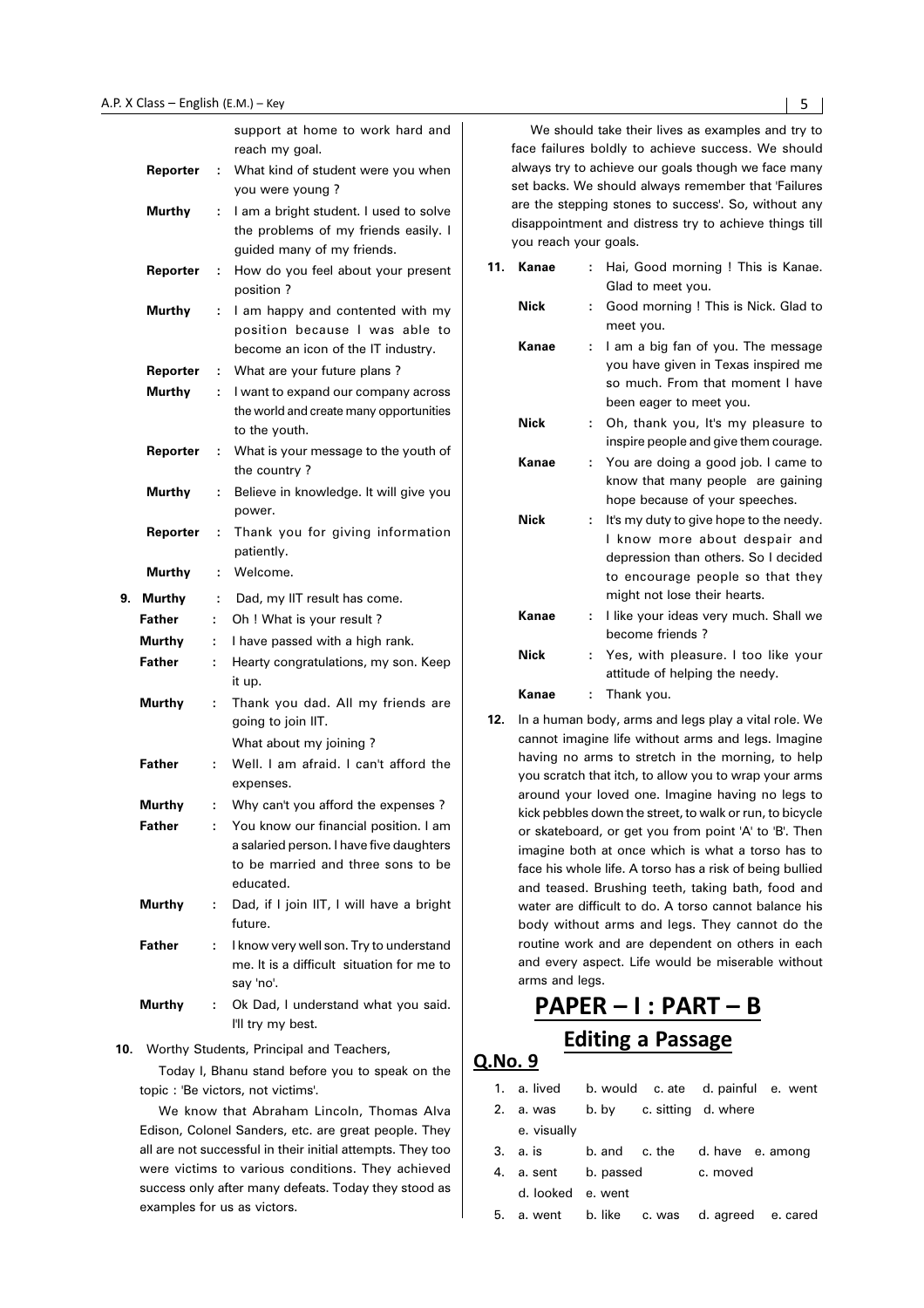#### $\Omega$

|    | No. 10. |        |        |      |      |
|----|---------|--------|--------|------|------|
| 1. | 1) D    | $2)$ B | 3) C   | 4) A | 5) E |
| 2. | $1)$ C  | 2) B   | 3) A   | 4) B | 5) C |
| 3. | 1) B    | 2) A   | 3) D   | 4) D |      |
| 4. | 1) B    | 2) D   | $3)$ C | 4) D | 5) B |
| 5. | 1) B    | 2) A   | 3) D   | 4) C | 5) B |
| 6. | 1) A    | 2) C   | $3)$ B | 4) D | 5) C |
| 7. | 1) B    | 2) C   | 3) D   | 4) A | 5) B |
| 8. | 1) B    | 2) A   | 3) C   | 4) A | 5) A |

**Cloze Test** 

## **Relative Clauses**

#### Q.No. 11

- 1. His mum invented a special plastic device that meant he could hold a pen or pencil.
- 2. The teachers who have taught Surya says that he is an exceptionally creative student.
- 3. He went out when the rain had stopped.
- 4. Nick has a small foot on his left hip which helps him balance and enables him to kick.
- 5. Napoleon who won the French honour died at St. Helena.
- 6. Gopi who is a great dancer, is my brother.
- 7. Pujitha gave me a book, which was very interesting.
- 8. When I was 13 I read a newspaper article about a disable man who had managed to achieve great things and helped others.
- 9. Nick's parents made a decision which may have been the best one they could have made for him.
- 10. Nick, who was born in Melbourne, Australia. His mum invented a special plastic device that meant he could hold a pen and pencil.
- 11. The meeting which now lives in Los Angeles was held in the city was a great success.
- 12. Rohan, who is my best friend, has left the school just now.
- 13. My brother, who completed his degree last year, has secured a job in TCS.
- 14. This is the peaceful place which is away from city.
- 15. The silk sarees which are made in Banares are popular all over the world.
- 16. The people who live in glass houses must not throw stones.
- 17. He is a clever boy whom everybody likes.
- 18. The flight which started from Mumbai has just arrived.
- 19. This is a popular college where I joined degree.
- 20. She was my principal whom I will never forget.

## **Active Voice to Passive Voice**

#### Q.No. 12

- 1. I am scolded by him always.
- 2. I had been robbed by the servant.
- 3. The naughty boys will be punished by the teacher.
- 4. To remain a virgin until marriage has been chosen by Nick.
- 5. A special plastic device was invented by his mum.
- 6. I was taught by her how to surf.
- 7. The English Premier League is totally loved by me.
- 8. A newspaper article about a disabled man was read by me.
- 9. BMW car is driven by Clemon always.
- 10. Noise was being made by children.
- 11. Football and golf are played by Nick.
- 12. I was put in the water by my dad.
- 13. He was ducked into the water by Socrates.
- 14. He was taught Science by Mr. Raju.
- 15. Sweets are liked by my brother.

#### Reported Speech

#### Q.No. 13

- 1. He said that he was alright then.
- 2. The teacher said that she had given the assignment previous day.
- 3. He says that he is glad to be there.
- 4. Nick joked saying that he called it his chicken drumstick and he would be lost without it.
- 5. Nick's friend said that he was very modest but he would get marriage proposals from women all the time.
- 6. Nick said that his dad had put him in the water at 18 months and had given the courage to learn how to swim.
- 7. He said that his mother was a nurse and she had done everything right during the pregnancy.
- 8. Nick suggested that the challenges in our lives are there to strengthen our convictions they are not there to run us over.
- 9. Nick told his mother that he would kill himself.
- 10. He said that honey was sweet.
- 11. He says that he totally loves the English Premier League.
- 12. Nick said that she was amazing.
- 13. Nick asked him if he was going to finish strong.
- 14. Socrates asked him what he had wanted the most when he was there.

### 15. Murthy told his father that he had passed the exam. **Adverbial Clauses and Linkers**

#### O.No. 14

- 1. No sooner had he moved to Los Angeles than he planned to continue to travel the world.
- 2. He had scarcely gone to Hawaii when he met surfing master Bethany Hamilton.
- 3. No sooner had they fell in love than their engagement happened.
- 4. No sooner had Nick and Kanae together wrote an inspirational book 'Love without limits' than it was published.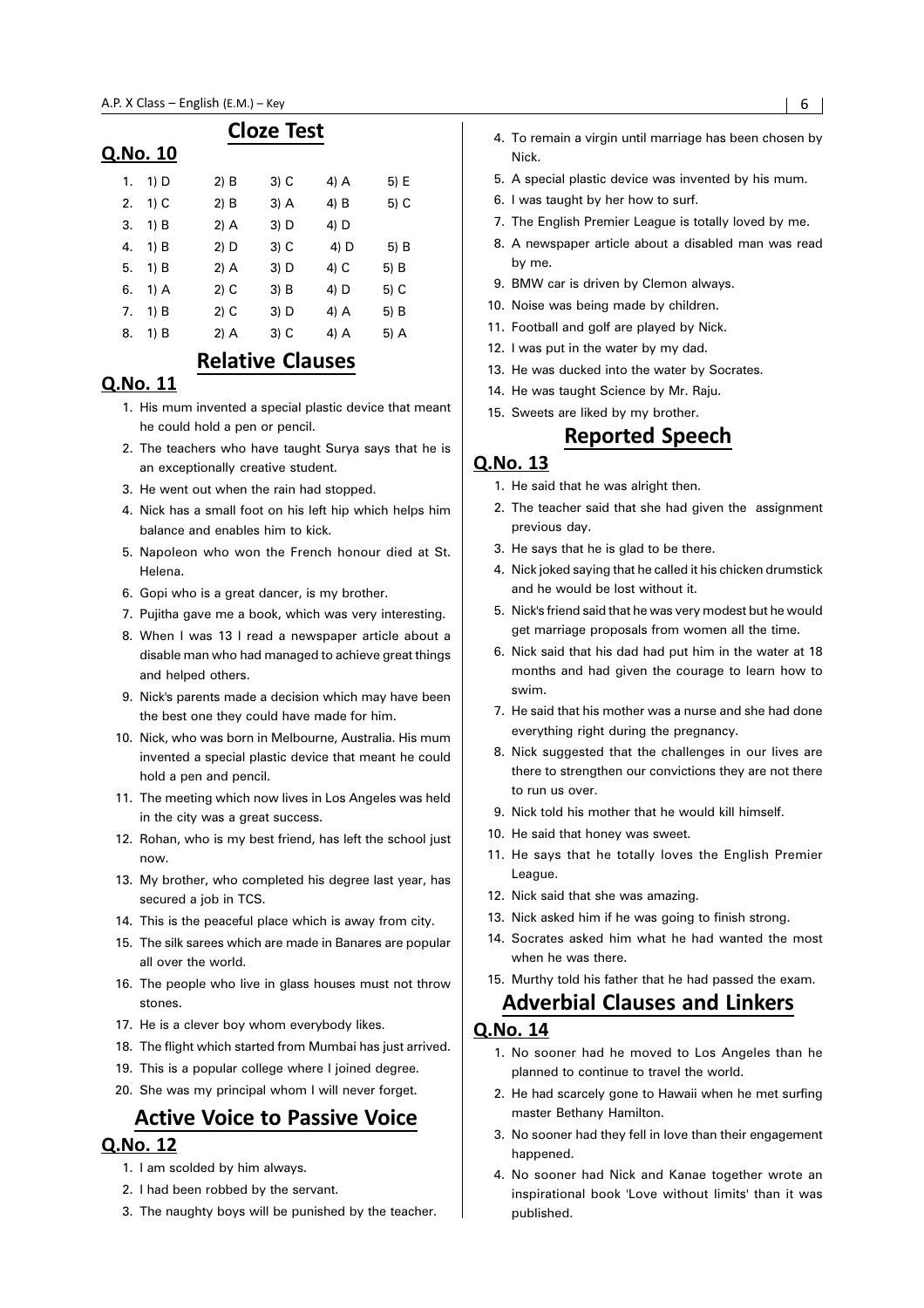- 5. No sooner had Nick put the engagement ring on Kanae's finger with his mouth than he said, "Baby, I Love you."
- 6. If I fail, I try again, and again, and again.
- 7. If you fail, are you going to try again ?
- 8. The match was postponed because there was rain yesterday.
- 9. Since he was late to the class, the teacher did not allow him.
- 10. Edison failed approximately 10,000 times when he was working on the light bulb.
- 11. Nick was deeply depressed when he was eight years old.
- 12. When I was 13, I read a newspaper article about a disabled man.
- 13. Nick has got pretty good balance because he has a very low centre of gravity.

#### **Prepositions**

#### Q.No. 15

| $\mathbf{V}$ and $\mathbf{r}$ and $\mathbf{r}$ |  |  |  |  |  |
|------------------------------------------------|--|--|--|--|--|
| 10) on                                         |  |  |  |  |  |
| 5) in spite of                                 |  |  |  |  |  |
|                                                |  |  |  |  |  |

#### verb forms

#### Q.No. 16

| 1. had woken  | 2. had stopped | 3. had phoned |
|---------------|----------------|---------------|
| 4. shocked    | 5. had given   | 6. did        |
| 7. continue   | 8. lives       | 9. invented   |
| 10. depressed |                |               |

## **Advise or Suggestion**

#### Q.No. 17

- 1. You should stop smoking.
- 2. You should not waste your time.
- 3. You should not waste your time on video games.
- 4. It's high time we went home.
- 5. My dear brother ! You should study well.
- 6. My dear friend ! You ought to take rest.
- 7. My dear friend ! You should be careful about your health.

#### **Polite Request**

#### Q.No. 18

- 1. Could you please say where the busstop is ?
- 2. Would you be kind enough to give me your text book, Sunitha ?
- 3. I wonder if you could arrange an appointment.
- 4. Respected Sir / Madam ! Would you mind kindly reduce your TV volume ?
- 5. Dear Sir ! Can I ask you to give my dictionary back to me ?
- 6. Respected Sir / Madam ! Would you mind please type a letter for me ?
- 7. Dear Sir ! Excuse me ! Can I have your pen once please.
- 8. Respected teacher ! Kindly grant me leave for one day.

## **Right Phrase**

#### Q.No. 19:

1. d 2. b 3. c 4. c 5. a 6. d 7. b

#### Identifying the Expression

#### Q.No. 20:

| 1. b 2. a 3. d 4. c 5. a  |  |  |
|---------------------------|--|--|
| 6. b 7. c 8. a 9. b 10. c |  |  |

11. a

## PAPER - II : PART - A Interpretation of Non-verbal Information Q.No. 1

- 1. 1. The table is about unemployment rate in advanced countries.
	- 2. Japan 3. iii 4. i 5. iii
- 2. 1) Wind instruments percussion instruments and stringed instruments.
	- 2) It is about the types of musical instruments.
	- 3) iii
	- 4) iii
	- 5) ii
- 3. 1) Smitha.
	- 2) Mamatha, Geetha and Manjulatha, Bhanuprasad.
	- 3) i
	- 4) i
	- 5) ii
- 4. 1) 4:30 am
	- 2) Attends to his homework
	- 3) i
	- 4) ii
	- 5) iii

## **Unseen Comprehension Passages**

- 1. No fish could be caught due to the stormy weather.
	- 2. A fisherman came on the morning.
	- 3. ii 4. iii 5. i
- 2. 1) The modern chess originated in Europe.
	- 2) The king.
	- 3) i
	- 4) ii
	- 5) iii
- 3. 1) Which are strange and witty.
- 2) Because it is a very strange question.
	- 3) iii
	- 4) ii
	- 5) iii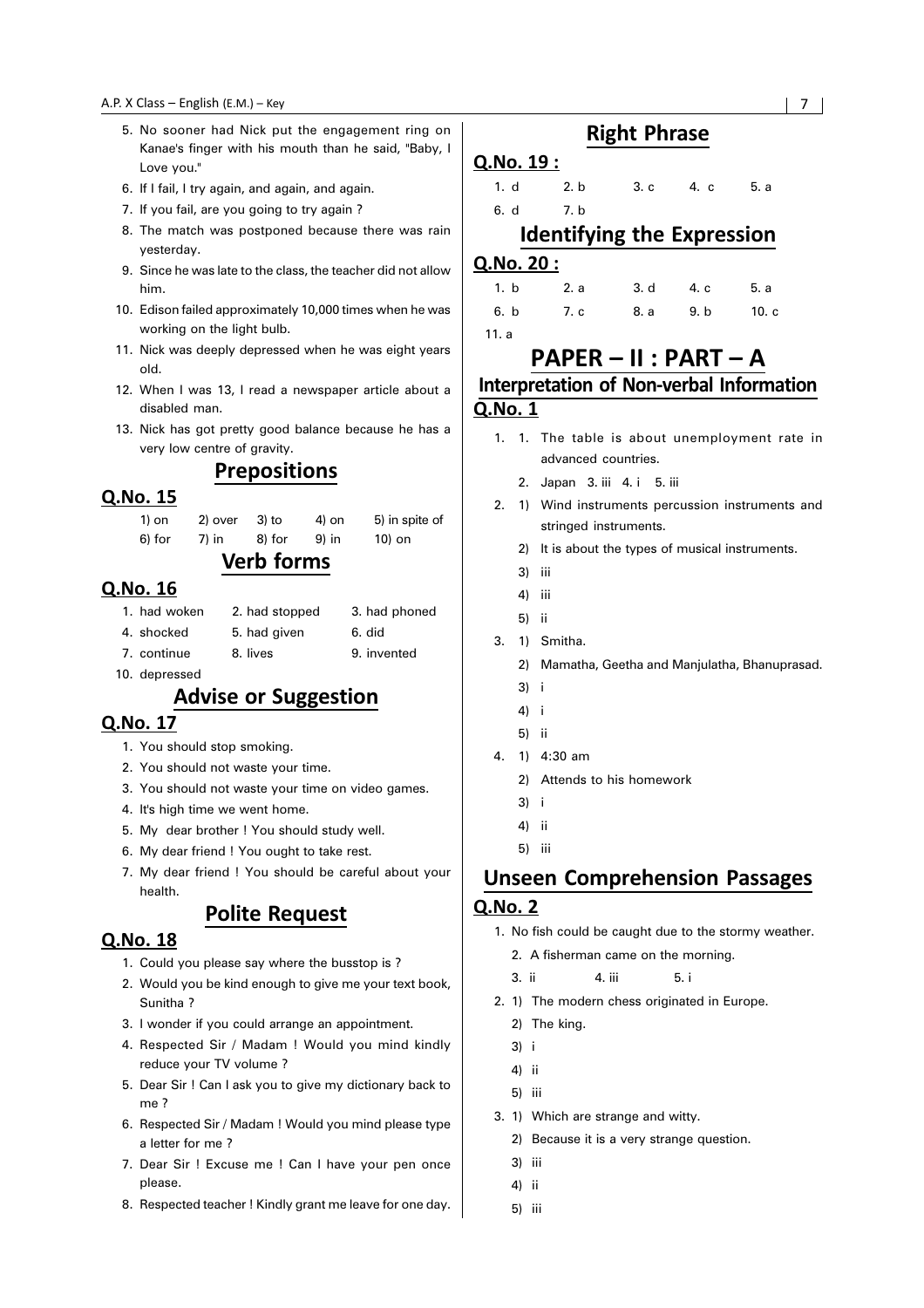## **Jumbled Order Passages**

#### Q.No. 3

- 1. 2, 3, 1, 4, 5.
- 2. 2, 3, 1, 5, 4.
- 3. 2, 5, 3, 1, 4.

### Letter Writing or News Report Q.No. 4

1. Bank colony, Ashok Nagar, Vijayawada, 19<sup>th</sup> July, 2016.

To

The Editor,

The Hindusthan Times,

Vijayawada.

**Sub :** Rash-driving and over crowded plying of school buses.

Sir,

Through the columns of your esteemed Newspaper, I want to draw the attention of city transport authorities. The authorities have allotted buses for carrying out school children from their houses to school and back home. They board more than 75 students in a bus and drive them negligently. They drive at a speed of 60 km/hr without caring for running traffic. They cause accidents and face the wrath of general public.

Therefore, it is requested that they may be asked to do their duties properly and observe the traffic rules.

Thanking you,

 Yours faithfully, Dasarath.

#### **2. Report on the School Sports Day celebrations.**

This is a brief report on the School Sports Day celebrations of our Z.P. High School, Vijayawada held on  $18 - 7 - 2016$  at 4 p.m. in school premises.

Koneru Humpi the National Chess player was the Chief Guest of the programme. She was welcomed by our senior teachers, our Head Mistress and students. Our H.M. presided over the function and announced the co-curricular records of the students. Our Chief Guest Humpi hoisted our school flag and our N.C.C. students marched and saluted our flag.

Sports events such as rellay running, 100 mts running, 500 mts running etc., were performed by the students. Humpi was so happy to watch all these events and she appreciated all the participants. Cultural activities were followed by prize distribution. Our school committee and H.M. presented a momento to our Chief Guest.

Our senior Telugu teacher K. Rajani gave vote of thanks and ended the programme by 9 : 00 p.m.

From x x x, Flat No. 9/8, H.B. Colony, Bhavanipuram, Vijayawada – 12.

#### To

The Sub-Inspector of Police,

Bhavanipuram Police Station,

Bhavanipuram,

Vijayawada – 12.

Sub : Request for patrolling at night to control thefts.

Respected sir,

I am xxxx, a resident of H.B. Colony want to bring to your notice about the need of night – police patrolling in our area.

Recently one of our neighbour's house has been robbed by some thieves. The theft occurred during the night time. The thieves robbed money, gold and many valuable items. Not only our neighbour, many of the houses are being robbed by the thieves, in the absence of the house owners. All the residents are afraid of these continuous thefts. So, I request you to increase the police patrolling at night and help us to live a secured life.

Thanking you,

 Your's sincerely, xxxx. 4. Guntur, Dt. 18-10-2016.

Dear Sindhu,

Hope this letter finds you healthy and in good spirits. I'm fine and quite happy for my achievements.

My elder sister Priyanka is going to be married on 22.10.2016 at Diamond hotel at 9.30 PM. The name of the bridegroom is Ravi. He is from Vijayawada and he is an engineer. My sister Priyanka thinks that her selection is the best. So, you should attend my sister's marriage. My sister also insists your presence on her wedding. You should attend the marriage 2 days earlier.

Convey my regards to your parents.

Yours lovingly,

Pujitha.

Address : A. Sindhu, D/o. A. Rama Rao, D.No. 7-44/32 – 15, Beside Taj Hotel, Visakhapatnam – 10.

3. Vijayawada, 18.10.2016.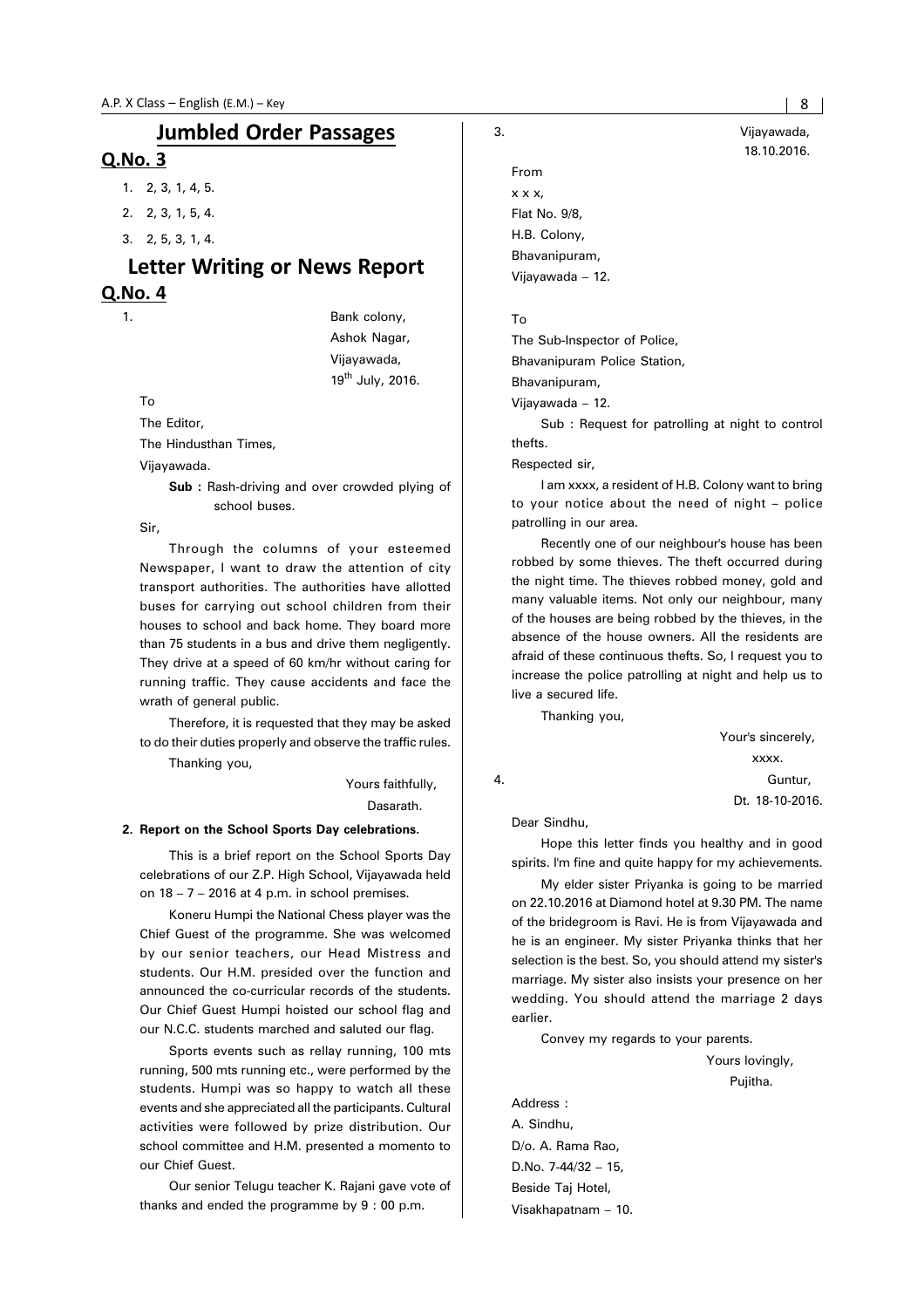| 5. Date   | $: 18 - 10 - 2016$ |
|-----------|--------------------|
| Day       | : Tuesday          |
| Place     | : Vijayawada       |
| Topic     | : Accident         |
| Newspaper | : The Hindu        |
| Report    | ÷                  |

Vijayawada, 18<sup>th</sup> October, 2016, the Hindu News Service :

In recent times we have heard and witnessed many deaths due to road accidents. Another ghastly accident took place near kothapet when the bus was on its way to Hyderabad. The bus started at about 8:00 a.m. in Vijayawada. The accident occurred at about 8:30 a.m. When the overspeeding bus hit a car coming in the opposite direction. The bus driver was drunk and he drove the bus at a speed of 80 km per hour. As it was a crowded place, driving the vehicles with such a speed could invite nothing but a disaster. The driver of the car tried hard to avoid the impending danger but his efforts were all in vain. There was a defining collision. The car over turned and was thrown away which resulted in the death of 5 engineers. The bus was dragged to the side of the road. A few passengers suffered minor injuries. The bus driver disappeared from the spot as soon as the accident occurred. The 5 engineering students are studying in 'ABC' engineering college. They were going to their college when the accident took place. The ambulance reached the spot within ten minutes and the injured were taken to hospital. The police rushed to the spot and took up relief operations. The Inspector said, "The dead body will be taken to mortuary and will be handed over to the family members after the postmortem. The investigation is going on."

Reported by : x x x.

| 6. Date | 18.10.2016         |
|---------|--------------------|
| Day     | Tuesday            |
| Place   | Vijayawada         |
| Topic   | DISTURBANCE CAUSED |
|         | BY TEMPI F         |
| Paper   | HINDU              |
| Report: |                    |

Vijayawada, 18<sup>th</sup> October, 2016, The Hindu News Service:

There is a Saibaba temple in H.B. colony. It is a very famous temple. But recently, during Dasara occasion, the songs played by the temple's committee is causing disturbance to the local people. The temple's committee plays film songs on the loudspeakers the whole night. They don't care for people's protest. Students and old people are suffering from this. People protest a lot. But the temples committee is not paying attention towards it. School going children are not able to concentrate on their studies. Old people having heart attacks are suffering a lot from this. People filed a case on the temple. The Inspector said, "We are trying our best to stop the nuisance caused by the temple's committee.'' The case is going on.

Reported by : xxxxx.

## **Bio-Graphical Sketch or Story**

#### Q.No. 5

- 1. P.T. Usha was a great athlete. She was a good runner. She was born in a poor family in Keothali, Kerala. This Kerala girl was brave and talented. The man who shaped the raw material into a glittering diamond was her coach Madhavan Nambiar. His guidance and coaching transformed her into a great athlete. P.T. Usha showed her athletic prowess at the Asian Games, New Delhi where she won two silver medals. The Asian Games held at Seoul in 1986 gave her rare international recognition and fame. She won four gold medals at Asian Games, Seoul in 1986 and her glorious records remain unbroken by any Indian athlete so far.
- 2. Stephen Hawking is one of the greatest scientists of the world. He was born at Oxford in England on  $8<sup>th</sup>$ January, 1942 to Isabel Hawking and Frank Hawking. He was the eldest of four sons. His father, Frank Hawking, was a medical researcher with a speciality in tropical diseases.

Hawking has been suffering from an incurable disease, Amyotrophic Lateral Scierosis (ALS) which has weakened his muscles since he was 17 years old.

Hawking was recognised as a bright student. But he was not initially successful academically. During his high school years, Stephen stood the third from the bottom of his class.

Hawking used to remain with a close group of friends with whom he enjoyed board games, the manufacture of fireworks, model aeroplanes and boats. With the help of the Mathematics teacher, Dickran Tahta, Hawking and his companions built a computer from clock parts, an old telephone switchboard and other recycled components when he was 16. Hawking solved rudimentary Mathematical equations.

Stephen Hawking is known for his work regarding black holes and for authoring several popular Science books. In 1974, Hawking's research turned him into a celebrity within the scientific world when he showed that black holes are not the information vacuums that scientists had thought they were. In simple terms, Hawking demonstrated that matter, in the form of radiation, can escape the gravitational force of a collapsed star. Thus Hawking Radiation was invented.

As a mark of his eminence, Professor Hawking obtained twelve honorary degrees which he deserved. He was named a Fellow of the Royal Society at the age of 32, and later earned the prestigious Albert Einstein Award. In 1975, Hawking journeyed to Rome, where he was honoured with the Pius XI – Gold Medal for Science from Pope Paul VI in 1975.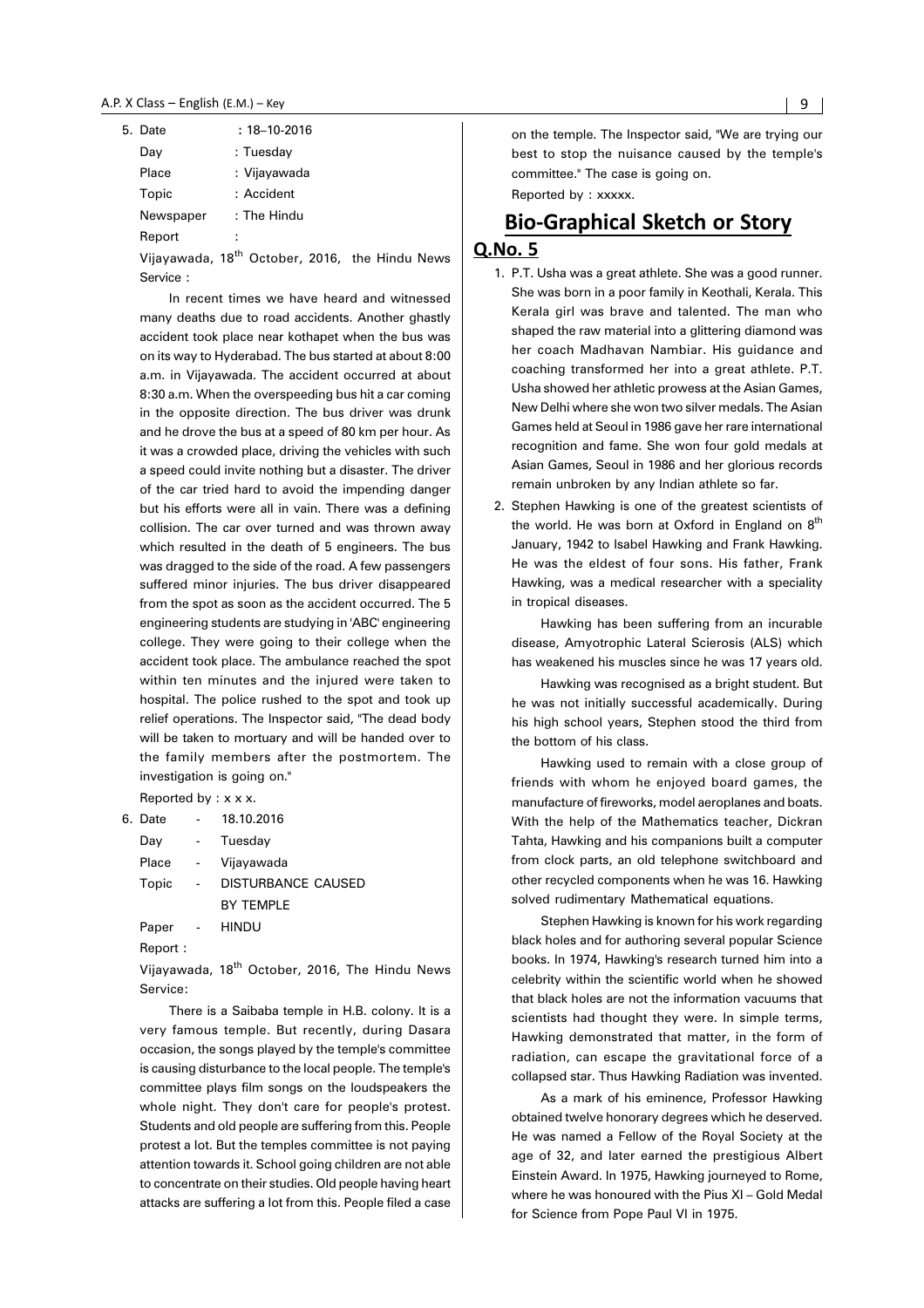#### 3. **Title : AN HONEST WOODCUTTER**

Once upon a time there was a woodcutter. The woodcutter lived in a village with his family. Though he was poor, he was honest. He had to earn money by selling firewood. He used to cut trees on the nearby river bank.

One day he went to the nearby river bank and started cutting a tree. Unfortunately while he was cutting the tree, his iron axe slipped and fell into water. The woodcutter felt sad as he lost his iron axe. Moreover it would be difficult for him to buy a new axe. He prayed to god for help. Immediately the river god came out of the water and appeared before him. The river god asked the woodcutter what his problem was. The woodcutter told the god that his axe slipped and fell into the river water. He requested the god to bring his axe back. The god took pity on him and disappeared. He brought a golden axe instead of the iron axe and offered it to the woodcutter. But the woodcutter refused to take the golden axe offered by the river god as it was not his own axe. Then the river god disappeared again and came out of water with a silver axe. The god offered him to take the silver axe. But the woodcutter refused the silver axe also, as it was not his own axe.

The river god disappeared once again and came out of water with the woodcutter's own iron axe. He offered it to the woodcutter. The woodcutter was happy on seeing his own iron axe and accepted to take the iron axe. The river god was pleased with the honesty of the woodcutter. He gave all the three axes to him and disappeared. The woodcutter went home happily.

**Moral :** Honesty will be rewarded.

#### 4. TITLE : A FOOLISH CROW

Once upon a time there was a crow. It lived in a tree on a river bank. One day it was hungry. It could not find any food in the forest. So it went to a nearby village in search of food. Finally it found a little girl in the village with a bit of cheese in her hand. The crow attacked the girl. The girl became frightened and left the bit of cheese. Immediately the crow picked up the cheese and flew into the sky. It felt happy and went home on the river bank in the forest. It was sitting on a branch of the home tree with the bit of cheese in its mouth.

At the same time there came a pig. It was hungry. It came there in search of food. It happened to see the bit of cheese in the crow's mouth. It wanted to get the cheese and thought of a plan. It made a funny face to make the crow laugh so that the crow would open its beak. But the crow was careful of its cheese and didn't even smile at the pig.

After sometime an elephant came there. It was hungry. It happened to see the bit of cheese in the crow's mouth. It asked the crow to give the cheese. But the crow did not give it to the hungry elephant. The hungry elephant became angry as the crow did not give the cheese. The angry elephant took some water with its trunk in the river and sprayed on the crow. But the crow did not open its beak and leave the cheese.

Later a big brown bear came there to drink water in the river. It happened to see the bit of cheese in the crow's mouth. It wanted to eat the cheese. It offered a pot of sugar for the bit of cheese in the crow's mouth. But the crow did not accept the proposal of the big brown bear. So the bear drank water in the river and went on its way.

Finally there came a wild fox to drink water. It was a cunning fox. When it came near the tree on the river bank, it happened to see the bit of cheese in the crow's mouth. It wanted to get it from the crow and thought of a plan. It praised the crow excessively by saying that the crow was lovely and its voice was sweet. It asked the crow to sing a sweet song. The crow overjoyed with the praise and felt proud of its appearance and voice. It opened its beak to sing the song as it was pleased with the over praising of the fox. Then the cheese fell down. Immediately the fox picked up the bit of cheese and went away. The crow itself felt sorry for its foolishness and flew up in the sky in search of food again.

**Moral :** Don't be proud / Over praising is dangerous.

## PAPER - II : PART - B Synonyms

| I. |    | 1. a) stunned      | b) distressed    |
|----|----|--------------------|------------------|
|    |    | c) inability       | d) reason        |
|    |    | 2. a) danger       | b) teased        |
|    |    | c) common          | d) attained      |
|    |    | 3. a) difficulties | b) beliefs       |
|    |    | c) got             | d) courage       |
|    |    | 4. a) extend       | b) rub           |
|    |    | c) permit          | d) entire        |
|    |    | 5. a) bold         | b) mostly        |
|    |    | c) little          | d) take          |
|    |    | 6. a) chose        | b) particular    |
|    |    | c) difficult       | d) taken         |
|    |    | 7. a) learnt       | b) created       |
|    |    | c) particular      | d) tool          |
|    |    | 8. a) fortunately  | b) effort        |
|    |    | c) failed          | d) use           |
|    |    | 9. a) reinforce    | b) determination |
|    | c) | turn               | d) fast          |
|    |    | 10. a) wonderful   | b) completely    |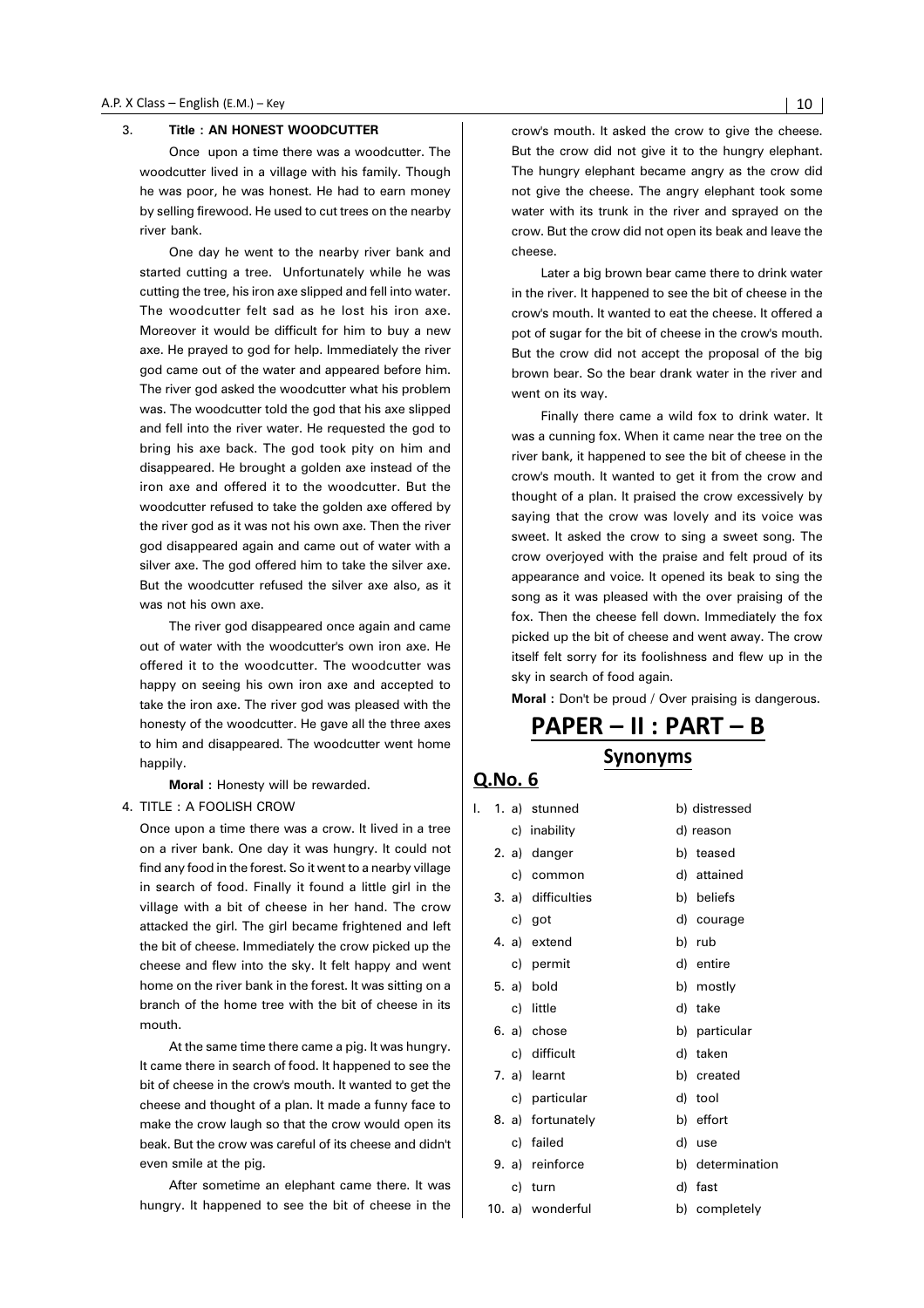|         |        | c) journal                     | d)                                | magnitude                     |
|---------|--------|--------------------------------|-----------------------------------|-------------------------------|
| 11. a)  |        | encouraging                    | b)                                | printed                       |
|         |        | c) face                        |                                   | d) complete                   |
| II. 1.  |        | 1) indulge                     |                                   | 2) poverty                    |
|         | 3)     | disappointed                   |                                   | 4) peered                     |
| 2.      | 1)     | suited                         |                                   | 2) beginning                  |
|         | 3)     | throat                         |                                   | 4) several                    |
| 3.      | 1)     | remedy for                     |                                   | 2) forcefully                 |
|         | 3)     | odd                            |                                   | 4) lively                     |
| 4.      | 1)     | ultimately                     |                                   | 2) a security bond            |
|         | 3)     | continue                       |                                   | 4) obscure                    |
| 5.      | 1)     | pervades                       |                                   | 2) effort                     |
|         | 3)     | clear                          |                                   | 4) stopped                    |
|         |        |                                | <b>Antonyms</b>                   |                               |
| Q.No. 7 |        |                                |                                   |                               |
|         |        | I. 1. a) helped                |                                   | b) delighted                  |
|         |        | c) immobility                  |                                   | d) individual                 |
|         |        | 2. a) enemies                  |                                   | b) defeat                     |
|         |        | 3. a) shorten                  |                                   | b) forbid                     |
|         |        | c) hated                       |                                   | d) partial/part               |
|         |        | 4. a) start/begin              |                                   |                               |
|         |        | b) timid/fearful/hesitant      |                                   |                               |
|         | c) big |                                |                                   |                               |
|         |        | d) right                       |                                   |                               |
|         |        | 5. a) receive                  |                                   |                               |
|         |        | b) ordinary/common             |                                   |                               |
|         |        |                                | c) easy/cheerful/nice/pleasant    |                               |
|         |        | d) worst                       |                                   |                               |
|         |        | 6. a) confident                |                                   |                               |
|         |        | b) stayed/arrived              |                                   |                               |
|         |        | c) calm/balanced/pleased       |                                   |                               |
|         |        | d) young/new                   |                                   |                               |
|         |        | 7. a) ability/strength         |                                   | b) common/frequent            |
|         |        | c) kind/merciful               |                                   | d) praised                    |
|         |        |                                | 8. a) easy/cheerful/nice/pleasant |                               |
|         |        | b) inexactly                   |                                   | c) end                        |
|         |        | d) dependent                   |                                   |                               |
|         |        | 9. a) take/remove              |                                   | b) timidity                   |
|         |        | c) doubtfully<br>10. a) learnt |                                   | d) partly/partially<br>b) big |
|         |        | c) ordinary/common/general     |                                   |                               |
|         |        | d) release/drop/loose          |                                   |                               |
|         |        |                                | 11. a) unconventional / uncommon  |                               |
|         |        | b) worst                       |                                   |                               |
|         |        | c) cheerful/nice/pleasant      |                                   |                               |
|         |        | d) dependence                  |                                   |                               |
|         |        | 12. a) slightly/mildly         |                                   |                               |
|         |        | b) happy/affluent/cheerful     |                                   |                               |
|         |        | c) loved                       |                                   |                               |
|         |        | d) unafraid                    |                                   |                               |
|         |        | 13. a) possible                |                                   | b) unluckily                  |
|         |        | c) successful                  |                                   | d) weakness                   |

| 14. a) easy         | b) enemies                     |  |  |  |
|---------------------|--------------------------------|--|--|--|
| c) failure          | d) privilege                   |  |  |  |
| 15. a) enabled      | b) fail                        |  |  |  |
| c) tiny/trivial     | d) harmed/hindered             |  |  |  |
| 16. a) despair      | b) suppressive                 |  |  |  |
| c) discourage       | d) timidity/cowardice/fear     |  |  |  |
| 17. a) ungrateful   | b) always                      |  |  |  |
| c) ugliness         | d) bad                         |  |  |  |
| 18. a) somewhat     | b) normal                      |  |  |  |
| c) slowly           | d) high                        |  |  |  |
| 19. a) discontinue  | b) ugly                        |  |  |  |
| c) old              | d) host                        |  |  |  |
| 20. a) cursed       | b) death                       |  |  |  |
| c) unhealthy        | d) alone                       |  |  |  |
| II. 1. a) small     | b) discourage                  |  |  |  |
| c) love             | d) hopeful                     |  |  |  |
| 2. a) disobedient   | b) coward                      |  |  |  |
| c) ordinary         | d) proud                       |  |  |  |
| 3. a) negative      | b) optimist                    |  |  |  |
| c) independent      | d) kindness                    |  |  |  |
| 4. a) slowly        | b) immoral                     |  |  |  |
| c) quiet/calm       | d) scattered                   |  |  |  |
| 5. a) knowledgeable | b) humble                      |  |  |  |
| c) irregular        | d) adversity                   |  |  |  |
|                     | <b>Right form of the words</b> |  |  |  |
| 8<br>ი Nი           |                                |  |  |  |

### 1. a) luckily b) unsuccessful c) religion d) adversity 2. a) engagement b) beautiful c) married d) healthy 3. a) stretch b) whole c) born d) mainly 4. a) born b) only c) special d) decision 5. a) born b) shocked c) disability d) explanation 6. a) independent b) courage c) really d) totally 7. a) insisted b) decision c) achieved d) independence 8. a) electric b) mobility c) deeply d) bitter 9. a) strengthen b) Australian c) bravery d) perseverance

### **Vowel Clusters**

#### Q.No. 9

Q.

| 1. a) teased    | b) chair  |
|-----------------|-----------|
| 2. a) distraugt | d) four   |
| 3. a) realize   | b) needy  |
| 4. a) around    | b) street |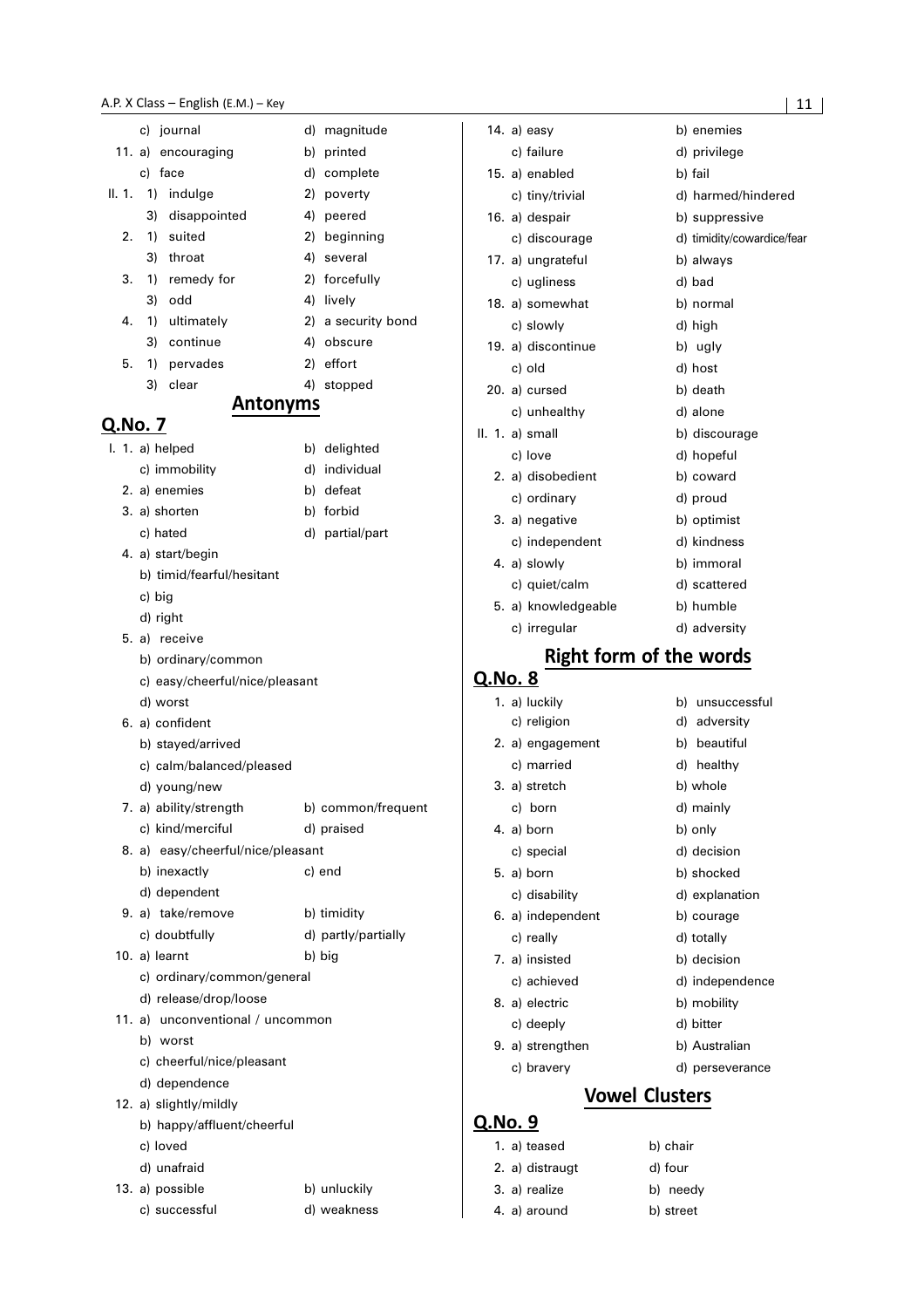| 5. a) mainly     | b) football   |
|------------------|---------------|
| 6. a) foot       | b) between    |
| 7. a) mainstream | b) achieved   |
| 8. a) teased     | b) wheelchair |
| 9. a) teeth      | b) mounted    |
| 10. a) read      | b) achieve    |
| 11. a) looked    | b) beauty     |
| 12. a) degree    | b) freak      |
| 13. $a)$ taught  | b) caught     |
| 14. a) speaker   | b) countries  |

### Suffixes (Or) Inflections

#### Q.No. 10

| 1. a) medical        | b) occurrence   |
|----------------------|-----------------|
| 2. a) special        | b) meant        |
| 3. a) courageous     | b) inspiration  |
| 4. a) special        | b) decision     |
| 5. a) independent    | b) courage      |
| 6. a) programmer     | b) accountant   |
| 7. a) decision       | b) independence |
| 8. a) luckily        | b) unsuccessful |
| 9. a) international  | b) adversity    |
| 10. a) inspirational | b) encourage    |
| 11. a) thankful      | b) angry        |
| 12. a) beauty        | b) concentrate  |

## **Wrongly Spelt Words**

#### Q.No. 11

| 1. programmer   | 2. terrified   |
|-----------------|----------------|
| 3. dividing     | 4. upstairs    |
| 5. puddle       | 6. truly       |
| 7. guirky       | 8. stationary  |
| 9. disappointed | 10. remarkable |
| 11. bleat       | 12. lipstick   |

#### **Correct Headings**

#### Q.No. 12

| 1. | <b>Positive Qualities</b> | <b>Negative Qualities</b> |
|----|---------------------------|---------------------------|
| 1. | exuberant                 | 1. sullen                 |
|    | 2. cautious               | 2. sneaky                 |
| 3. | competitive               | 3. bossy                  |
| 4. | imaginative               | 4. aggressive             |
| 2. | <b>Positive Qualities</b> | <b>Negative Qualities</b> |
| 1. | trusting                  | 1. lazy                   |
|    | 2. confident              | 2. quarrelsome            |
| 3. | optimistic                | 3. arrogant               |
| 4. | generous                  | 4. self centred           |
| 3. | <u>People</u>             | <b>Things</b>             |
| 1. | parent                    | 1. pebble                 |
| 2. | carer                     | 2. club                   |

|    | 3.               | speaker                   | 3.               | bicycle                   |
|----|------------------|---------------------------|------------------|---------------------------|
|    | 4.               | master                    | 4.               | pen                       |
| 4. |                  | <b>Things</b>             |                  | <b>Body parts</b>         |
|    | 1.               | pencil                    | 1.               | arms                      |
|    | 2.               | wheelchair                | 2.               | leg                       |
|    | 3.               | brush                     | 3.               | face                      |
|    | 4.               | newspaper                 | 4.               | limb                      |
| 5. |                  | <b>People</b>             |                  | <b>Body parts</b>         |
|    | 1.               | fatalist                  | $1_{-}$          | foot                      |
|    | 2.               | mercenary                 | $\overline{2}$ . | toe                       |
|    | 3.               | misogynist                | 3.               | torso                     |
|    | 4.               | teetotaller               | 4.               | chin                      |
| 6. |                  | People                    |                  | <b>Body parts</b>         |
|    | 1.               | father                    | $1_{-}$          | teeth                     |
|    | 2.               | mother                    | $\overline{2}$ . | neck                      |
|    | 3.               | nurse                     | 3.               | feet                      |
|    | 4.               | friend                    | 4.               | head                      |
| 7. |                  | <b>Positive Qualities</b> |                  | <b>Negative Qualities</b> |
|    | 1.               | optimistic                | 1.               | pessimistic               |
|    | $\overline{2}$ . | generous                  | 2.               | cowardly                  |
|    | 3.               | courageous                | 3.               | arrogant                  |
|    | 4.               | independent               | 4.               | dependent                 |
| 8. |                  | <b>Positive Qualities</b> |                  | <b>Negative Qualities</b> |
|    | 1.               | sociable                  | 1.               | rude                      |
|    | 2.               | trusting                  |                  | 2. lazy                   |
|    | 3.               | creative                  |                  | 3. quarrelsome            |
|    | 4.               | reliable                  | 4.               | sarcastic                 |

#### Q.No. 13

- 13. a) 1) Doctors take off their aprons as soon as they come out of the operation theater.
	- 2) I saw my uncle off at the airport.
	- 3) The C.M. then sped off in an aeroplane after the meeting.
	- 4) Rahul has gotten into his presentation for his project work.
	- 5) It is the duty of the children to look after their parents when they grow old.
	- 6) The rain seemed to have set in for the day.
- 13. b) 1) Teachers were the driving force for Kalam in his school days.
	- 2) Socrates kept the young man in the water until he started turning blue.
	- 3) Teachers look after their students as their children.
	- 4) He set in a new business last year.

### **One-Word Substitutes**

| 1. 1. b | 2. c | 3. d | 4. a |
|---------|------|------|------|
| 2.1.f   | 2. e | 3. d | 4. c |
| 3.1.f   | 2. e | 3. d | 4. a |
| 4. 1. d | 2. c | 3. b | 4. f |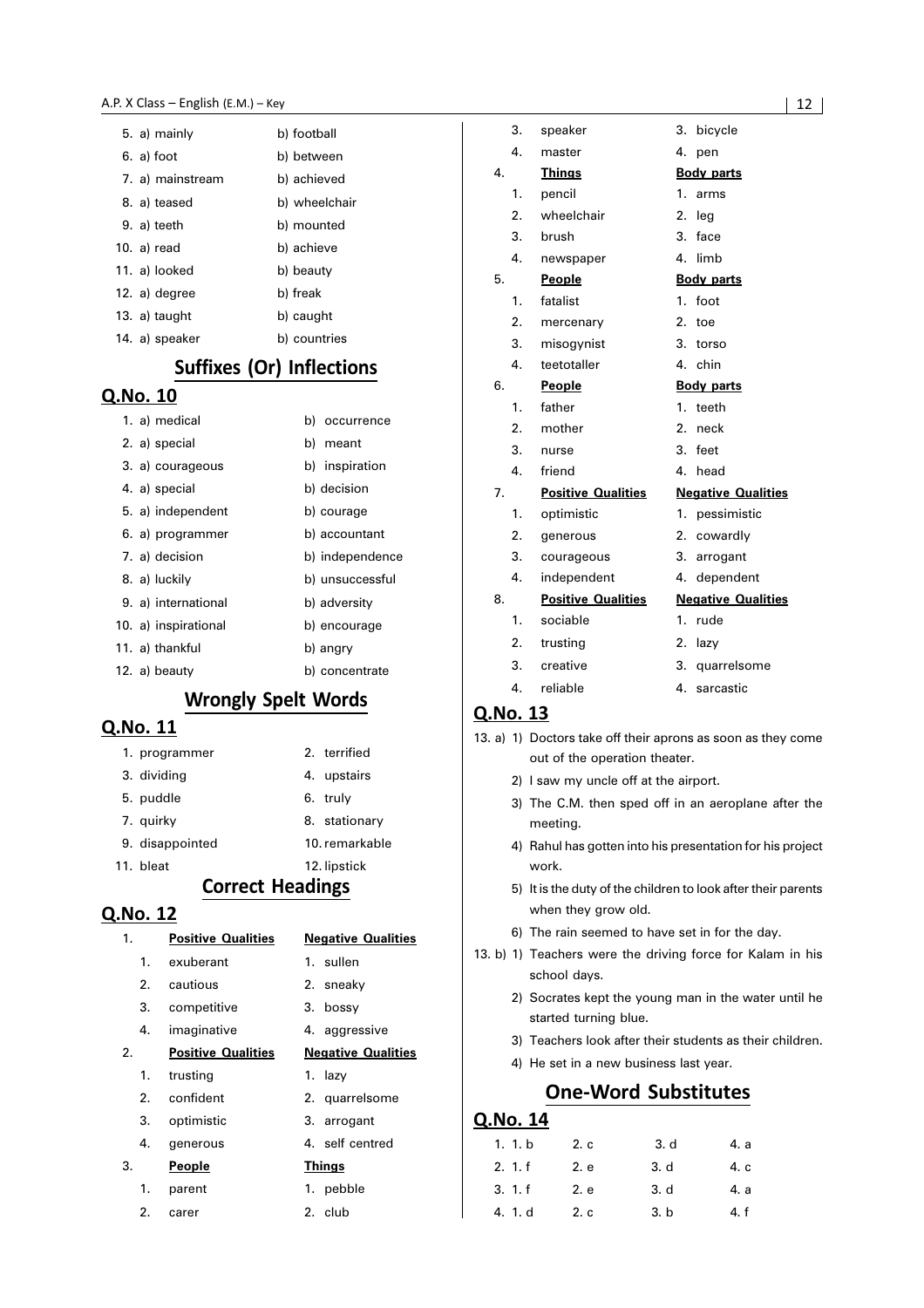# **UNIT – I CREATIVE ZONE : ANSWERS**

## PAPER - I : PART - A

**Passages for Comprehension** 

## 'A' Reading

#### **Q.No. 1**

- **1.** a) The parents of Nick.
	- b) Nick
	- c) Nick's mother invented a plastic device to hold a pen or pencil. His father kept him in water at 18 months and he learnt him how to type.
- **2.** a) At the age of eight he was to depressed and wanted to kill himself. So he felt cold and bitter.
	- b) Because if his parents weren't there to look after him what would happen to him.
	- c) God did not give him legs and arms.
- **3.** a) Bethany Hamilton.
	- b) She was a surfing master.
	- c) She taught Nick how to surf.
- **4.** a) A 360 degree spin.
	- b) Nick.
	- c) His low centre of gravity.
- **5.** a) In 2008 in a Texas meeting.
	- b) Nick's message
	- c) Mexican.
- **6.** a) The engagement of Nick and Kanae.
	- b) With his mouth.
	- c) Kanae.

#### **Q.No. 2**

- **1.** a) Every failure teaches us some lesson. By that lesson we can plan or work in a better way to reach success. So we should try again and again.
	- b) We human can handle any situation even worse than we are leading now.
- **2.** a) Nick
	- b) His job is to encourage just one person in his life.
- **3.** a) She was the wife of Nick.
	- b) Nick and Kanae.
- **4.** a) Nick.
	- b) Personality development trainer (or) Giving encouragement to the desperate persons to the state of great hope.

## 'B' Reading

#### $O.No.3$

- **1.** a) Colonel Sanders.
	- b) Mother's recipe i.e. a food item.
	- c) Thousand doors.
- **2.** a) Newspaper editors rejected Walt Disney, they said he had no talent.
	- b) The shed is to exist in large number in a particular area, often causing damage or disease.
	- c) With the inspiration he got after seeing a small mouse.
- **3.** a) Whatever the mind of man can conceive and believe.
	- b) From the burning desire to achieve a purpose.
	- c) From their burning desires.
- **4.** a) Thomas Edison.
	- b) Light bulb.
	- c) Approximately 10,000 times.

#### Q.No. 4

- **1.** a) Setbacks b) Setbacks
- **2.** a) A burning desire.
	- b) As it cannot produce great results.
- **3.** a) When we ask ourselves after every setback, "What did I learn from this experience ?", a stumbling block will become a stepping stone.
	- b) To get the success.
- **4.** a) No.
	- b) Small things they do in a great way.

## 'C' Reading

#### **Q.No. 5**

- **1.** a) Narayana Murthy
	- b) Though he got a good rank in IIT, his father refused him to send for IIT due his financial problem.
	- c) To study IIT.
- **2.** a) Narayana Murthy's friends.
	- b) They were going to study IIT in Madras, in a hostel so they were excited.
	- c) Because he was not going to study IIT along with his friends. His father did not accept him to study due to his financial problem.
- **3.** a) Narayana Murthy
	- b) To study in IIT's.
	- c) Indian Institutes of Technology.
- **4.** a) Very well
	- b) The day on which he wrote the entrance test.
	- c) He came to Bangalore.

- **1.** a) Narayana Murthy.
	- b) He built a team of people who were equally good, he did not compromise in that.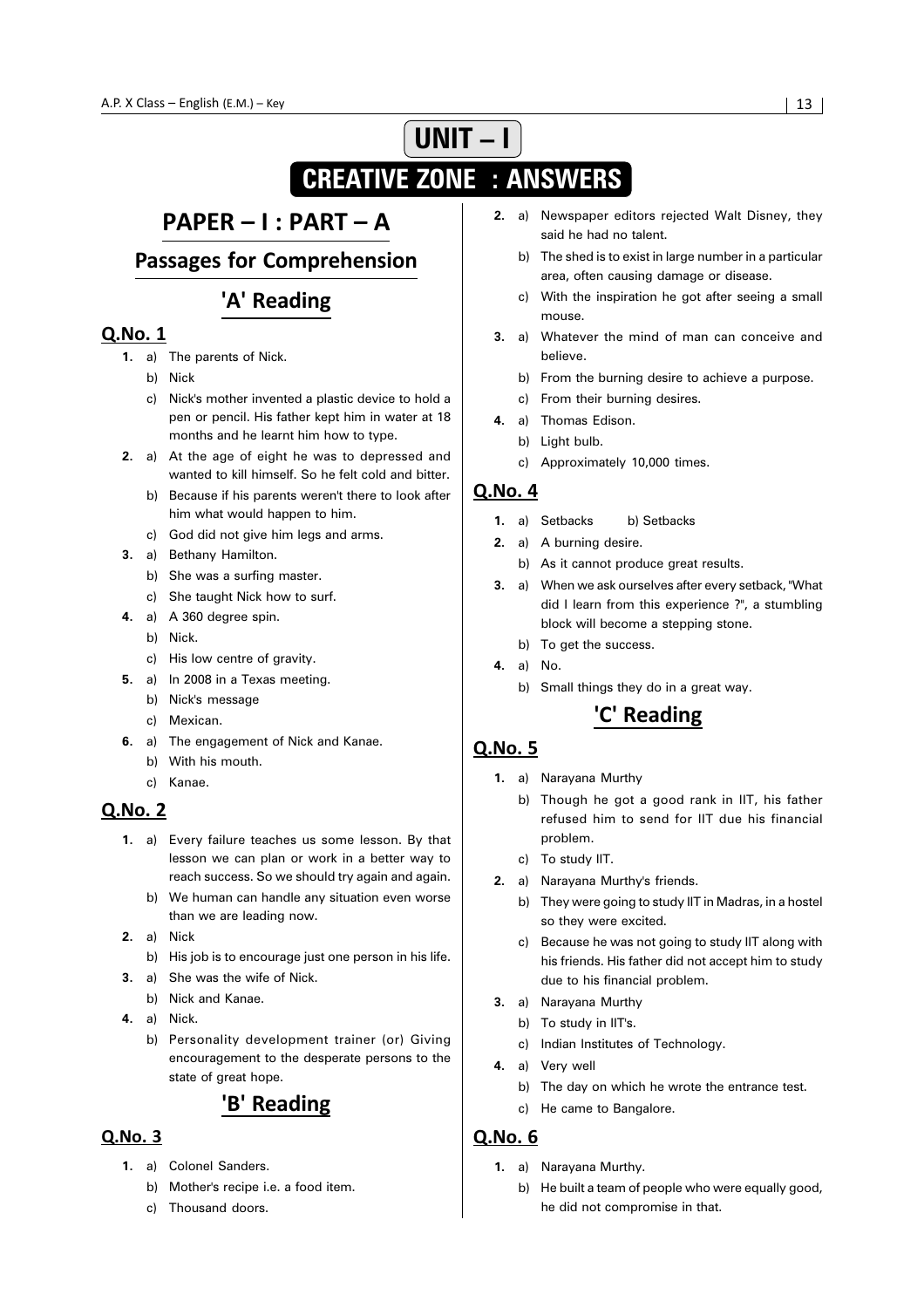- **2.** a) It was that Murthy's father could not send him to IIT.
	- b) Narayana Murthy.
- **3.** a) Narayana Murthy.
	- b) He never shared his unhappiness or helplessness with anybody. (Or) His heart was bleeding but he did not get angry with anybody.

## **Textual Discourses**

#### Q.No's. 7 & 8

| 1. | Nick        | ÷  | Hai Mam ! Good Morning !                                                                                                |
|----|-------------|----|-------------------------------------------------------------------------------------------------------------------------|
|    | Bethany     | ÷  | Hai! Good Morning. Who are you?                                                                                         |
|    | Nick        | ÷  | I am Nick from Los Angeles.                                                                                             |
|    | Bethany     | ÷  | What happened to your arms and legs?                                                                                    |
|    | <b>Nick</b> | ÷  | I was born like that, Mam.                                                                                              |
|    | Bethany     | ÷  | Oh ! I am sorry ? What can I do for<br>you?                                                                             |
|    | Nick        | ÷  | I want to learn surfing with your<br>help.                                                                              |
|    | Bethany     | ÷  | It's great. Why do you want to learn?                                                                                   |
|    | Nick        | ÷  | Its one of my passion. I want to<br>enjoy the thrill of it.                                                             |
|    | Bethany     | ÷  | Are you confident that you could<br>learn with the support of arms &<br>legs.                                           |
|    | <b>Nick</b> | ÷  | Yes, that's why I selected you as<br>my teacher. Though there is one<br>arm you are a successful teacher<br>of surfing. |
|    | Bethany     | t  | You are very straight forward. I like<br>it.                                                                            |
|    | Nick        | ÷  | Thanks Mam, please train me. I<br>want to learn surfing.                                                                |
|    | Bethany     | ÷. | Sure ! I will train you. The secret of<br>surfing depends only on the<br>balance of our body.                           |
|    | <b>Nick</b> | ÷  | Thank you very much Mam. Tomorrow<br>onwards we will start our training<br>'catch you later'. Bye.                      |

**2.** Failures usually come in the journey of reaching goals. They are always a part of all successful stories. People like Abraham Lincoln, Lee De Forest, Wright Brothers, Thomas Edison and Henry Ford faced failures in their life but they did not lose heart because of failures. It is quite common to have failures in every successful work. Many people stop their efforts in their goals when they happen to face failures. But great and successful people do not stop their efforts when they face failures. They learn good lessons from their failures. The only thing they do is they continue their efforts with the same determination. They use their failures as the stepping stones in their work. They don't go under depression. They don't remember the failures they have faced. They continue their work with the same hope and determination and dedication. They do not think of their failures. They work till they reach their goals because success is their goal.

 **3.** 17th July, 2016 : 9:00 p.m.

Sunday,

Dear Diary,

I couldn't guess such a day in my life. I know that I am from a poor family but I too have right to dream or plan my life.

Childhood onwards Maths and Physics are my favourite subjects. I want to study IIT and its my dream. So I did my entrance exam well and had passed with a high rank. I felt so happy and I informed it to my father. He too felt happy but he did not accept me to study IIT due to our financial problems. He explained me that our family is not in a position to support him to study IIT. All my dreams had burnt to ashes. My heart sank in sorrow. I couldn't control myself. All my friends are planning to join in Madras. I felt too bad. But it is true that my father couldn't effort me. Now, I don't want to stop my studies, I can reach my goal only with my hardwork. It doesn't matter whether I studied in IIT Institution or not, but I should reach my goal.

Narayana Murthy.

**4.** Respected Headmaster, dear teachers, friends and fellow students.

I wish you my best wishes on the youth festival day. I feel very happy to participate and share my ideas from this dais. I want to share some valuable ideas with you on this occasion.

Youth should work hard for success and reach their goals in life. But we should remember one thing. – In every success, failures are always a part of it. Failures are not the things that are not considered. The thing is we should not change our determination lose heart because of failures. It is quite common to have failures in every successful work. Many people stop their efforts in their goals when they happen to face failures. But great and successful people do not stop their efforts when they face failures. They learn good lessons from their failures. The only thing they do is they continue their efforts with the same determination. They use their failures as the stepping stones in their work. They don't go under depression. They don't remember the failures they have faced. They continue their work with the same hope and determination and dedication. They do not think of their failures. They work till they reach their goals. Thank you for giving me this opportunity.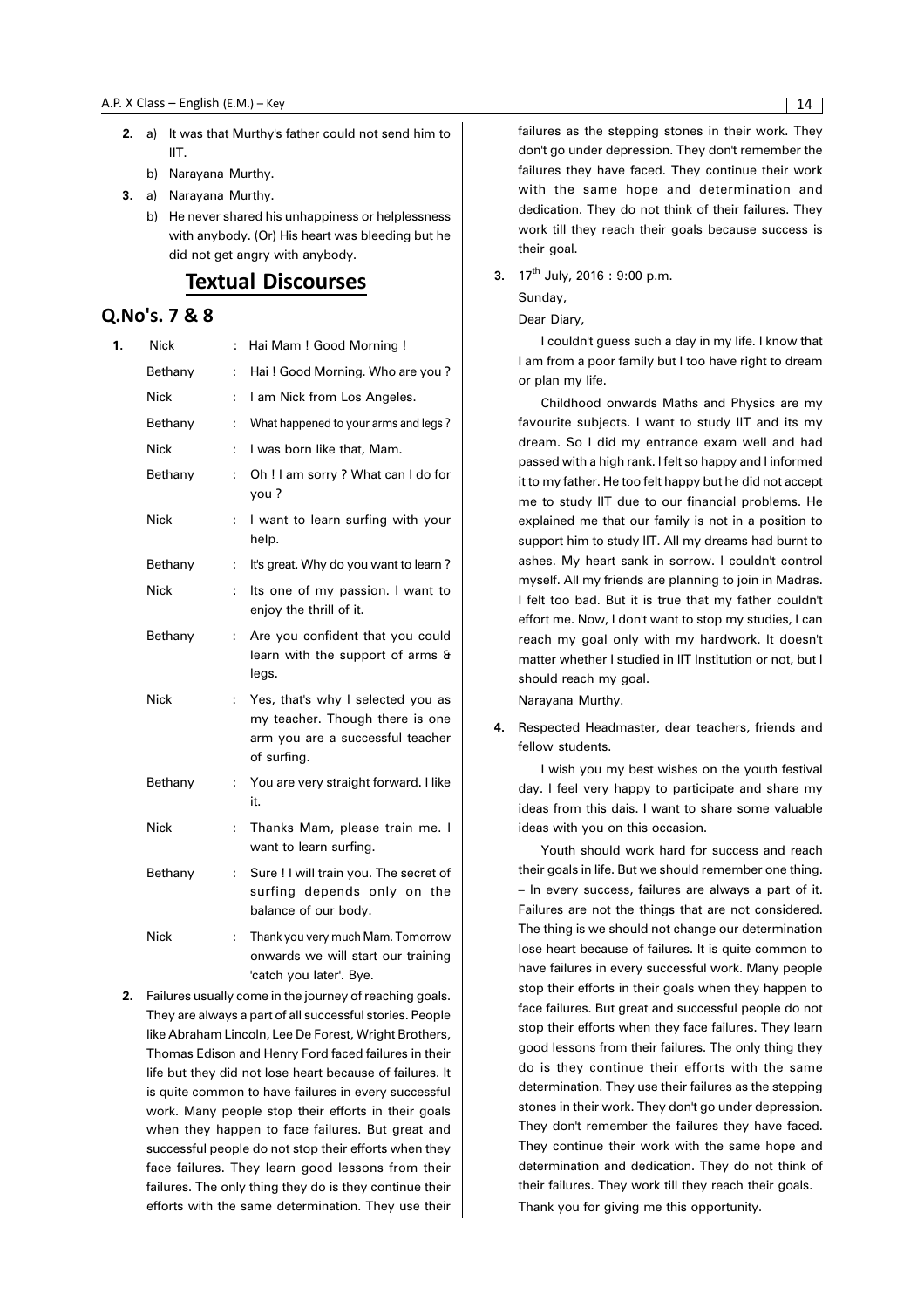#### **5.** 3-11- 2016.

#### Dear Diary,

God ! I want to kill myself. I am not able to face this world. I have to face problems every day. What can I do without arms and legs ? God, I hate you for making me born without arms and legs. Why have you played a cruel trick on me ? Why don't the people understand my problems ? Who will help me in these circumstances ? Why are you not kind enough to me ? I don't understand what to do ? I hope time will answer my questions.

Nick.

- **6.** Nick was born with no arms and legs but he doesn't let the details stop him. He was brave and optimistic. He was 26 years old who was only torso. He played football and golf. He was capable of swimming and surfing despite having no limbs. We must admire his qualities of courage, patience, and positive outlook of life.
- **7.** Lincoln failed in many of his attempts to attain high positions or get success in many matters. But he didn't lose hope and went on trying and trying till he succeeded. He was a stoic and so he did not give up his endeavours. He failed in business and was defeated in a legislative race. He had nervous breakdown too. Yet he continued his efforts for attaining success. However, he felt that defeat was an enthusing factor for getting success. At last, at the age of 52, he became the President of the United States.
- **8.** 10-12-2016,

9 : 00 p.m.

Dear Diary,

Today is the most disappointing day for me. Oh God ! Nobody should face this type of situation. I felt very happy when I heard my son got a high rank in IIT entrance exam. What an amazing and brilliant son I have ! I am really proud of him. I know how difficult it is to get a seat in IIT. But what shall I do ? My financial position is like that. I can't afford him to send him to join IIT. Indeed it is a difficult situation for any father to say 'no' to his bright son. But circumstances were like that. I am very sad that I have to tell the bitter truth to my son. I can imagine how he is disappointed and depressed. But it could not be helped. The boy has to understand the reality.

Narayana Murthy's father

# PAPER - I : PART - B **Editing a Passage**

#### Q.No. 9

- 1. a. wedding b. that c. attending d. in e. with
- 2. a. was b. to c. to put d. heard e. thought
- 3. a. mix b. children c. kept d. the e. took

### **Cloze Test**

#### **Q.No. 10**

|    | 1. $1)$ B | $2)$ C | $3)$ A | 4) E   | 5) D |
|----|-----------|--------|--------|--------|------|
|    | 2. $1)$ C | $2)$ A | $3)$ D | $4)$ B | 5) A |
|    | 3. 1) B   | $2)$ C | $3)$ A | $4)$ B | 5) D |
| 4. | $1)$ C    | $2)$ B | $3)$ A | 4) D   | 5) A |

## Combining Sentences using 'which/ whom/who/that

#### Q.No. 11

- 1. The "Moon Walk", which was written by Michale Jackson is a popular book.
- 2. He is the offender whom the police have arrested.
- 3. This is the road which we call BRTS.
- 4. This is the big shopping mall that Krish built.
- 5. The man who is always happy.
- 6. He is Mr. John whom I had met in the states.
- 7. She is my aunt who lives in London.
- 8. This is the building that was built in a month.
- 9. Will you show me the camera that you have bought in Japan ?
- 10. This is the road which leads to the high way.

### **Active Voice to Passive Voice O.No. 12**

- 1. A story was being told by my mother.
- 2. The reporter has not been stopped by the peon.
- 3. The tiger was killed by the hunter.
- 4. A letter will be written by me.
- 5. We will be mocked at by everyone.
- 6. By whom are you taught English ?
- 7. Let this letter be posted.
- 8. Let this money be deposited in the bank.

## Reported Speech

#### Q.No. 13

- 1. Harini asked me where she could get an application.
- 2. She requested me to wait here still she returned.
- 3. She says that she has passed the examination.
- 4. He said that he was writing letters.
- 5. The teacher always says that honesty is the best policy.
- 6. He asked her where she was going.
- 7. He ordered the girl to go away.
- 8. The beggar begged the public to help him.

## **Adverbial Clauses and Linkers**

- 1. As he was not there, I spoke to his father.
- 2. You will get the prize because you deserve it.
- 3. If you want to succeed, double your failure it.
- 4. If you eat too much, you will be ill.
- 5. He was praised by all as he worked well.
- 6. If you had asked me, I would have helped you.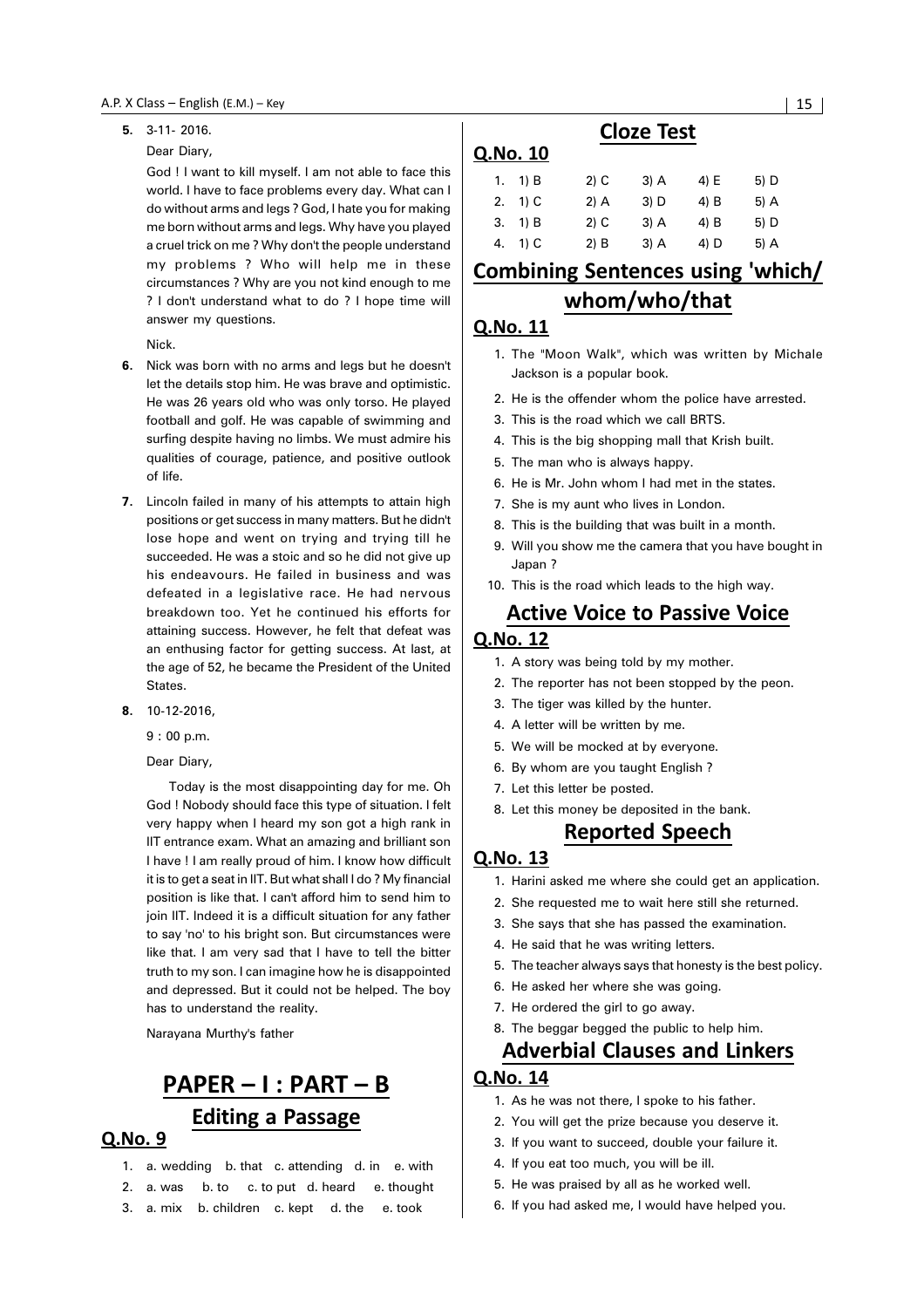- 7. She was sorry because she lost her book.
- 8. When we hear good words, our heart springs with joy.

#### Prepositions

#### Q.No. 15

- 1) for 2) from 3) with 4) in spite of
- 5) on 6) about

### **Verb forms**

#### Q.No. 16

- 1. had spent, wanted 2. were 3. turned, had washed
- 4. visited 5. had finished, went

## **Advise or Suggestion**

#### 0.No. 17

- 1. You should take care of your health.
- 2. Why don't you save money ?
	- It would be better to save money.
- 3. My dear friend ! You put on a lot of weight. It's better to do yoga everyday.
- 4. My dear friend ! You should not ride your bike at night without lights.
- 5. My dear friend, Raju ! You have become pale. Better see a doctor.
- 6. My dear cousin ! If you want to lose weight, better exercise everyday.

### **Polite Request**

#### Q.No. 18

- 1. I think you won't mind lending me your pen.
- 2. May I leave the school, sir ?
- 3. Would you be kind enough to change this leaking pen at once ?
- 4. Would you mind stop smoking.
- 5. Could you please help me to cross the road ?

## **Right Phrase**

#### Q.No. 19

1. d 2. a 3. a 4. c 5. d 6. d

#### Identifying the Expression

#### Q.No. 20

- 1. d 2. a 3. d 4. b 5. c
	- PAPER II : PART A

## Interpretation of Non-verbal Information

#### **Q.No. 1**

|    |       | 1. 1) Seven                     |        | 2) Asia |  |  |
|----|-------|---------------------------------|--------|---------|--|--|
|    | 3) ii |                                 | 4) iii |         |  |  |
|    | 5) i  |                                 |        |         |  |  |
| 2. |       | 1) Vehicles parked in a stadium |        |         |  |  |
|    |       | 2) 10 <sup>th</sup> March, 2016 |        |         |  |  |
|    | 3)    | iii                             | 4) i   |         |  |  |
|    | 5)    | - II                            |        |         |  |  |

3. 1) 4 years 2) 2003 3) i 4) ii

5) iii

## **Unseen Comprehension Passages** Q.No. 2

- 1. 1) Few bales of cotton was disappeared from merchant's godown.
	- 2) Great feast.
	- 3) iii 4) iii 5) ii
- 2. 1) Wilma's dream was to be the fastest woman.
	- 2) Wilma made history in 1960 when she won three gold medals at the Olympics and became the fastest woman of the world.
		- 3) ii 4) ii 5) iii

## **Jumbled Order Passages**

#### Q.No. 3

1. 3, 1, 2, 5, 4 2. 2, 4, 3, 5, 1

### Letter Writing or News Report

#### **Q.No. 4**

1. Govt. Girls Sr. Sec. School, Nehru Bazaar, Kothapet, Vijayawada. 20<sup>th</sup> July, 2016.

To

The Director of Gandhi Planetarium,

Vijayawada.

Sub : Permission to visit the planetarium.

Sir,

A group of twenty students of G.G.S.S.S. Nehru Bazaar, Vijayawada wish to visit the Mahatma Gandhi Planetarium and watch the "Night Sky Programme" on 28th instant. Our two teachers will accompany the group. This visit will benefit the students of geography.

Please send your written permission well in time. With thanks,

Yours faithfully,

Anitha Chowdary.

(H.O.D.)

**2.** Report on Swatch Bharath in School.

This is the brief report on the closing day ceremony of Swatch Bharath of Z.P. High School, Tiruvuru held on 15-12-2016 at 3 p.m. in school campus.

School Assistant (Bio.Sc.), welcomed the gathering and gave a short speech about the programme.

The headmaster of the school, presided over the function and presented the details of the programme of Swatch Bharath. The programme was observed in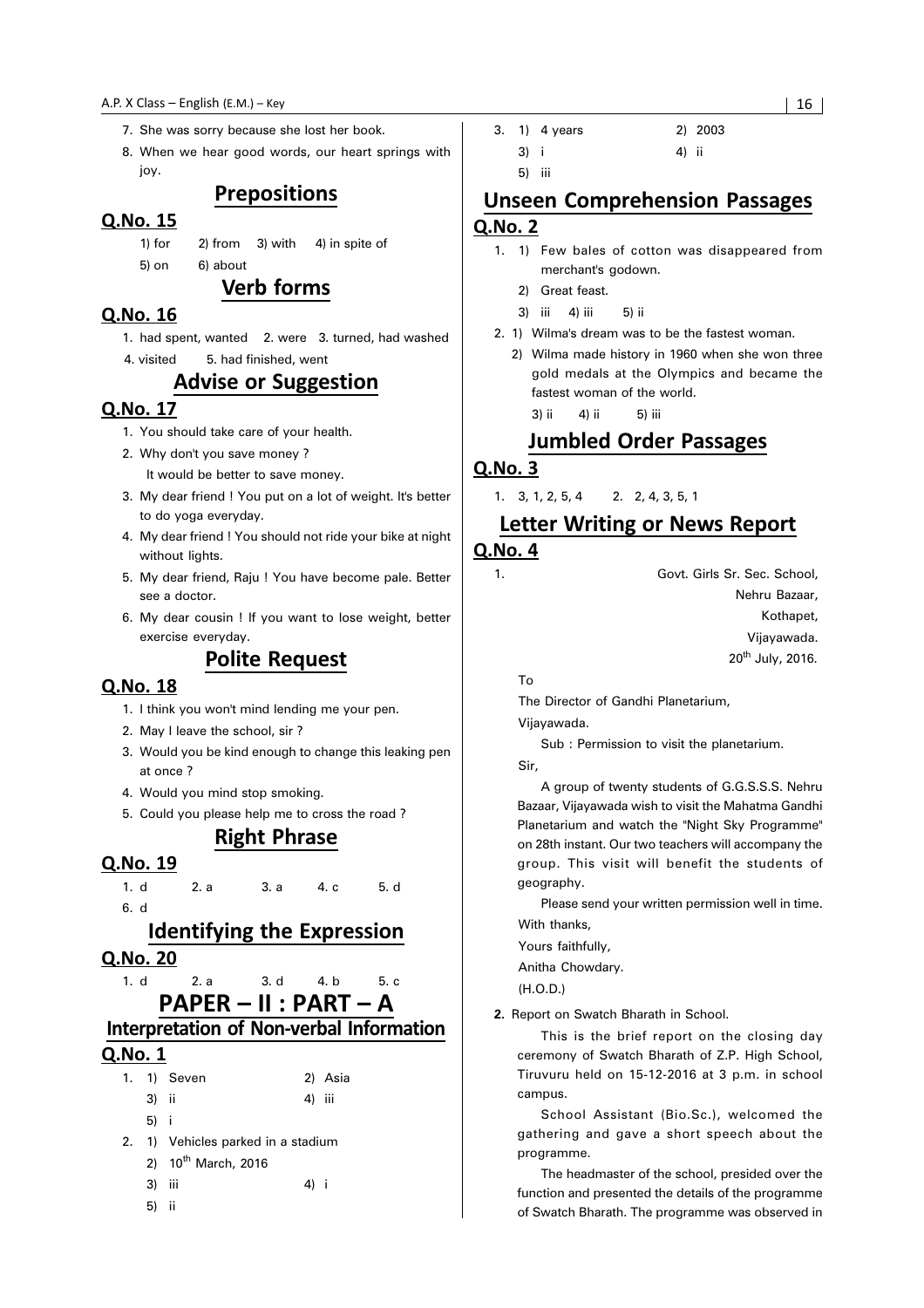the school from Dec. 1 to Dec. 15, 2016. The headmaster highlighted the achievements under the programme. All the students participated in the Swatch Bharath and cleaned their classrooms and took an oath to keep the school clean and green.

The Chairman of the School Management Committee and the Sarpanch of the village were the guests and other senior citizens of the village and parents attended the meeting. All the guests talked about the Swatch Bharath and the importance of the cleanliness.

Mandal Educational Officer was the chief guest of the function. The chief guest stressed the importance of the cleanliness and said that cleanliness is next to godliness.

All the team leaders of the classes spoke about their experience in the programme and they asked the children to keep the classes clean.

Vote of thanks was presented by the programme incharge.

#### 3. **27 killed in Road mishaps in Prakasam By Our Special Correspondent**

Ongole, July 16 : it was a black Sunday in Prakasam district where 27 persons were killed in a terrific road accident and six other critically injured.

Tragedy struck a 35 member pilgrim party from Ramapuram in Guntur District when the tourist bus in which the party was proceeding towards Nellore collided head on with a private bus while overtaking a vehicle.

In the mishap that occurred at Ongole near the Valluramma Temple on Ongole to Tirupati highway, 10 km from here around 7 a.m., 15 persons died instantaneously, 7 on the way to the Ongole Government Hospital and five after admission into hospital. Police booked a case and began enquiry.

## **Bio-Graphical Sketch or Story**

#### **Q.No. 5**

#### 1. **MOTHER TERESA**

Mother Teresa, who was known as Saint of Slums, was born on 27 August 1910 to Albanian parents in Skopje. Her real name was Agnes Gonxha Bojaxhu. She joined a convent in Ireland in 1928 at an age of 18 years to become a nun. Later she was sent to Darjeeling in India in 1929. She began teaching at Kolkata Girl's school in 1931.

After receiving God's call, Mother Teresa left teaching to work for the poor in the slums of Kolkata in 1948. She worked for the downtrodden the sick destitutes during the years 1950-56. She was awarded the Nobel Peace Prize in 1979 for her work. She died on 5 September in 1997.

#### 2. **Title : THE LION AND THE MOUSE**

Story : Once a lion lay asleep in a jungle.

Suddenly a mouse ran over his face. The lion woke up in anger. He caught hold of the little mouse and wanted to crush it under his feet. The mouse begged for mercy. It said, " perhaps, I may be helpful to you sometime." The lion simply laughed away the offer of help by the mouse. What could a little creature do for him. But, he freed the mouse.

Time passed. The lion perhaps forgot the mouse. Then one day he fell into a net laid by a few hunters. Try as he would, he couldn't get out of it. He roared in anger and helplessness.

As chance would have it, the mouse which the lion had once set free passed that way. It heard the lion's roar. It rushed towards the net and bit its ropes with its sharp teeth. The net was at last cut piece by piece. The lion was freed. He thanked the little mouse. **Moral :** All living beings, big or small, are important.

#### 3. **Title : A DONKEY AND A CAMEL**

Once upon a time there were a donkey and a camel. They were good friends. They lived in a forest. They used to go to eat together. The donkey was mischievous and trick. But the camel was innocent.

One day they went together to eat cabbages in a garden. They entered the garden and began eating cabbages happily. The donkey wanted to play a trick on the camel. The donkey became mischievous. While they were eating cabbages, the donkey intentionally brayed aloud to be heard to the gardener. The gardener heard the donkey's braying and understood that a donkey was eating cabbages in the garden. He became angry and came out. By that time the donkey ran away, as it was cautious and careful of the gardener's arrival. The gardener found the camel eating cabbages. The camel saw the gardener coming towards it. But it could not run fast as it was heavy. The gardener beat the camel severely. The camel was sad and got angry with the donkey. It understood that the donkey had cheated ti. It suffered silently and thought of a plan to take revenge on the donkey. The camel's plan was perfect (The camel planned perfectly.) It intentionally told the donkey that there were tasty fruits on the other bank of the river. It offered to take the donkey on its back. The donkey believed the camel and became ready to go on the camel's back.

Next day they wanted to cross the river to eat fruits. The river was full of water. The water was deep and it was flowing speedily. The camel began walking (swimming) in the river to cross it. They reached the middle of the river where the water was deep. Then the camel began to dance to make the donkey fall down. The donkey could not sit on the camel's back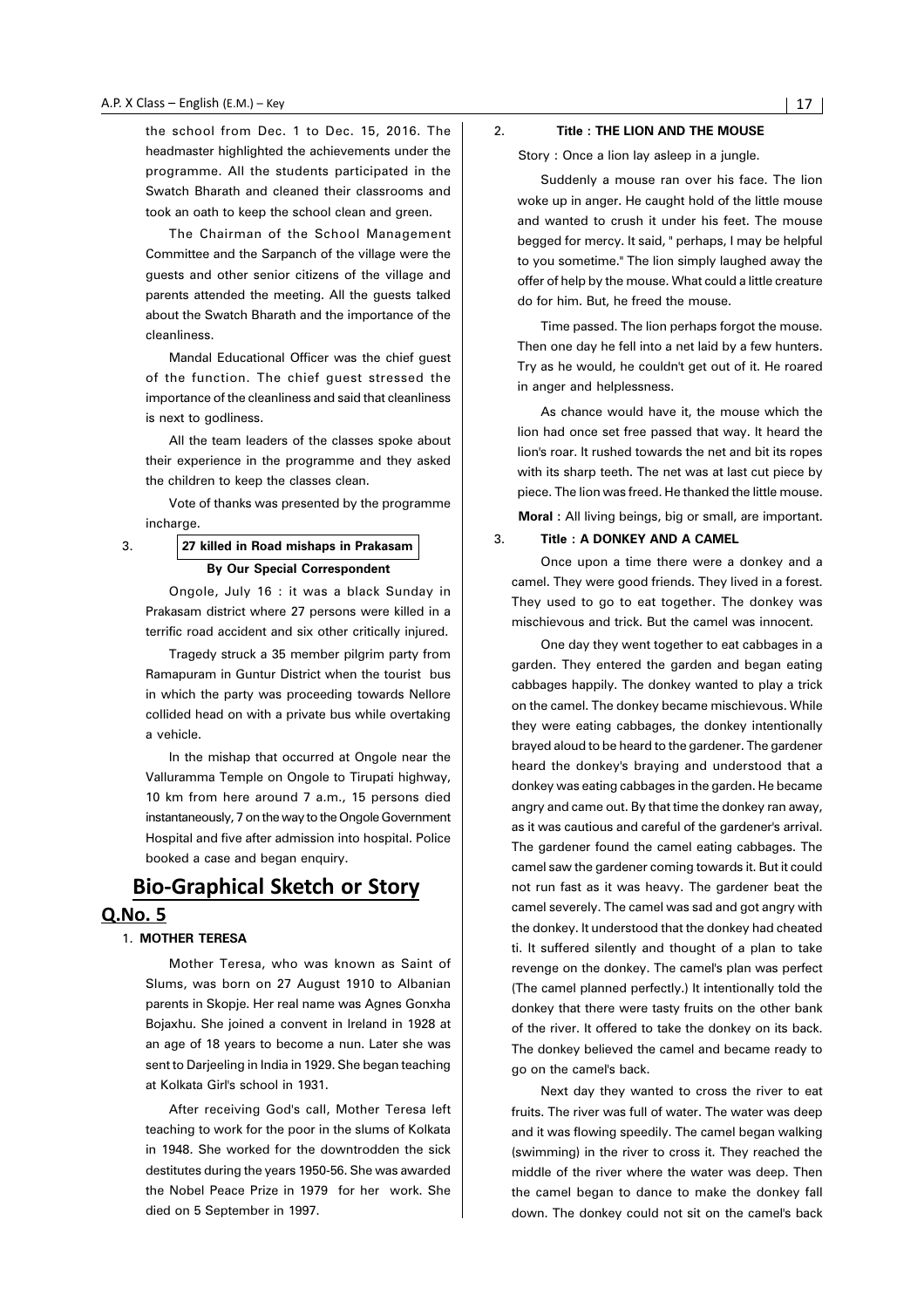as the camel was dancing. It slipped from the camel's back and fell into the water. It drowned in it. Thus the camel took revenge on the mischievous donkey.

**Moral :** TIT FOR TAT

## PAPER - II : PART - B

### Synonyms

#### Q.No. 6

1. a) understood b) expect c) support d) bravery

**Antonyms** 

- 2. a) among b) name
- c) present d) dwells
- 3. a) inserted b) vast
	- c) difficult d) commitment

## Q.No. 7

|    |                |               |             | 1. 1. a) weaken b) disbeliefs c) timidity d) feebleness |
|----|----------------|---------------|-------------|---------------------------------------------------------|
|    | 2. a) wrong    |               | b) ugliness |                                                         |
|    | c) nothing     |               | d) bad      |                                                         |
|    | 3. a) boringly |               | b) dislike  |                                                         |
|    | c) doubtfully  |               | d) closed   |                                                         |
| Ш. | 1. below       | 2. presence   |             | 3. lack                                                 |
|    | 4. hot         | 5. tragedy    |             | 6. to lose                                              |
|    | 7. start       | 8. lazy       |             | 9. child                                                |
|    | 10. brave      | 11. before    |             | 12. dead                                                |
|    | 13. never      | 14. modern    |             | 15. not yet                                             |
|    | 16. devil      | 17. together  |             | 18. exactly                                             |
|    | 19. natural    | 20. defense   |             | 21. departure                                           |
|    | 22. cellar     | 23. voluntary |             | 24. ceiling                                             |
|    |                |               |             |                                                         |

25. vowel

### Right form of the words

#### Q.No. 8

1. a) disabled b) achieve c) inspirational d) courage

| 2. a) amazing   | b) absolutely |
|-----------------|---------------|
| c) quickly      | d) history    |
| 3. a) beautiful | b) speaker    |
| c) close        | d) engagement |

#### **Vowel Clusters**

#### Q.No. 9

|  | 1. a) deeply    | b) eight    |
|--|-----------------|-------------|
|  | 2. a) really    | b) football |
|  | 3. a) premier   | b) league   |
|  | 4. a) quest     | b) speaker  |
|  | 5. a) beautiful | b) mouth    |
|  | 6. a) February  | b) healthy  |

## Suffixes (Or) Inflections

#### Q.No. 10

- 2. a) different b) motivational
- 3. a) challenges b) convictions

- b) balance
	-
	-
- 4. a) bravery b) perseverance
- 5. a) message b) engagement
- 6. a) inspirational b) encourage

#### **Wrongly Spelt Word**

#### Q.No. 11

|    | 1. perseverance | 2. triumph        |
|----|-----------------|-------------------|
|    | 3. obedience    | 4. humorous       |
|    | 5. absorbent    | 6. venomous       |
|    | 7. intelligent  | 8. topic          |
| 9. | succumb         | 10. accommodation |

#### **Correct Headings**

### Q.No. 12

| 1. |                  | <b>People</b>             | <b>Places</b>             |
|----|------------------|---------------------------|---------------------------|
|    | 1.               | programmer                | 1. school                 |
|    | 2.               | accountant                | 2. hospital               |
|    | 3.               | virgin                    | 3. country                |
|    | 4.               | publicist                 | 4. world                  |
| 2. |                  | <b>Positive Qualities</b> | <b>Negative Qualities</b> |
|    | 1.               | observant                 | haughty<br>1.             |
|    | 2.               | enthusiastic              | malicious<br>2.           |
|    | 3.               | outgoing                  | finicky<br>3.             |
|    | 4.               | intrepid                  | solvency<br>4.            |
| 3. |                  | <b>Positive Qualities</b> | <b>Negative Qualities</b> |
|    | $\mathbf{1}$ .   | idealistic                | obnoxious<br>$1_{-}$      |
|    | 2.               | affable                   | 2.<br>stingy              |
|    | 3.               | logical                   | 3.<br>mean                |
|    | 4.               | cultured                  | sullen<br>4.              |
| 4. |                  | <b>Positive Qualities</b> | <b>Negative Qualities</b> |
|    | 1.               | placid                    | boorish<br>1.             |
|    | 2.               | suave                     | obnoxious<br>2.           |
|    | 3.               | brave                     | timid<br>3.               |
|    | 4.               | compassionate             | 4. careless               |
| 5. |                  | Person                    | <b>Nature</b>             |
|    | 1.               | fatalist                  | 1.<br>believes in fate    |
|    | $\overline{2}$ . | misogynist                | $2^{+}$<br>hates woman    |
|    | 3.               | theist                    | 3. believes in God        |
|    | 4.               | spendthrift               | 4.<br>spends too much     |

#### Q.No. 13

- 13. a) 1) Rohan kicks stones down the road.
	- 2) Challenges are there to run us over.
		- 3) When Rahul saw a scorpion while he was gardening he freaked out and ran from the garden.
		- 4) The economy is bouncing back from the recession.

### **One-Word Substitutes**

| 1. 1. c | 2. a | 3. d | 4. e |
|---------|------|------|------|
| 2.1c    | 2. e | 3. f | 4. a |
| 3.1.f   | 2. e | 3.c  | 4. b |
| 4. 1. f | 2. e | 3. b | 4. a |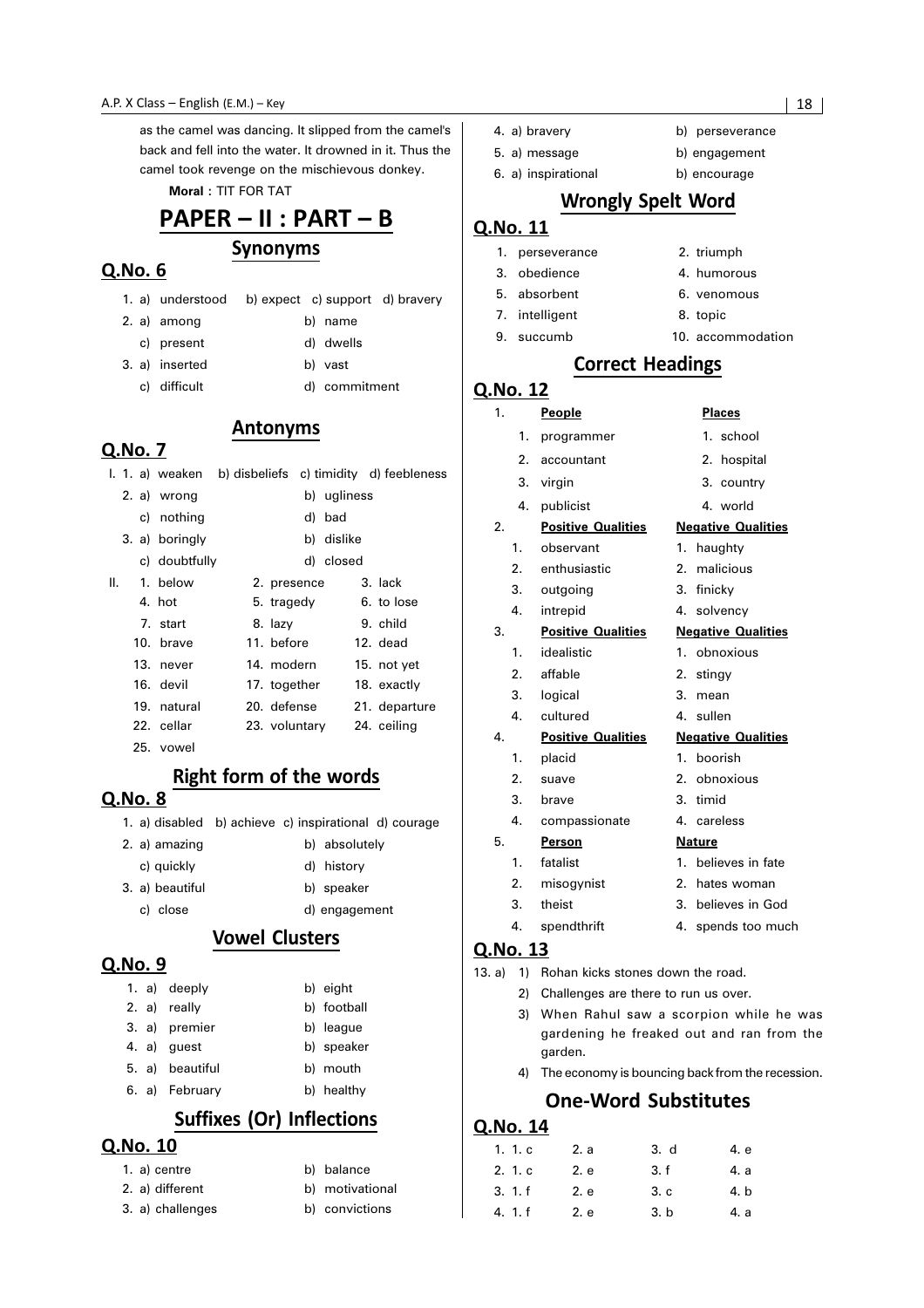# **UNIT – II**

## **PRACTICE ZONE : ANSWERS**

## PAPER - I : PART - A 'A' Reading

- 1. a) They refer to Aunt Elizabeth and Uncle Ben. b) Henry.
	- c) funeral of the grandpa and division of grandpa's things.
- 2. a) Victoria.
	- b) Both the sisters i.e., Amelia and Elizabeth were quarrelled.
	- c) They are coming for seeing the dead body of Abel in mourning and to talk over the affairs of Abel.
- 3. a) Henry is wondering about the arrival of Elizabeth and Ben.
	- b) "Elizabeth" will come fast for the share of what their father has left.
	- c) They refers to Elizabeth and Ben.
- 4. a) Victoria.
	- b) The Jordans / Ben Jordan and Elizabeth Jordan.
	- c) They are coming to the house of the Slaters.
- 5. a) The grandfather / Abel Merryweather
	- b) Henry Slater, the father of Victoria.
	- c) The telegram is about the death of Abel Merryweather.
- 6. a) Henry.
	- b) The slippers of Abel Merryweather.
	- c) Mrs. Slater (Amelia).
- 7. a) Mrs. Slater.
	- b) Henry, the husband of Amelia.
	- c) The bureau of Abel Merryweather.
- 8. a) The grandfather.
	- b) The bureau of Abel Merryweather.
	- c) Mrs. Slater is telling Mr. Henry.
- 9. a) Henry.
	- b) The Jordans (Ben and Elizabeth).
	- c) They are going to shift the grandpa's bureau to their room.
- 10. a) Victoria, the daughter of the Slaters.
	- b) To help his wife in shifting her father's bureau from his room to their room.
	- c) Henry.
- 11. a) Victoria.
	- b) Mr. and Mrs. Slater.
	- c) It refers to the bureau.
- 12. a) Henry.
	- b) Victoria, the daughter of the Slaters.
	- c) Abel Merryweather.
- 13. a) Mrs. Slater.
	- b) The clock of the grandfather.
	- c) Victoria.
- 14. a) The sister of Elizabeth / The wife of Henry.
	- b) They are sisters.
	- c) Mrs. Jordan.
- 15. a) Abel's gold watch.
	- b) Abel Merryweather.
	- c) No.
- 16. a) Victoria.
	- b) The speaker wants the listener to change her clothes because the family is in mourning and the speaker doesn't want Victoria's Aunt and Uncle, Mrs. Elizabeth and Mr. Ben to see her in colourful clothes.
	- c) 'In colours' means wearing a colourful dress which is to be avoided when the family is in mourning.
- 17. a) Mr. Henry Slater makes this comment.
	- b) 'It' stands for the habit of being 'hard'.
	- c) Mr. Abel Merryweather's family is being referred to here.
- 18. a) 'I' is Mrs. Slater.
	- b) Both the sisters are very shrewd, selfish, greedy and calculative. They are out to grab whatever they can from their father's property without having to take care of him.
	- c) Mrs. Slater.
- 19. a) 'It' refers to the bureau of the grandfather.
	- b) On seeing Henry taking off his coat, Victoria asked why he was doing so. When Henry told her that he was going to help her mother bring down the bureau from Grandpa's room, she realised that the parents were pinching it before her aunt's arrival.
	- c) Victoria.
- 20. a) These words are spoken by Mrs. Slater to her daughter Victoria.
	- b) 'It' refers to the grandfather's clock that Mrs. Slater had pinched after his 'demise'.
	- c) The clock now 'belongs' to Mrs. Slater and family in the sense that she has stolen it from grandfather's room.
- 21. a) Mr. Ben.
	- b) Ben is prompted to say these words when he sees Amelia in tears on her father's 'demise'.
	- c) Abel Merryweather.
- 22. a) 'It' refers to the bureau that the Slaters had pinched from Abel's room.
	- b) The observation shows that she is very sharp and observant.
	- c) No, the bureau had been picked up from the grandfather's room and Mrs. Slater was lying that her husband had bought it at an auction.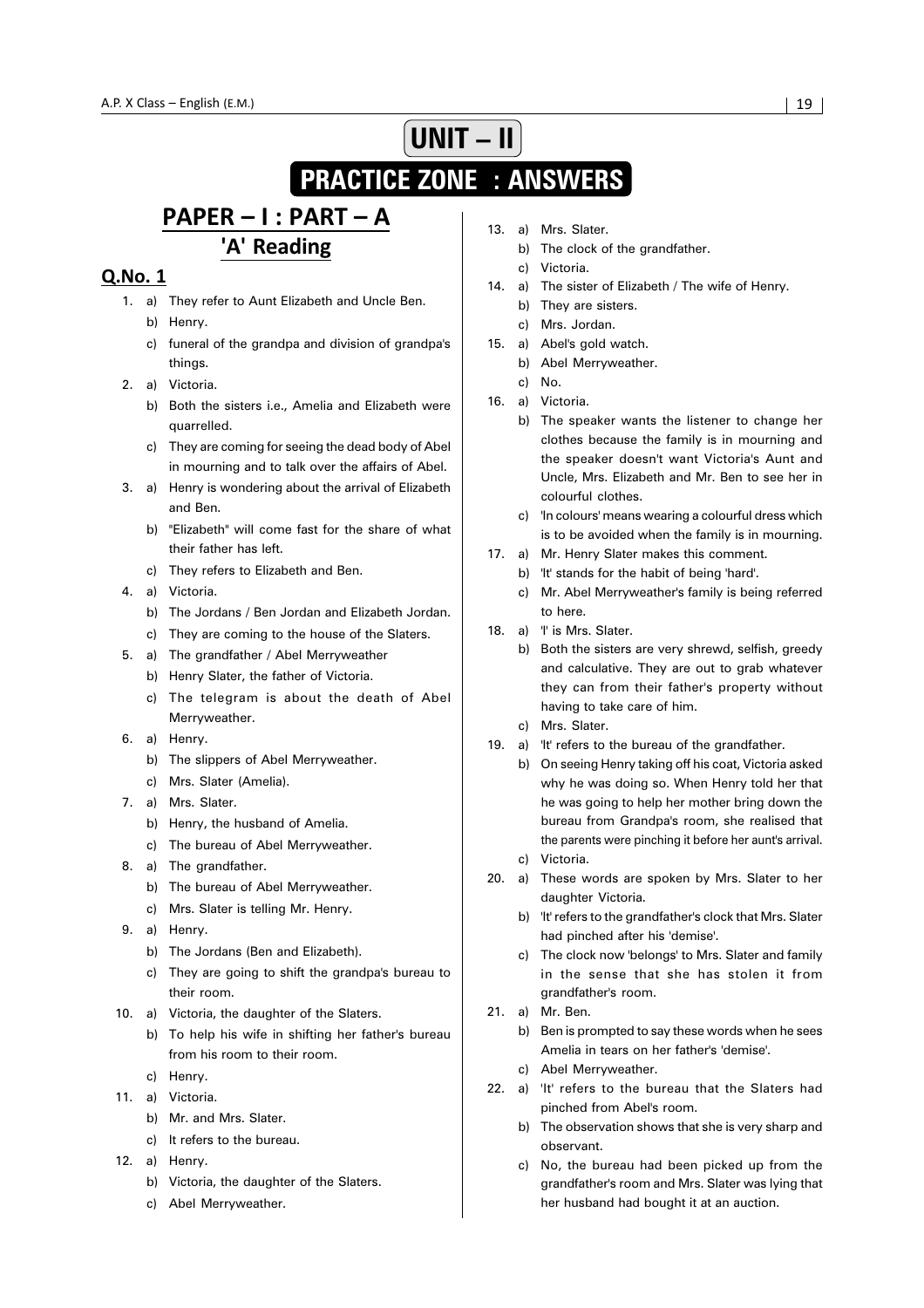- 1. a) Elizabeth and Ben.
- b) Bureau.
- 2. a) Mrs. Slater.
	- b) Mantel piece i.e., clock of Abel.
- 3. a) Mrs. Slater.
	- b) They have pinched the old man's bureau and kept their old chest of drawers in its place.
- 4. a) Mrs. Jordan i.e., Elizabeth.
	- b) 'it' refers to the announcement in the paper.
- 5. a) The slippers of Abel Merryweather.
	- b) Henry
- 6. a) Henry
	- b) Bureau

## 'B' Reading

#### Q.No. 3

- **1.** a) Abel Merryweather.
	- b) You've You have. got'em – got them.
	- c) slippers of Abel.
- 2. a) Mrs. Slater.
	- b) Slippers of Abel.
		- c) Abel Merryweather.
- 3. a) Abel Merryweather.
	- b) Victoria.
	- c) Grandfather and Granddaughter.
- 4. a) Mrs. Jordan (Elizabeth).
	- b) The Slaters robbed the things.
	- c) They robbed the slippers, the clock and the bureau of Abel Merryweather.
- 5. a) Victoria is delighted to see her grandfather alive as she loves him genuinely.
	- b) Mrs. Slater doesn't want Abel to know that they were mourning his death. Hence, she asks Victoria to hold her tongue as her truthfulness was likely to reveal the facts to the old man.
	- c) Grandfather of Victoria.
- 6. a) Mr.Abel speaks these words to Jordans and Slaters.
	- b) Abel makes this statement on seeing Ben in mourning.
	- c) He noticed that everybody in the house were in their mourning dresses.
- 7. a) Mrs. Slater is telling Abel that Ben's brother had died and they were mourning his death.
	- b) Ben is shocked to hear of his brother's demise as he never had a brother.
	- c) No.

#### Q.No. 4

- 1. a) The speaker couldn't understand what his daughters are discussing about. He wants to know what had happened there.
	- b) Elizabeth is scolding Amelia slater for the dirty things done by her. i.e., stealing of the bureau and clock.
- 2. a) Mrs. Jordan.
	- b) Mrs. Slater.
- 3. a) Amelia and Elizabeth's mother.
	- b) He lived part of the time with Amelia and part with Elizabeth.
- 4. a) Mrs. Jordan.
	- b) They believed that the person was dead but he came alive. It was the surprise.
- 5. a) Abel Merryweather.
	- b) The speaker is going to make a new will, leaving all his bits of things to whoever he is living with when he dies.
- 6. a) Mrs. Jordan.
	- b) The Slaters wrongly assumed that the father was dead.

## 'C' Reading

#### **Q.No. 5**

- 1. a) The old woman in the hut.
	- b) The leak is terrible because she couldn't stay in the hut as the rain water is leaking here and there.
	- c) Rather she would meet a tiger in the forest.
- 2. a) The old tiger.
	- b) The old woman in the hut
	- c) They are afraid of leak.
- 3. a) On the stormy day.
	- b) He was tired and thirsty.
	- c) He could feel better as he drank more.
- 4. a) The king of the potter's country.
	- b) He had to lead his army in the battle.
	- c) Because the potter had to go into battle.
- 5. a) The king of the enemy country.
	- b) It was for begging for peace and apologizing for attacking the country.
	- c) The potter.

- 1. a) The villagers tried to catch the tiger for many years but had failed. It had eaten many of their goats and buffaloes. At last the potter could tie it with a iron chain. So they praised him.
	- b) He caught a tiger with his bare hands so everybody called him the brave potter.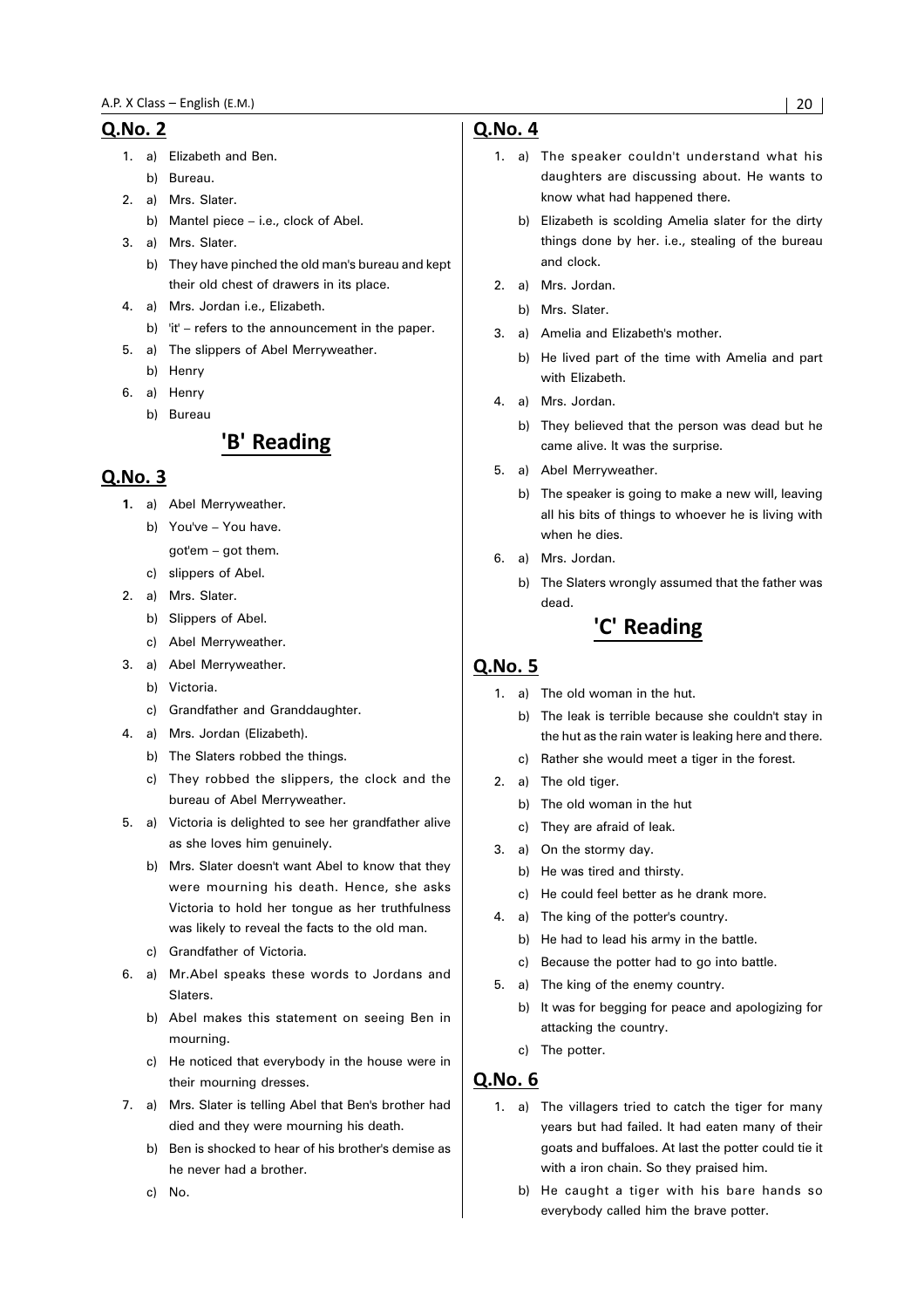- 2. a) The potter.
	- b) A war broke out between the potter's country and a much stronger neighbour.
- 3. a) He groaned that he shall die because of that stupid donkey.
	- b) He became the General of the Army and he should carry a sword and ride a horse.
- 4. a) To ride on it and to wage war.
	- b) He was nervous and worried because he did not know how to ride a horse.

#### Q.No. 7 & 8

| 1. | Abel             | t. | Hai Shorrocks                           |
|----|------------------|----|-----------------------------------------|
|    | <b>Shorrocks</b> | ÷  | Oh ! Hai Abel. Why you are looking      |
|    |                  |    | dull?                                   |
|    | Abel             | ÷  | I could not forget this day in my life. |
|    | <b>Shorrocks</b> | t  | Why ? What happened ?                   |
|    | Abel             | ÷  | I couldn't expect this from my          |
|    |                  |    | daughters                               |
|    | <b>Shorrocks</b> | t  | What did they do?                       |
|    | Abel             | ÷  | Yesterday night I was drunk and had     |
|    |                  |    | a deep sleep. I couldn't get up. My     |
|    |                  |    | daughters felt that I was dead.         |
|    | <b>Shorrocks</b> | ÷  | Oh ! No ! I hope they burst into tears  |
|    |                  |    | and may called all the neighbours       |
|    |                  |    | and relatives.                          |
|    | Abel             | ÷  | Nothing happened. My elder daughter     |
|    |                  |    | Amelia, made a call to younger one      |
|    |                  |    | Elizabeth.                              |
|    | <b>Shorrocks</b> | ÷  | Both of them are of with you. Then      |
|    |                  |    | what happened?                          |
|    | Abel             | ÷  | When I woke up and came down of         |
|    |                  |    | my room. I have seen all my             |
|    |                  |    | belongings down in the hall.            |
|    | <b>Shorrocks</b> | t  | What ? But why ?                        |
|    | Abel             | ÷  | They started sharing of<br>my           |
|    |                  |    | belongings without any feel of          |
|    |                  |    | sadness on my death.                    |
|    | <b>Shorrocks</b> | ÷  | How could you know that?                |
|    | Abel             | ÷  | By seeing me alive my granddaughter     |
|    |                  |    | felt happy and my daughters started     |
|    |                  |    | saying complaints on each other         |
|    |                  |    | that they are robbing my things.        |
|    | Shorrocks        | ÷  | I am so sorry Abel. I didn't expect     |
|    |                  |    | this.                                   |
|    | Abel             | ÷  | You know I didn't get married after     |
|    |                  |    | the death of my wife. I thought to      |
|    |                  |    | live with my daughters. But they are    |
|    |                  |    | not having any love or care towards     |
|    |                  |    | me.                                     |
|    | Shorrocks        | t  | Don't feel sad Abel.                    |

| Abel             | : So I changed my will and came out<br>of that house. |
|------------------|-------------------------------------------------------|
| <b>Shorrocks</b> | : What about your belongings?                         |
| Abel             | : I will bring them Ring-O-bells.                     |
|                  | Tomorrow <i>i.e.</i> , Monday we will get<br>married. |
| Shorrocks        | : Sure ! Abel. Come lets go to church                 |
|                  | for the arrangements.                                 |

Abel : Thanks Shorrocks. Yes lets go .......

2. In the play "The Dear Departed" we have read that there are no humane characters except Victoria. We couldn't find any dear person who was departed in the play.

Actually the grandfather is not dear to anyone.They only wanted his property. They cursed him for not paying his insurance premium and he was also not dead to be departed.

This is the irony of the play. In this play money is the dear to both the sisters but the truth revealed in front of Abel.

This indecent behaviour of Victoria's parents and Jordans made her to feel shame. She knew how good the grandpa is ! She loves him very much. They felt that he was dead but nobody saw his dead-body even. Victoria felt so happy when she came to know that the grandpa was alive. Because she was not touched with the base intensions and falsities of her parents and aunt.

Thus we can say that the only humane character in the play was 'Victoria'.

3.  $27^{th}$  July 2016.

9 : 05 p.m.

Dear Diary,

I hope, I am the only father in this world who couldn't gain love and affection from my own daughters. Today they made me to realize that I have done a mistake in my life that I didn't marry another woman after my wife's death. I am really ashamed of my two daughters behaviour. They proved that I am not dear to any one. They want only my property. These many years passed and I am a fool, I couldn't understand their attitude. To protect the previous 'will' they are just acting before me.

If children are in such way who will take care of the oldaged parents. Even their children learn the same from them. The only person who really feels me as dear is my granddaughter Victoria. "Oh God ! Bless her not to change her attitude as per she is growing.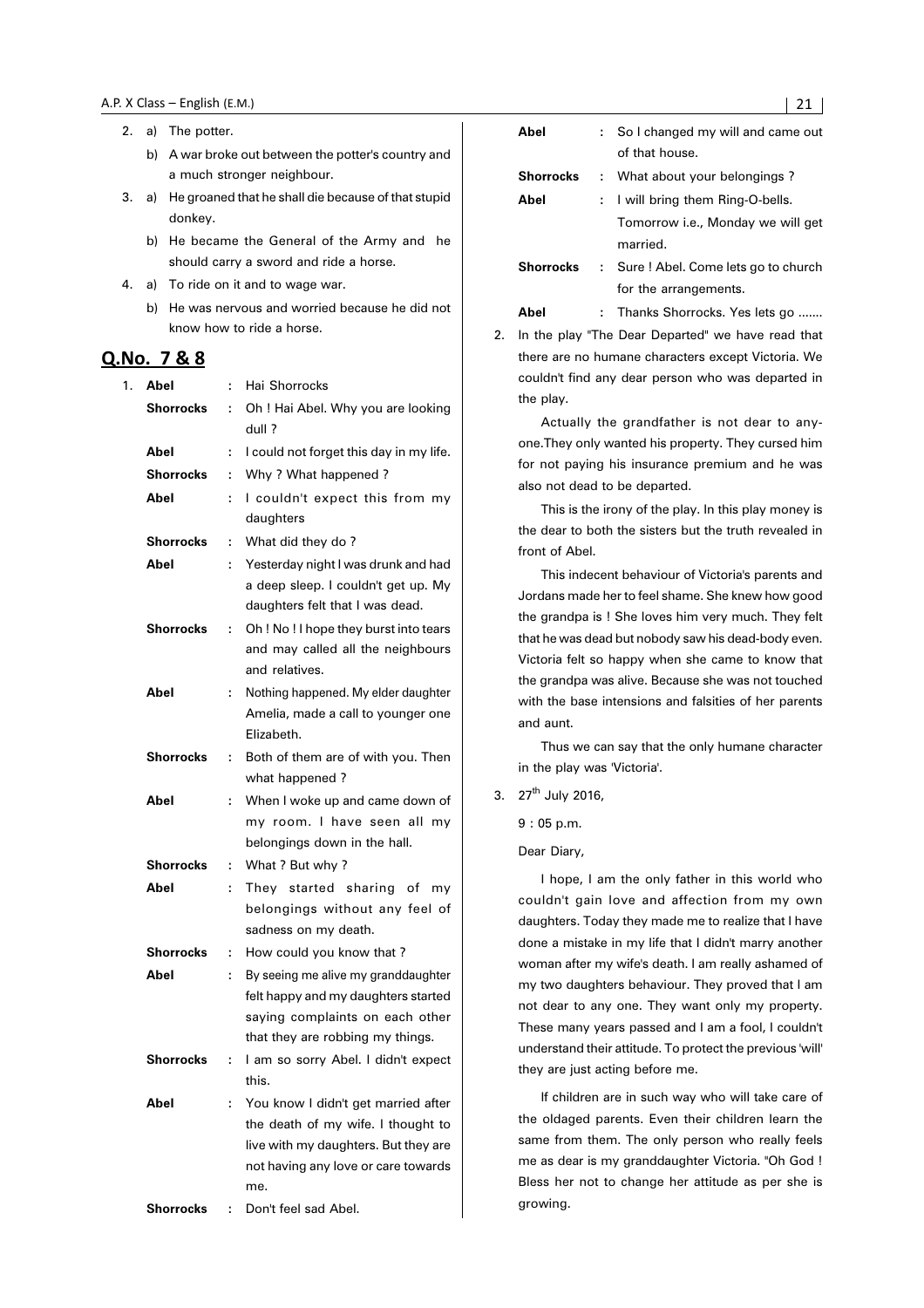4. Worthy principal, teacher and dear students,

Today I, Naresh of X 'A', have got the opportunity to share with you my views on 'Why are old people harassed and abandoned in India ? What should be done to improve their lot ?'

In India, old people, sometimes after retirement, start leading an inactive life. They don't do anything constructive or useful for the family or society. They stay at home listlessly. Their nagging attitude becomes a problem for the members of the family. They demand care and attention. If they don't get desired help, they start feeling neglected. Nuclear families, working women, increasing urbanisation and generation gap are some of the facts which add to the problems of senior citizens. To improve their lot many steps can be taken. They should be made active and social to shun their detachment. They can help the children in their homework. They can help in marketing. They can keep themselves active by attending yoga sessions. Joint family system is a strong bond and can serve as a network for the elderly.

There is another side of the coin too. The elderly members of the family should try to adjust according to changing time. They should lend a helping hand to their prodigy without expecting too much. They should help to develop a strong family bond. They should not be dependent on others. Instead they should support their children in times of need. 'Love begets love' is key mantra of family life. Above all the old should make their wills discretely. They should not get swayed by sentiments.

Thank you one and all for giving me this opportunity.

| 5. | Abel          |    | Amelia ! What happened ? Why are       |
|----|---------------|----|----------------------------------------|
|    |               |    | you so shocked?                        |
|    | Amelia        | ÷. | Father, is that you?                   |
|    | Abel          | ۰. | Of course it's l. Is there any problem |
|    |               |    | with little Vicky?                     |
|    | Amelia        | ÷. | No, father. She is all right.          |
|    | Abel          | ٠. | Oh! Where is she? Hello! What          |
|    |               |    | brings you here Elizabeth?             |
|    | Amelia        | ÷. | Father, they came here to see you.     |
|    | Abel          | ÷. | I'm right enough but for a bit of      |
|    |               |    | headache.                              |
|    | <b>Amelia</b> |    | Are you quite well?                    |
|    | Abel          |    | Amelia, what the devil do you mean     |
|    |               |    | by this tomfoolery?                    |
|    | Amelia        |    | Ok, father, come let us have tea.      |
|    | Abel          |    | Ah, thank you. Now I'm feeling better. |
|    |               |    | Let us have tea.                       |

#### 6. 17<sup>th</sup> August, 2016 10 p.m.

#### Dear Diary,

I can't forget his day when I found my mom and dad grabbing dear grandpa's bureau, clock and slippers. I was greatly shocked to hear mom saying that grandpa was dead. However, I saw that he was drunk this morning, but not dead. Soon my aunt Elizabeth and uncle Ben came and were in mourning dress. Soon after their arrival, all of them started arguing hotly over grandpa. My mom told my aunt that he was as merry as a sand boy in the morning. After taling tea they started talking over dividing his things like gold watch, slippers, clock etc. I felt very bad that grandpa was not yet dead. But he was made to be dead and they started fighting over his things ! It was most inhuman and unbecoming of them to treat grandpa so badly. Strongly, they were fighting over for how many years they has kept with them. This is inhuman.

I was overjoyed when I saw grandpa still alive. When I expressed my happiness my mum snubbed me. Things finally came out when my aunt told grandpa that my mom and dad had been robbing him. Grandpa didn't take long to understand that for his daughters his death and things were more important than his life. He took no time to frustrate their evil designs by saying that he was marrying again next Monday. I shall miss my dearest grandpa. But I would go to him whenever I like.

Victoria

7. Oh ! God ! What to do now. I realized that I had been made General of the Army. I was really frightened. The king had ordered me to go to the palace the next day. How could I, a poor ignorant potter, become the General of the Army ? I had never carried a sword, not had I ever ridden a horse. Oh ! I shall die because of this stupid donkey. He was only brought me trouble. I could not sleep. I am nervous and worried. I don't know how to ride a horse. If I fall off, everybody will laugh at me. Oh ! God ! Help me now. I am not strong enough to fight war. How could I lead the army into battle the next day ? I don't know how to fight in a war. I am sure that I shall die in the hands of enemies. Probably this is the last day for me.

| : Good morning ! What a brave deed              |  |  |
|-------------------------------------------------|--|--|
| you did ! You know, I am amazed.                |  |  |
| : What are you talking ? I can't<br>understand. |  |  |
| : Aye! Don't you know what you did?             |  |  |
| Really I can't understand your words.           |  |  |
| : Come out. You can see the tiger tied          |  |  |
|                                                 |  |  |

to the tree which you have caught.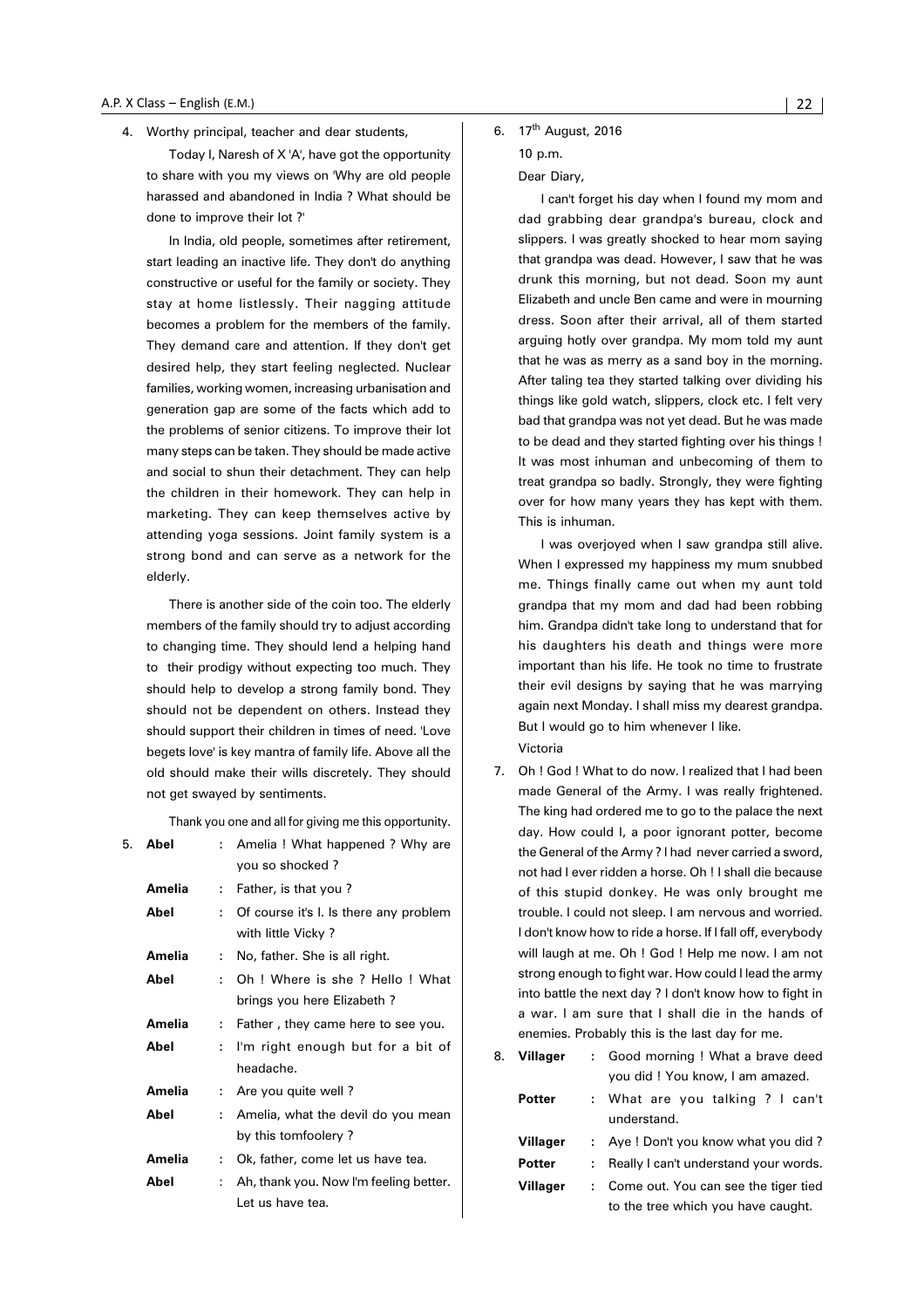|    | Potter        |    | No, you are mistaken. I tied my                                        | 10. |                     |               | <b>Situation:</b> When Mr. Abel decided to get married to          |
|----|---------------|----|------------------------------------------------------------------------|-----|---------------------|---------------|--------------------------------------------------------------------|
|    |               |    | donkey to the tree.                                                    |     | Mrs. Shorrocks.     |               |                                                                    |
|    | Villager      |    | Don't tell a cock and bull story. You                                  |     |                     |               | <b>Conversation</b>                                                |
|    |               |    | have done a wonderful help for us.                                     |     | Henry               |               | What, get married !                                                |
|    | Potter        |    | Can you elaborate ? I can't understand                                 |     | Amelia              |               | He's out of his senses.                                            |
|    |               |    | which help I did for you.                                              |     | Ben                 |               | Why only he selected Mrs. John                                     |
|    | Villager      | ÷. | Dear Potter, the tiger you caught had                                  |     |                     |               | Shorrocks ?                                                        |
|    |               |    | eaten many of our goats and<br>buffaloes. We had tried to catch it for |     | <b>Elizabeth</b>    | $\mathcal{L}$ | He said he know her very well. They                                |
|    |               |    | many years but had failed.                                             |     |                     |               | often meet together and share their                                |
|    | <b>Potter</b> |    | : Why do you imagine my donkey as a                                    |     |                     |               | feelings.                                                          |
|    |               |    | tiger? See properly. It is my donkey.                                  |     | <b>Slater</b>       |               | He has also announced that he will                                 |
|    | Villager      |    | : Anyhow, we are thankful to you.                                      |     |                     |               | change his will.                                                   |
|    | <b>Potter</b> |    | Why don't you listen to me ? I have                                    |     | Victoria            |               | Mom ! But why Grandpa has decided                                  |
|    |               |    | only brought my donkey home. How                                       |     |                     |               | to get married at this age?                                        |
|    |               |    | can a donkey could change into a                                       |     | Amelia              |               | : I too don't know my child.                                       |
|    |               |    | tiger?                                                                 |     | <b>Elizabeth</b>    | $\mathcal{L}$ | Amelia ! What might be the reason                                  |
|    | Villager      |    | Well. We are not only praising your                                    |     |                     |               | for his decision?                                                  |
|    |               |    | courage but also your modesty. Bye !                                   |     | Ben                 |               | He had gone mad.                                                   |
|    |               |    | See you later.                                                         |     | Henry               |               | What are you talking ? He is after all                             |
| 9. | Sentry        |    | Run, run save yourselves ! The                                         |     |                     |               | our father-in-law.                                                 |
|    |               |    | famous Tiger - General is coming at                                    |     | Amelia and          |               |                                                                    |
|    |               |    | the head of a large army to attack us.                                 |     | <b>Elizabeth</b>    |               | : Ah ! We cannot change him.                                       |
|    | <b>King</b>   |    | : What happened ? Why do you alarm                                     |     | Victoria            |               | I am scared about next morning                                     |
|    |               |    | $us$ ?                                                                 |     |                     |               | (Monday).                                                          |
|    | <b>Sentry</b> |    | : Your majesty ! I saw the Tiger-                                      |     | <b>Ben</b>          |               | Let's go now we will meet on Monday.                               |
|    |               |    | General coming towards our camp.                                       |     | Amelia and          |               |                                                                    |
|    | King          |    | : Let him come. We have large army.                                    |     | Henry               |               | Ok, see you later.                                                 |
|    |               |    | He is alone. We can attack him easily.                                 |     | <b>Victoria</b>     |               | Bye ! Uncle and Aunt.                                              |
|    | <b>Sentry</b> |    | Your majesty ! Don't you hear the                                      | 11. |                     |               |                                                                    |
|    |               |    | bravery of the Tiger-General.                                          |     |                     |               | 22-222-A45,                                                        |
|    | King          | ÷  | No. What is it?                                                        |     |                     |               | Trafalgar Square,                                                  |
|    | <b>Sentry</b> | ÷  | He captured the tiger with his bare                                    |     |                     |               | Manchester city,                                                   |
|    |               |    | hands and tied it in front of his house.                               |     |                     |               | 28 <sup>th</sup> March, 2016.                                      |
|    | King          |    | Oh ! Our soldiers are more courageous                                  |     | My dear Tattersall, |               |                                                                    |
|    |               |    | than he is. Don't worry. We can defeat                                 |     |                     |               | How are you ? I am keeping quite well and hope                     |
|    |               |    | him easily.                                                            |     |                     |               | to hear the same from you. It is a long time since I               |
|    | <b>Sentry</b> | ÷. | No, majesty. He is not an ordinary                                     |     |                     |               | received a letter from you. What are the things with               |
|    |               |    | man. He is a giant. Now he is                                          |     |                     |               | you? There is a surprising news for you. I am glad to              |
|    |               |    | galloping towards our camp with a                                      |     |                     |               | write to you that I am going to get married to Mrs.                |
|    |               |    | tree in one hand and his reins in other.                               |     |                     |               | John Shorrocks at 12 o' clock at St. Philips church on             |
|    | King          |    | What ! Did he uproot a tree with one                                   |     |                     |               | Monday, 7 <sup>th</sup> April, 2016. Mrs. John Shorrocks is a good |
|    |               |    | hand ?                                                                 |     |                     |               | woman and is the owner of "Ring-O-Bells". We know                  |
|    | <b>Sentry</b> |    | Yes, majesty. It is better to run to save                              |     |                     |               | each other very well. She is a famous business person              |
|    |               |    | ourselves.                                                             |     |                     |               | in the city. Hence, I cordially invite you to attend our           |
|    | King          |    | Yes, it is true. It is better to run.                                  |     |                     |               | marriage ceremony without fail.                                    |
|    |               |    |                                                                        |     |                     |               |                                                                    |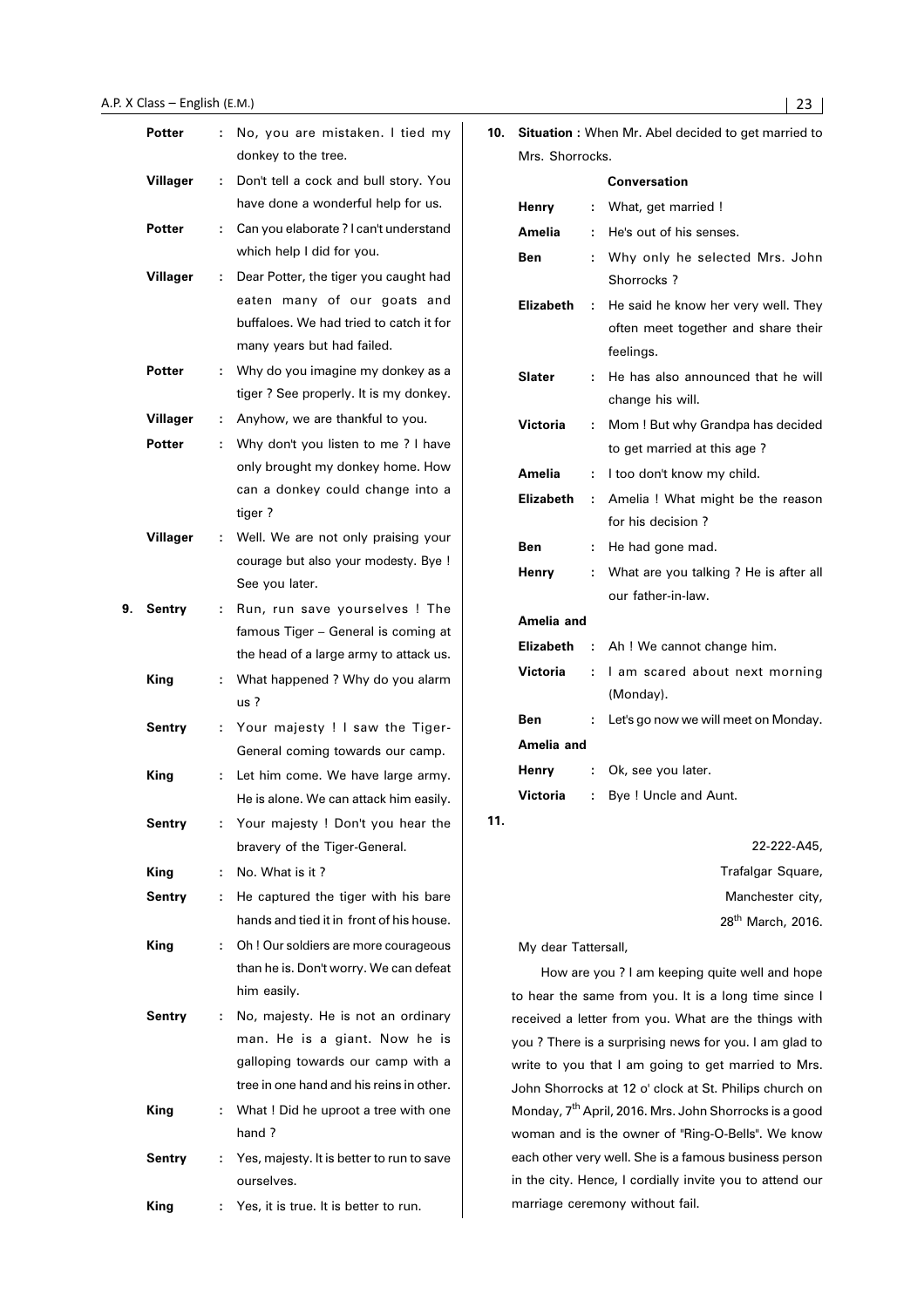Now, I think that you are very surprised to hear the news of my marriage at this age. I had to take this decision because of the evil intentions of both my dauthters Amelia and Elizabeth. You know that I have been with Amelia's family for the last few months. A few days ago, Amelia thought me 'dead' and her foolish husband sent this message to my second daughter Elizabeth. Before Elizabeth and husband's arrival, Amelia shifted my bureau to the sitting room. She also tried to steal my clock and my slippers for her husband. After the arrival of the Jordans, both my daughters concentrated on grabbing my things. No, one bothered about me. They don't deserve to be called 'daughters' at all. When I understood their nature. I wanted to teach them a lesson. I announced that I would change my will the next Monday. Pay my insurance premium and get married. I think that this decision is a slap on the faces of my greedy and deceitful daughters.

I hope that you will understand my feelings. I shall be very glad to see you at the ceremony on Monday. I am awaiting your arrival. Convey my best wishes to your wife.

> Your loving friend, Abel Merryweather.

#### **Address on the envelope :**

## To,

Mr.K.Tattersall, 5-262-6/A, Joseph Towers, Dovinci street, Liverpool, England.

## PAPER - I : PART - B

#### Q.No. 9

| 1.       |  | a) started         | b) along           |  |  |
|----------|--|--------------------|--------------------|--|--|
|          |  | c) attended        | d) planning        |  |  |
|          |  | e) on              |                    |  |  |
|          |  | 2. a) when         | b) in              |  |  |
|          |  | c) delivered       | d) later           |  |  |
|          |  | e) where           |                    |  |  |
|          |  | 3. a) children are | b) also a language |  |  |
|          |  | c) learn           | d) six or nine     |  |  |
|          |  | e) of              |                    |  |  |
| ≀.No. 10 |  |                    |                    |  |  |

| 1. 1) C | 2) A   | 3) B   | 4) C   | 5) D |
|---------|--------|--------|--------|------|
| 2. 1) D | $2)$ B | $3)$ A | $4)$ A | 5) C |
| 3. 1) C | $2)$ A | 3) A   | 4) A   | 5) C |

| 4. | 1) B |      | $2)$ A | $3)$ D | 4) C | 5) B |
|----|------|------|--------|--------|------|------|
| 5. | 1) B |      | 2) D   | $3)$ A | 4) B | 5) C |
| 6. |      | 1) C | 2) A   | $3)$ A | 4) C | 5) B |
| 7. | 1) B |      | $2)$ A | $3)$ C | 4) B | 5) D |
| 8. | 1)   | - B  | $2)$ C | $3)$ A | 4) D | 5) B |
|    |      |      |        |        |      |      |

#### Q.No. 11

- 1. We saw the horse that was lame.
- 2. The letter reached me this morning that you sent.
- 3. Coal is found in Bengal which is a very useful mineral.
- 4. The thief who stole the watch was punished.
- 5. When I was sitting down to breakfast, the telephone rang.
- 6. I met my friend on the road when I was going home.
- 7. Krishna started to go to the school when the clock struck nine.
- 8. This is the village where I was born.
- 9. I do not know where Rama went.
- 10. It is certain that Suraj will fail in the examination.
- 11. Men that are honest are trusted by all.
- 12. Bheema was a mighty hero who killed many Rakshasas.
- 13. This is the boy whom the old man adopted.
- 14. Balban was a powerful Sultan whom everyone feared.
- 15. Gandhiji is the Father of nation whose memory is cherished by all.
- 16. This is the horse whose leg was broken in an accident.
- 17. This is the boy that came first in the running race.
- 18. I use this fountain pen in the cost of which is not known to me.

- 1. Flowers are plucked by her.
- 2. The flute is played on by Ram.
- 3. The beggar is being laughed at by the boys.
- 4. I have been insulted by him.
- 5. The pen has been stolen by them.
- 6. I was treated as a son by Mrs. Scott.
- 7. The word of command to roll the log was given by Phatik.
- 8. What is meant by you ?
- 9. Any sleep could not be got that night by me.
- 10. All are not influenced alike by poets.
- 11. Nothing of the youth's character is known to us.
- 12. The bundle must be taken away by me.
- 13. Many opportunities for friendly co-operation are given by the service of the family.
- 14. A large of baked clay was bought by me.
- 15. I shall be expected by them to have special in sight.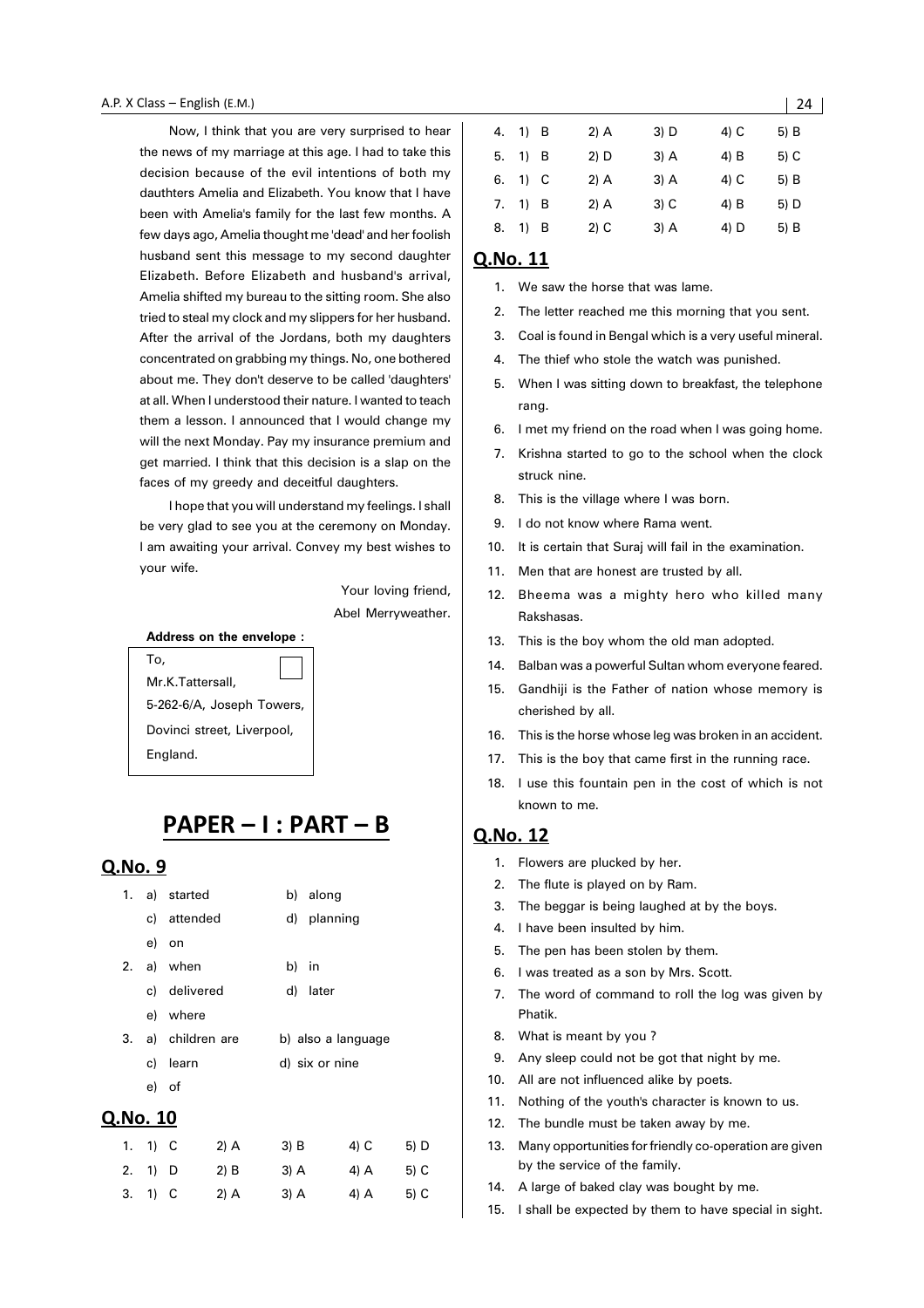- 1. Mrs. Jordan said that I was quite well.
- 2. Radha says that she can not run.
- 3. Sita will tell her mother she will not cook food.
- 4. He told me that I did not know the art of speaking.
- 5. Victoria said that they hadn't been there for ages.
- 6. Mrs. Slater told Victoria that she was amazed at her.
- 7. Ben asked them if they had got the receipt for the premium he had paid that morning.
- 8. Ben asked them if they thought he hadn't paid it.
- 9. Abel asked Ben where had his brother Isaac died.
- 10. Abel asked them who had gone dead.

#### Q.No. 14

- 1. Sindhu closed the doors because she heard loud noises from outside.
- 2. I noticed the uneven road first time because I noticed my father's cracked feet for the first time.
- 3. As Bayaji reached Kadam's house, he saw Bhujaba coming towards him.
- 4. If you promise to work hard, I will appoint you.
- 5. No sooner had we found that he was dead than your father sent them a telegram.
- 6. Scarcely he had his breakfast, he went out to pay the insurance.
- 7. Antonio called Shylock names because he was greedy and cruel.
- 8. The attendance is very thin because it rained heavily today.
- 9. If the book is not found interesting, I shall return it soon.
- 10. If you fail to come here tomorrow, the work will have to be stopped.
- 11. I shall not go to school today since I am unwell.
- 12. The crops failed this year since the monsoon was unfavourable.
- 13. As I am very busy, I can't talk to you now.

#### Q.No. 15

|          | 1. for the sake of | 2. In spite of        |
|----------|--------------------|-----------------------|
|          | 3. in front of     | 4. In accordance with |
|          | 5. a head of       | 6. of                 |
| 7. to    |                    | 8. off                |
| 9. at    |                    | $10.$ of              |
| $11.$ of |                    | 12. by                |
| 13. to   |                    | 14. on account of     |
|          | 15. apart from     | 16. In case of        |
|          | 17. ahead of       | 18. in addition to    |
|          | 19. in front of    | 20. along with        |
|          | 21. a head of      | 22. along with        |
|          | 23. due to         | 24. by means of       |
|          | 25. in spite of    |                       |

#### Q.No. 16

- 1. She has gone
- 2. did, go
- 3. A. Has, not arrived B. hasn't
- 4. have done
- 5. had already, left
- 6. had left
- 7. went
- 8. have known; was; saw; have worked; have met

#### Q.No. 17

- 1. Would you mind studying well ?
- 2. It's good if you leave the habit of drinking.
- 3. My dear friend ! You put on a lot of weight. It's better to do yoga everyday.
- 4. My dear brother ! You should be careful about your health.
- 5. My dear cousin ! You should use a helmet while riding.

#### **O.No. 18**

- 1. Dear brother, please drive slowly / would you mind driving slowly.
- 2. Could you say where the railway station is ?
- 3. Could you please wait for me.
- 4. Please give me a kilo of sugar.
- 5. Would you mind telling me which bus goes to H.B. colony ?

#### Q.No. 19

| 1) D     | 2) D   | $3)$ C | 4) A | 5) D |
|----------|--------|--------|------|------|
| Q.No. 20 |        |        |      |      |
| 1) B     | $2)$ C | $3)$ A | 4) B | 5) C |
| 6) A     | 7) A   | 8) B   |      |      |

## PAPER - II : PART - A

- 1. 1) The table shows the Tallest Buildings of the world.
	- 2) Taipei 101 is the tallest building and its height is 509 M.
	- 3) Petronas Tower 1, Petronas Tower 2 and Jin Mao Tower.
	- 4) Taipei 101
	- 5) Hong Kong
- 2. 1) Performance of students in examination
	- 2) Grade B
	- 3) Grade E
	- 4) 7%
	- 5) 54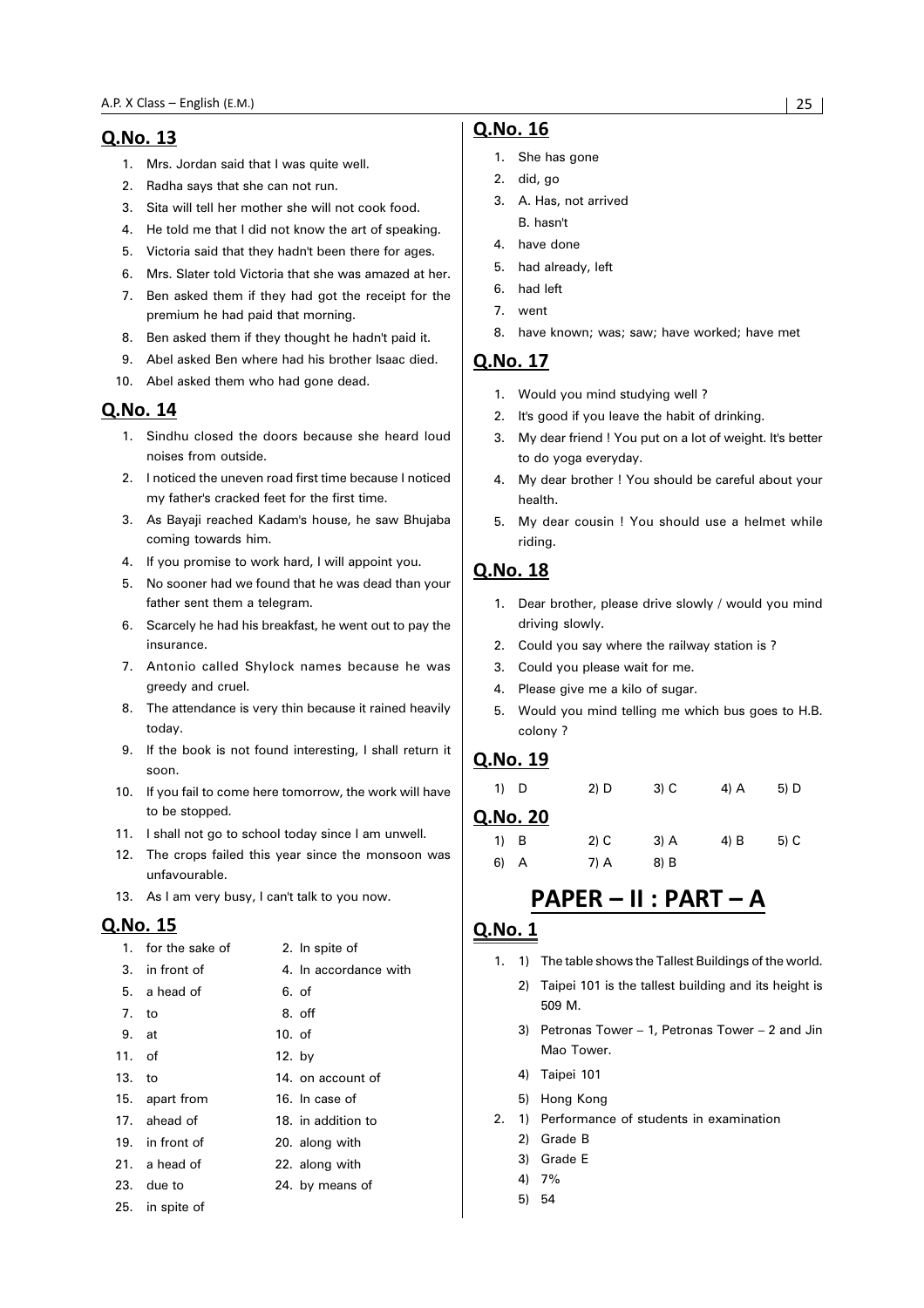1. 1. Akbar was a great king. He allowed all people to worship in their own ways.

He loved poetry, painting and architecture.

2. The Nine Jewels of the Mughal Crown are the Nava Ratnas.

3. a 4. c 5. b

- 2. 1. He said all the religions are the same.
	- 2. A feeling of divine power in him.

3. c 4. c 5. c

#### Q.No. 3

1) 5, 4, 3, 1, 2 2) 3, 4, 5, 2, 1

#### Q.No. 4

1. 276, New Patel Nagar, Faridabad, 26<sup>th</sup> July, 2016.

Dear Lavanya,

I am glad to read in your letter that you have secured 90% marks in 10<sup>th</sup> class. It is indeed, a memorable achievement. In this letter, I am going to tell you about my memorable meeting with the sports star Sachin Tendulkar.

As you know my sister is leaving to USA my father arranged a dinner party in a famous restaurant. All of us were in a happy mood. All of a sudden, my eyes fell on Sachin Tendulkar.

I couldn't control myself and rushed to his table. We are big fan of him. We took his autograph. Sachin congratulated my sister. We talked on so many matters especially cricket. We wished him good luck for the forthcoming series and returned home with an unforgettable moment. I'll write more in the next letter.

Convey my regards to uncle and aunt.

 Yours lovingly, Kanishka.

2. Walking is such an exercise that it keeps one fit physically and mentally. Its usefulness is thus very much great. However walking is sadly associated with deprivation and poverty in the age of showmanship. People want to show off their material comforts. But they don't know that a simple life has many advantages. For example, walking tones up the entire body, builds up muscles and one remains healthy and fresh throughout the day.

Revving up in a vehicle leaves many delights both physical and mental. It wouldn't be off the point to mention here that people's inclination towards material comforts has made them victims to many diseases like arthritis, joint pain etc. The life style of in olden days used to be oriented to much physical activity. So people burnt their fat in doing more physical work. Thats why they remained healthy. Walking can do miracles.

I would, therefore, like my countrymen to take a fresh look at this time-tested exercise of walking.

3.

147, Ambedkar lane Vijayawada - 10. 17th March, 2017.

#### To

The Course Director, A to Z in English, 22 Gandhi Nagar, Chennai - 20.

Sir,

I have seen an advertisement regarding a course that you are running to train and prepare students for the TOEFL (Test Of English as a Foreign Language). I want to join this course since I have to clear this test before I can apply for student VISA to England. Could you please furnish me the following details so as to help me make up my mind about joining this course ?

- 1) The day and date when the course begins
- 2) Duration of the course
- 3) Daily timings of the classes
- 4) The staff, their qualifications and experience
- 5) The amount and schedule of fees to be paid
- 6) Certificates on the successful completion of the course, if any
- 7) Course recognised by a Board/University or not ? Please supply me the above mentioned details at your earliest and help me make up my mind.

Yours Sincerely, Hitesh.

#### Q.No. 5

1. Pratibha Patil, the first woman President of India was born on December 19, in 1934 to Narayan Paglu Rao in Nadgaon, Maharashtra. She received her M.A. from Moolijee Jaitha college and obtained a law degree from the Government law college, Mumbai. She married educator Devisingh Ramsingh Shekhawat on July 7, 1965. The couple have a son and daughter. Patil represented as a member of the Maharashtra Legislative Assembly (1962 – 85) and was Deputy Chairwoman of the Rajya Sabha (1986 – 1988), Member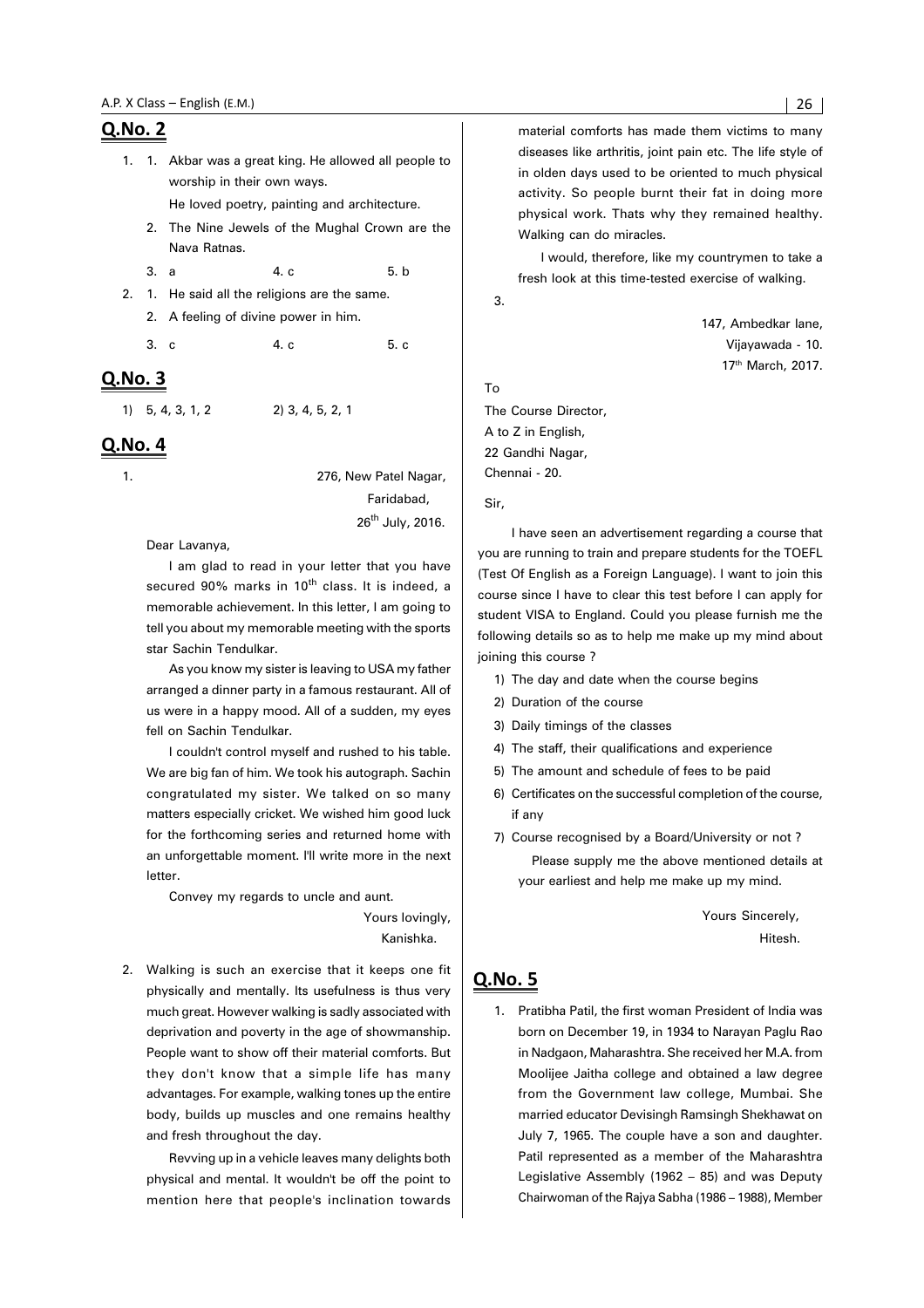of Parliament from Amaravathi in Lok Sabha (1991- 96) and the 24th, and the first woman Governor of Rajasthan (2004 – 2007). She was sworn in as President of India on July 25, 2007. She succeeded Dr. A.P.J. Abdul Kalam.

2. **Title :** An old man and his sons

**Story** : An old man lived in a village had five sons. He fell ill. He was not happy with his sons as they were quarrelling among themselves. He knew that he was rearing his death. But thought of his sons would not led him die in peace.

One day the old man called his five sons to his bedside. He gave them a bundle of small and thin sticks. He asked each one of them to try and break that bundle. But none was successful.

Then he asked him to untie the bundle. All the sticks were separated. Now even the youngest one could break them easily. The farmer pointed out to his sons to learn lesson from that lifeless bundle of sticks. None would be able to harm them if they stood united. But they would always be in danger if they stood divided. The father's words had their effect. His sons vowed to live united. They made progress by leaps and bounds.

**Moral :** Unity is strength.

#### 3. **Title : THE CAP-SELLER AND THE MONKEYS**

A cap-seller reached a village to sell caps. It was noon and the village was calm. The cap-seller sat beneath a tree and laid the caps on the ground for sale. He thought that no customer would come at that time. Moreover, he was tired. So, he lay down to rest. Soon he was fast sleep.

He woke up after about an hour. He was surprised to see that all his caps were gone. He felt sad over his loss. He looked up to pray for God's help. But, as soon as he raised his eyes, he saw a number of monkeys, sitting on the tree. Every monkey had a cap on his head.

The cap-seller felt helpless. He tried various tricks. But he failed to recover the caps. At last, in anger and sorrow, he pulled his own cap from his head and threw it on the ground. To his great surprise, the monkeys also threw down the caps.The cap-seller acted quickly and collected all the caps. A chance trick helped him.

## PAPER - II : PART - B

#### Q.No. 6

|  | <b>I.</b> 1. a) hasty | b) adequate |
|--|-----------------------|-------------|
|  | c) tough              | d) loves    |
|  | 2. a) bring           | b) value    |
|  | c) attracted          | d) calm     |

|    | 3. | a) | fall asleep                | b) pulled        |
|----|----|----|----------------------------|------------------|
|    |    | c) | frightened                 | d) fall of water |
|    |    |    |                            | through a hole   |
|    | 4. | a) | surprised                  | b) truly         |
|    |    | c) | arrive                     | d) years         |
|    | 5. | a) | stout                      | b) fought        |
|    |    | c) | step                       | d) receive       |
|    | 6. | a) | torn                       | b) understand    |
|    |    | C) | possessed                  | d) fortunate     |
|    | 7. | a) | contribute                 | b) brake         |
|    |    |    | c) ponder                  | d) prepare       |
| Н. | 1. | a) | plague                     | b) famous        |
|    |    | c) | devastating                | d) recognition   |
|    | 2. | a) | rage                       | b) childishness  |
|    |    | c) | frank                      | d) unsatisfiable |
|    | 3. | a) | exactly                    | b) rising        |
|    |    | c) | reflective                 | d) avoiding      |
|    | 4. | a) | complete change            |                  |
|    |    |    | b) establish the genuiness |                  |
|    |    | c) | suffering                  |                  |
|    |    | d) | ungracious                 |                  |
|    | 5. | a) | audacity                   | b) credentials   |
|    |    | c) | flatters                   | d) vociferous    |
|    |    |    |                            |                  |

| I. 1. | a)       | go                 | b) slow          |
|-------|----------|--------------------|------------------|
|       | c)       | before             | d) easy          |
| 2. a) |          | sensible           | b) over powering |
|       | c)       | new                | d) downstairs    |
|       | 3. a) go |                    | b) slow / dull   |
|       |          | c) after           | d) alive         |
|       |          | 4. a) there        | b) rich          |
|       |          | c) silence         | d) light         |
|       |          | 5. a) old          | b) big           |
|       |          | c) always / ever   | d) worse         |
|       |          | 6. a) big          | b) never         |
|       |          | c) joining         | d) blunt         |
|       |          | II. 1. a) straight | b) hard          |
|       |          | c) wise            | d) put on        |
|       |          | 2. a) briskly      | b) crazy         |
|       |          | c) regrettable     | d) downstairs    |
| 3.    |          | a) unpleasant      | b) honest        |
|       |          | c) politely        | d) thin          |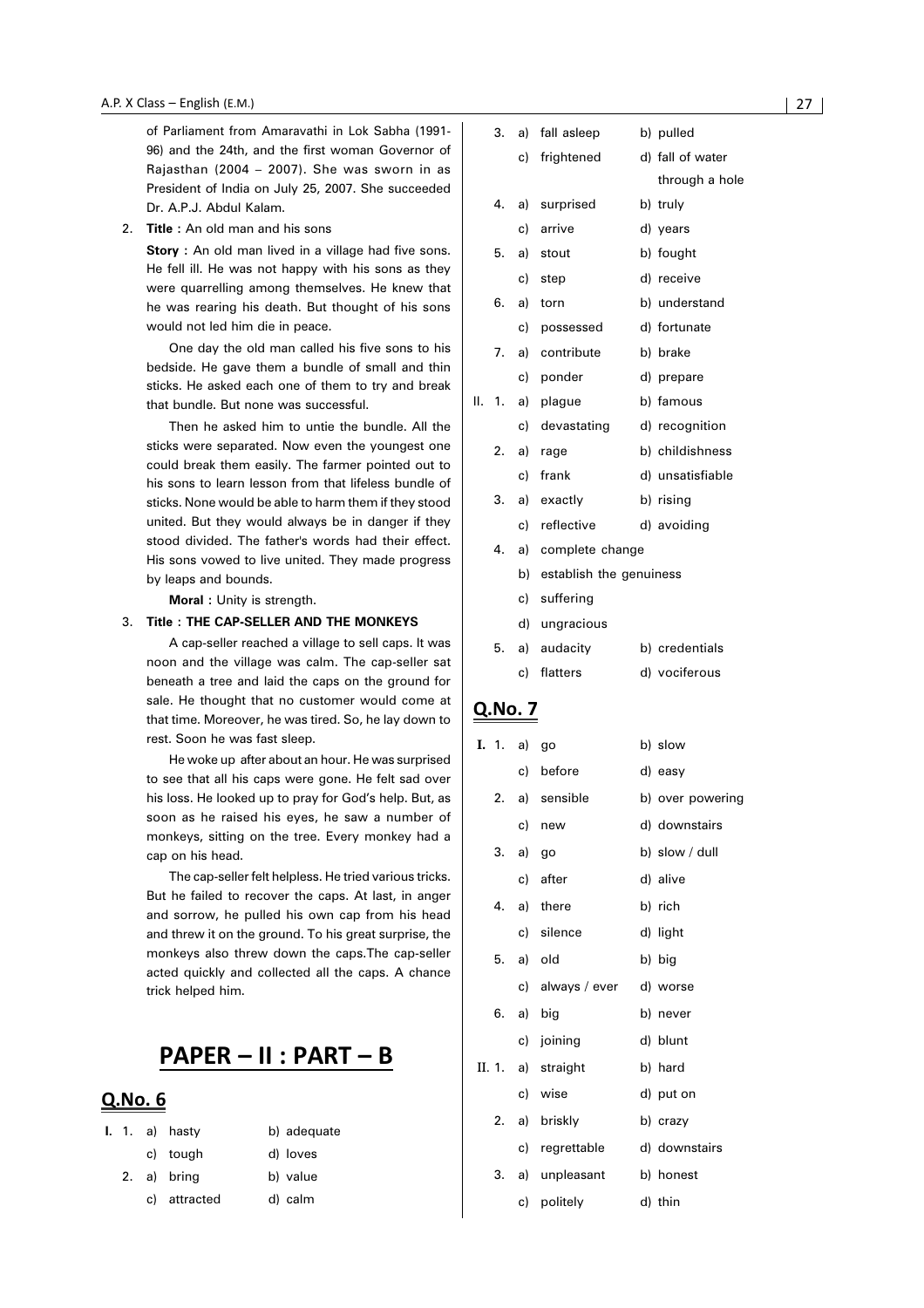- c) thin d) melancholy
- 5. a) carelessly b) retreats
	- c) unhappy/sorrowful
	- d) benevolent

| 1. |    | a) thoughtful    | b) honourable |
|----|----|------------------|---------------|
|    |    | c) paying        | d) sure       |
| 2. |    | a) lightning     | b) blinding   |
|    |    | c) raining       | d) heavily    |
| 3. |    | a) quiet         | b) flushed    |
|    |    | c) old-fashioned | d) knocking   |
| 4. |    | a) amazed        | b) lying      |
|    |    | c) dead          | d) stooping   |
| 5. |    | a) rises         | b) laying     |
|    |    | c) vigorous      | d) red-faced  |
| 6. |    | a) nearly        | b) realize    |
|    | c) | think            | d) lucky      |
|    |    | 7. a) Thoughtful | b) Honourable |
|    | C) | paying           | d) sure       |
|    |    |                  |               |

#### Q.No. 9

|  | 1. a) vigorous     | b) amount     |
|--|--------------------|---------------|
|  | 2. a) seem         | b) realized   |
|  | 3. a) break        | b) around     |
|  | 4. a) curtain      |               |
|  | 5. a) poor         | b) affairs    |
|  | 6. a) found        | b) dead       |
|  | 7. a) wearing      | b) tail coat  |
|  | 8. a) bureau       |               |
|  | 9. a) mantel piece | b) appealed   |
|  | 10. a) thoughtful  | b) honourable |

#### Q.No. 10

|  | 1. a) amazement  | b) reluctantly |
|--|------------------|----------------|
|  | 2. a) jewellery  | b) peaceful    |
|  | 3. a) precocious | b) moustache   |
|  | 4. a) insurance  | b) premium     |
|  | 5. a) tomfoolery | b) spectators  |

#### Q.No. 11

| 1. insurance | 2. vulgar  |
|--------------|------------|
| 3. instead   | 4. survey  |
| 5. promised  | 6. overdue |

7. bureau

#### Q.No. 12

## **1. Latin Words Greek Words**

- 1. syllabi 1. crises 2. fungus 2. thesis 3. data 3. diagnoses
- 4. erratum 4. phenomena

#### **2. Phrasal Verbs Idioms**

- 1. put on 1. for certain
- 2. pick up 2. a good while
- 3. look after 3. take up surprise
- 4. get rid of 4. what the dickens

#### **3. Phrasal Verbs Idioms**

- 1. talk over 1. drive a hard bargain
- 2. break down 2. get one's eye
- 3. get off 3. get one's own way
- 4. take off 4. nothing short of

#### **4. Singulars Plurals**

- 1. crisis 1. crises 2. syllabus 2. syllabi 3. thesis 3. theses 4. nucleus 4. nuclei **5. Things Places** 1. tie 1. house 2. bureau 2. bedroom 3. coat 3. town 4. slippers 4. church
- Q.No. 13a
	- 1. He backed up his friends claim.
	- 2. He broke down in the middle of his speech.
	- 3. His friends expected that he would get off with a fine.

**(Idiomatic Expressions)**

- 4. I called my student into the class to talk to him.
- 5. Be off ! If not, I will beat you.
- 6. We talk over about a new currency.
- 7. My family arrange with my uncle to go to picnic.
- 8. The plains take off from the run way.

#### Q.No. 13b

- 1. I have not come India for ages as I have been working in America.
- 2. The student got his eye on the question paper.
- 3. She made it on purpose.
- 4. We mediated a moment for the dear departed.
- 5. Gita usually screams until she gets her own way.
- 6. She drove a hard bargain over the sharing of her father's assets.
- 7. Sekhar want to get rid of his old shoes, at any cost.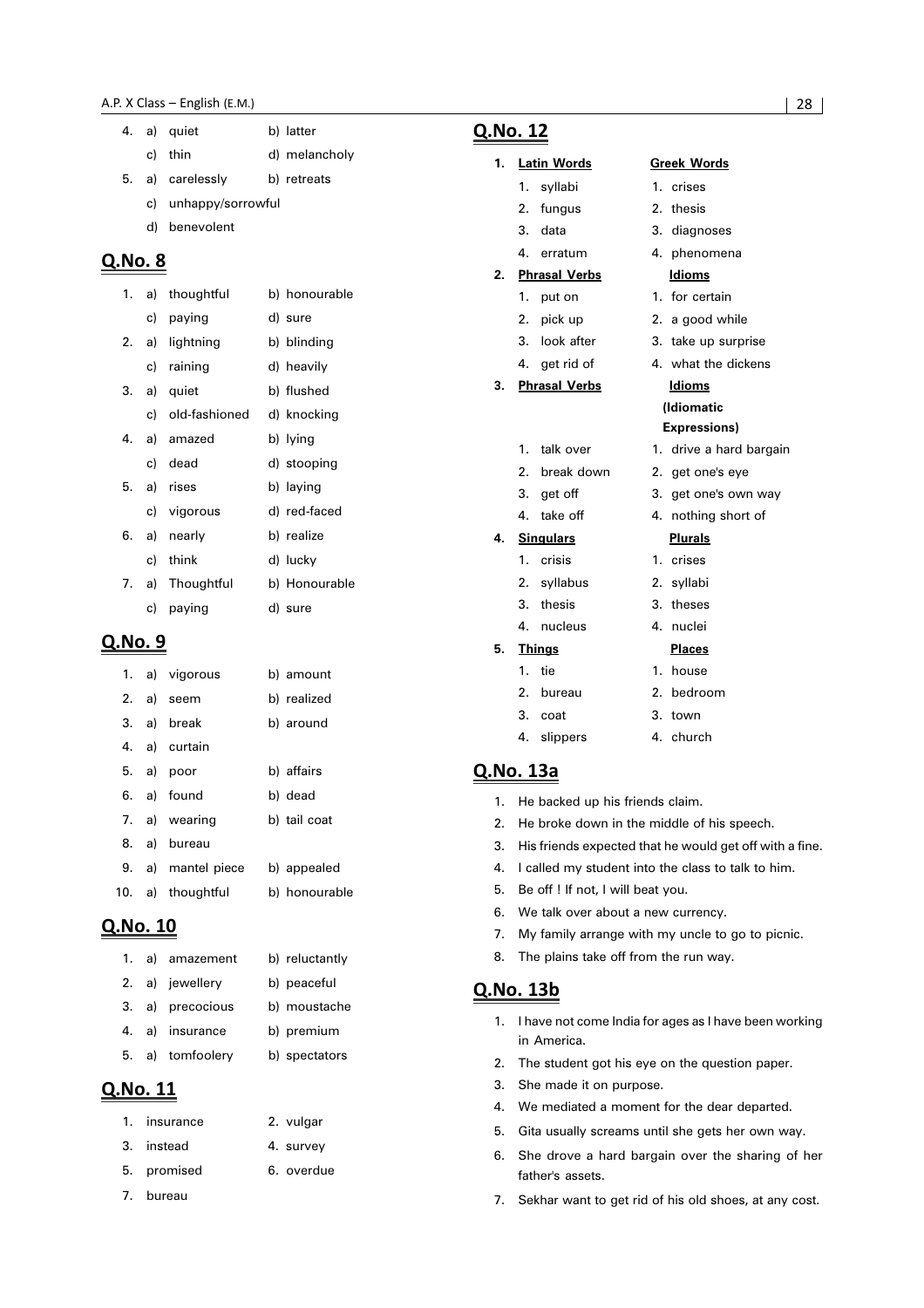## **CREATIVE ZONE : ANSWERS**

## <u> PAPER – I : PART – A</u> 'A' Reading

#### $Q.No.1$

- 1. a) slippers.
	- b) Mrs. Slater.
	- c) Henry.
- 2. a) bureau.
	- b) to throw away or destroy something you do not want any more.
	- c) 'it' refers to the old drawer.
- 3. a) Abel Merryweather.
	- b) No.
	- c) Mrs. Slater.
- 4. a) The question, the speaker answering was 'Are you planning to pinch it ?'. The question was asked by Victoria.
	- b) No.
	- c) Victoria.
- 5. a) They are life partners.
	- b) By stealing.
	- c) The bureau of the grandfather.
- 6. a) Gone.
	- b) Abel Merryweather.
	- c) Elizabeth is speaking to Amelia.
- 7. a) The gold watch of Abel Merryweather.
	- b) The son of the Jordans.
	- c) Mrs. Jordan.
- 8. a) Henry Slater.
	- b) Mrs. Slater is keen to fasten the front door to stop the Jordans from storming in while she and her family are busy shifting grandfather's bureau to their room.
	- c) Mrs. Slater wants her husband Henry to take off the coat so that it is not an obstruction in shifting the bureau.

#### **Q.No.2**

- 1. a) Ben Jordan was the speaker.
	- b) Abel Merryweather.
- 2. a) Mrs. Slater.
	- b) Abel Merryweather.
- 3. a) Victoria.
	- b) Receipt of the Insurance Premium.
- 4. a) Victoria.
	- b) Abel Merryweather.

## 'B' Reading

#### $Q.No.3$

- 1. a) Abel was not dead, he was alive.
	- b) All the family members. i.e. Slater, Henry, Elizabeth, Ben and Victoria.
	- c) Elizabeth.
- 2. a) Henry.
	- b) Slater.
	- c) Mrs. Jordan i.e., Elizabeth.
- 3. a) Abel Merryweather (grandfather).
	- b) Victoria, the granddaughter of Abel Merryweather / the daughter of the Slaters.
	- c) He had a bit of headache.
- 4. a) Abel Merryweather.
	- b) They did not care to put up with him.
	- c) Mrs. John Shorrocks.

#### $QNO.4$

- 1. a) He has lot hope on his two daughters. So he got to alter his will.
	- b) 1) He wants to alter his will.
		- 2) He wants to pay his insurance premium.
		- 3) He wants to get married.
- 2. a) His daughters Amelia Slater and Elizabeth.
	- b) Mrs. John Shorrocks.
- 3. a) Abel Merryweather.
	- b) Mrs. John Shorrocks.
- 4. a) Because their father has told them that he will make a new will leaving all his things to whoever he is living with when he dies.
	- b) Greediness, selfishness, lack of love and affection for their father are seen her in the case of both the sisters.

## 'C' Reading

- **1**. a) He remembered that he had left his donkey tied under a tree.
	- b) He rushed out of his hut to take the animal into the stable.
	- c) He has drunk more palm wine. He was in that condition when he rushed out of his hut.
- 2. a) The potter.
	- b) his donkey.
	- c) Spoke something that can not be heard.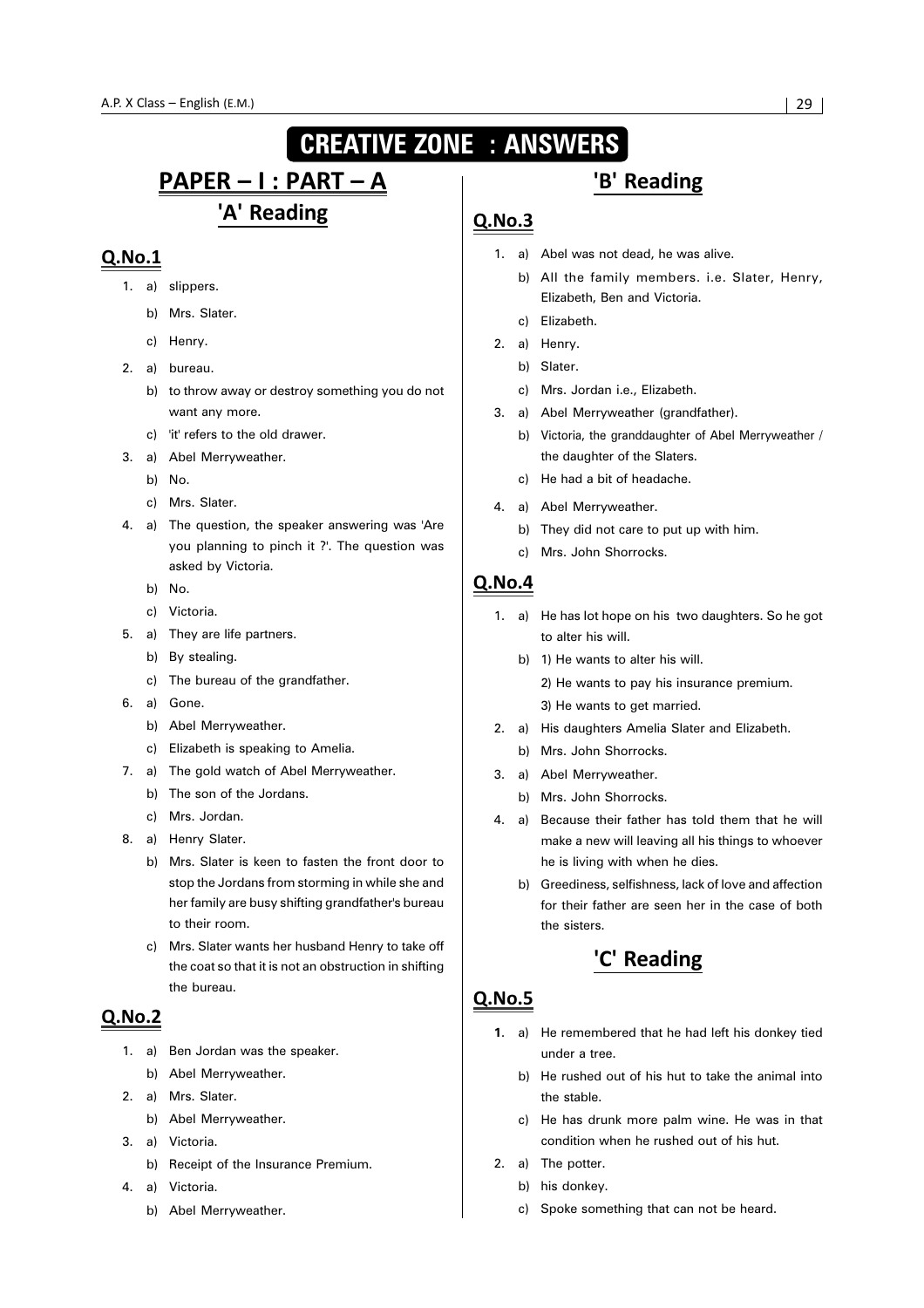- 3. a) It ran away.
	- b) The potter is the speaker of this passage.
	- c) His donkey is the horrible beast.

- 1. a) A sentry from the enemy's camp. b) the potter.
- 2. a) The potter.
	- b) He doesn't want to ride a horse in the life again. So he was walking.
- 3. a) The potter.
	- b) Because the new General won the battle.

#### Q.No. 7 & 8

- 1. I am amazed on seeing the tiger tied to the tree in front of my house and fainted. I do not understand how a donkey could change into a tiger ! I don't know why the people are praising me. I had done nothing of the sort. I don't understand what brave deed I have done. I don't understand what had happened last night. I cannot guess how the tiger has come in front of my house. Who might have tied the tiger to the tree in front of house ? What happened to my donkey ? I am sure that I have not tied the tiger to the tree. It is amazing how it happened. I am confused what was happened really. I am becoming mad with this type of questions. Who will solve this puzzle ? I don't know what to do and what to say the people who are praising me as a brave man.
- 2. Oh, my God ! Why these many people gathered in front of my house and how would a donkey changes into a tiger ? I couldn't understand what is going on in my house. Who brought this tiger from the forest ? All the villagers are thinking that I helped them by catching it, as it is eating their cattle. And they are praising me that I am a brave person. I am confused with this situation. I don't who tied a tiger in front of my house. Now, what happened to my donkey ? Where is it ? Even my wife doesn't know that had happened last night. One stormy night changed my life, from a normal potter to a brave potter. It's all just like a magic.
- 3. 28<sup>th</sup> July, 2016.

Sunday, 9.00 p.m.

Dear Diary,

Oh God ! What is going on in my life. King announced me as the General of the Army. How could he do like this. This is all only because of my stupid donkey. I know that I have never carried a sword or even ridden a horse. Now, how can I fight with the enemies ? That to as the General. How funny it is ? Who will save me from this situation. Everyone in the village feels that I am a bravely person and praising me as the "Brave Potter". So I could not go to the king and reveal the fact that I don't anything and I am not a brave person. Then, Everybody will laugh at me. What to do now ? How can protect myself from this situation ? Who will help me ? OK ! Now I should be strong. I will woke-up early and practice riding the horse. The Potter.

4. 9<sup>th</sup> November, 2016.

#### 9 : 00 p.m.

Dear Diary,

I can't forget this day when I found my mom and dad pinching dear grandpa's slippers, clock and bureau. I was greatly shocked to hear mom saying that grandpa was dead. Soon after the arrival of aunt Elizabeth and uncle Ben, all of them started quarrelling with each other. They don't have any concern for grandpa. They don't have any love and affection for him. They don't love him. They only love his assets. What a misery ! It is most inhuman and unflattering of them to treat grandpa so badly ! But I have been overjoyed to see grandpa still alive. Grandpa has understood that for his daughters, his death and things are more important than him. He has taken no time to frustrate their evil designs by saying that he is going to marry.

He has taught his greedy daughters a lesson. But I shall miss my dearest grandpa if he gets married. No, I don't want to live with my parents anymore. I shall live with my grandpa.

Victoria.

5. Abel Merryweather is an old man. He has two daughters named Amelia and Elizabeth. Since his wife's death, he has lived part of the time with Amelia and part with Lizzie. Both the daughters don't have any love and affection for him. They only love his property. When he comes to know that Amelia tries to pinch his things, he understands her greediness. He also understands that they are in mourning as they think he is dead. Both his daughters quarrel over his things. Abel becomes angry because he feels that his daughters don't even wait till his funeral and have tried to divide things between them. He says to himself, "I must teach my daughters a lesson". He says to his daughters, "It doesn't take you long to start dividing my things between you. I'll tell you what I'm going to do. Since your mother's death, I have lived part of the time with you. Amelia, and part with you, Lizzie. Well, I shall make a new will, leaving all my bits of things to whoever I'm living with when I die. How does that strike you ?" Abel wants to go to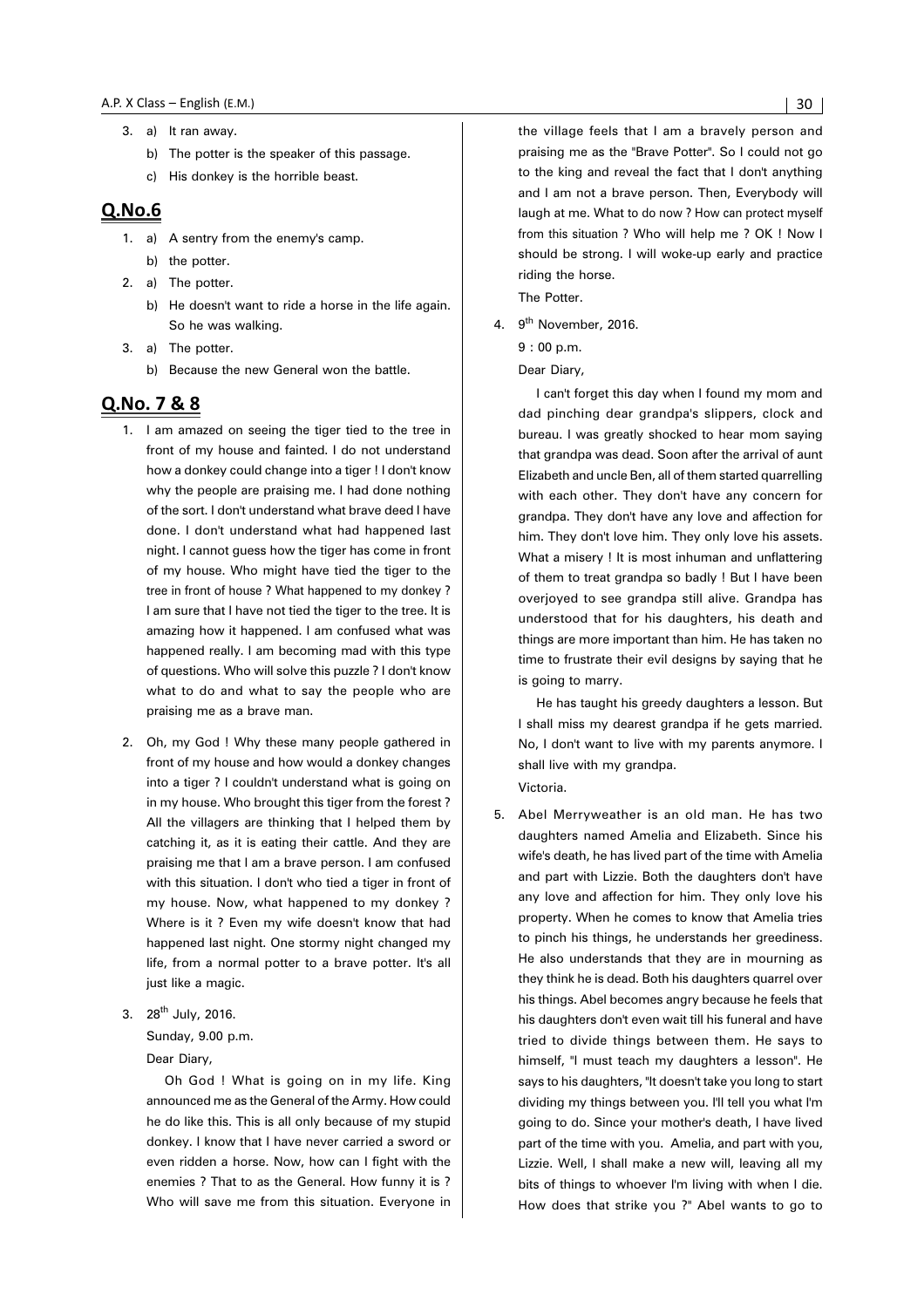someone that wants him as his daughters don't want him. Though they beg him to live with them, he doesn't want to live with them. He says to them, "On Monday next I have got to do three things. I've got to go to the lawyer and alter my will; and I've got to go to the insurance office and pay my premium and I have got to go to St. Philip's Church and get married". Thus he makes them all wondered. He has taught his greedy and selfish daughters a lesson.

## PAPER - I : PART - B

#### Q.No. 9

|       | 1. a) which | b) when   | c) a lot of |
|-------|-------------|-----------|-------------|
| d) in |             | e) before |             |
|       | 2. a) teeth | b) lay    | c) die      |
|       | d) former   | e) hooves |             |

#### Q.No. 10

| 1. | $1)$ C  | $2)$ B | $3)$ A | 4) D   | 5) D   |
|----|---------|--------|--------|--------|--------|
|    | 2. 1) B | $2)$ A | $3)$ D | $4)$ A | 5) B   |
|    | 3. 1) C | $2)$ A | $3)$ C | $4)$ B | $5)$ A |
| 4. | $1)$ D  | $2)$ A | $3)$ B | 4) C   | 5) B   |
| 5. | $1)$ B  | $2)$ A | $3)$ B | 4) C   | 5) D   |

#### Q.No. 11

- 1. This is the letter which Lila wrote.
- 2. I know the man who steals the bicycle.
- 3. He is hard working that everybody knows it.
- 4. When the old man fell down, he broke his leg.

#### Q.No. 12

- 1. The dog is being beaten by him.
- 2. What is being done by you ?
- 3. We have been invited by her.
- 4. The papers have not been delivered by the speaker.
- 5. This hospital was built by my uncle.

#### Q.No. 13

- 1. Mrs. Slater told Henry that they could do it before they had come.
- 2. Henry told Mrs. Slater that they would be very small for him.
- 3. Mrs. Slater told Henry that he knew she always wanted to had it after he had died.
- 4. Victoria asked her parents if they were planning to pinch it (that).
- 5. Mrs. Jordan asked her father what bureau was that (had been).

#### Q.No. 14

- 1. It is Autumn so leaves are falling.
- 2. There is life because there is hope.
- 3. You will pass if your working hard is a conditions.
- 4. No sooner had father died than his daughter wanted to have the bureau.
- 5. No sooner does Mrs. Slater go out to fasten the front door than Henry takes his coat off.
- 6. No sooner Victoria's mother instructed than she appeared dressed accordingly.

#### Q.No. 15 (a & b)

- 1. 1) in addition to 2) in
	- 3) In case of 4) Due to
	- 5) by means of 6) in case of
	- 7) according to 8) in accordance with
	- 9) of 10) for

#### Q.No. 16

|  |  | 1. 1) A : Have, called |
|--|--|------------------------|
|  |  |                        |

- B : Have, seen
- 2. 1) A : Have, talked B : haven't
- 3. happened
- 4. had been, came
- 5. passed
- 6. arrived, started

#### Q.No. 17

- 1. You would be knowledgeable if you refer Newspaper every day.
- 2. You should watch English news channels. So that you could improve your speaking skills in English.
- 3. My dear friend Sohan ! you have become pale. Better, consult a doctor.
- 4. My dear brother ! you should not ride your bike at night without lights.

#### Q.No. 18

- 1. would you please pack the grocery.
- 2. Could you please arrange on appointment with the Manager.
- 3. Please give me your English notebook.
- 4. Would you mind telling me what is the time now ?

| $1)$ c   | 2) c | $3)$ d |      |
|----------|------|--------|------|
| Q.No. 20 |      |        |      |
| 1) d     | 2) b | 3) c   | 4) a |
| 5) a     | 6) a | 7) a   | 8) a |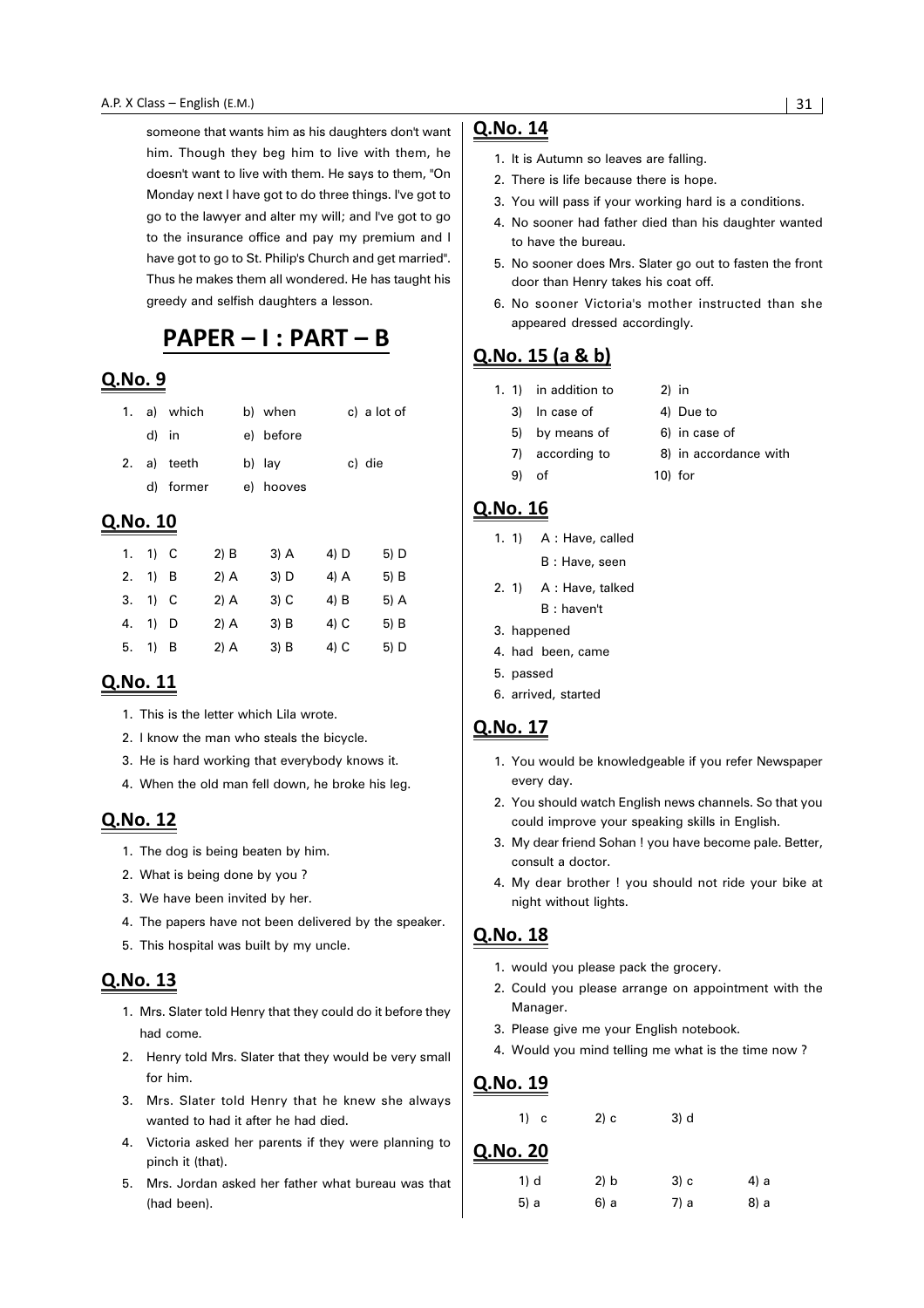## PAPER - II : PART - A

#### $Q.No.1$

- 1. a)  $4 \text{ years}$ 
	- b) 2015
	- c) 2014
	- d) Decreasing
	- e) The bar graph shows the TV sales report in a shop.
- 2. a) Sex, Age, Qualification, Appointments b) 55-58
	- c) Government
	- d) 5
	- e) 15

#### **Q.No.2**

- 1. 1) The Brahmin taught Vedas and the holy scriptures to his sons.
	- 2) The first son learnt how to create flesh of a creature from a single one of the creature.

#### **Fill in the blanks**

- 3) third son
- 4) fourth son
- 5) a huge lion

#### $Q.No.3$

- 1) 2, 5, 1, 4, 3
- 2) 2, 5, 3, 1, 4

#### $Q.No.4$

616, Surya Colony, Kanpur Road, Lucknow, July 26, 2016.

To

The Station House Officer, Surya Colony, Lucknow.

Sir,

**Sub :** Movement of some suspicious looking characters in our locality.

I wish to draw your attention towards the movements of some suspicious looking characters in our locality Prathibandanpuram for the past few days. These men have never been seen in our area before this. They are usually found huddled together late in evening, talking in hushed voices and may be sending messages on mobile phones.

The residents of our locality fear that these people are anti-social elements. They may cause any danger to the society.

I here by request you to personally look into this matter and take appropriate action at the earliest.

Thanking you.

Yours faithfully,

x x x x x.

2. Bose International, Kolkata

December 10, 2016.

#### **Visit to Science City**

Friends,

The school is organising a visit to science city on December 20, 2016. Interested students should give their names to the undersigned before 15<sup>th</sup> December.

Dinesh,

Secretary, Bhabha Science Forum.

3.

C/5, Nehru Nagar, Hyderabad. 17<sup>th</sup>, March 2016.

To

The Editor, AP News Channel, Hyderabad. Sir,

A large number of stray animals keep roaming on the busy road all hours of the day. Many a time, they cause traffic jams as well as accidents. Some of these animals are cows and buffaloes that have gone dry. Their owners let them loose on the road without caring for the inconvenience caused to the road users. Besides, it gives a very ugly look to the whole area. The entire place remains littered with the excrement of these animals. All such stray animals should be impounded and sent to the Municipal pen. They should be returned only after their owners have paid a heavy penalty. Such requests have been made time and again to the concerned authorities, but no action has been taken so far. Hopefully, this letter will meet the eyes of our worthy officials and steps will be taken to and this problem of stray animals.

> Yours truely, Preethi.

<sup>1.</sup>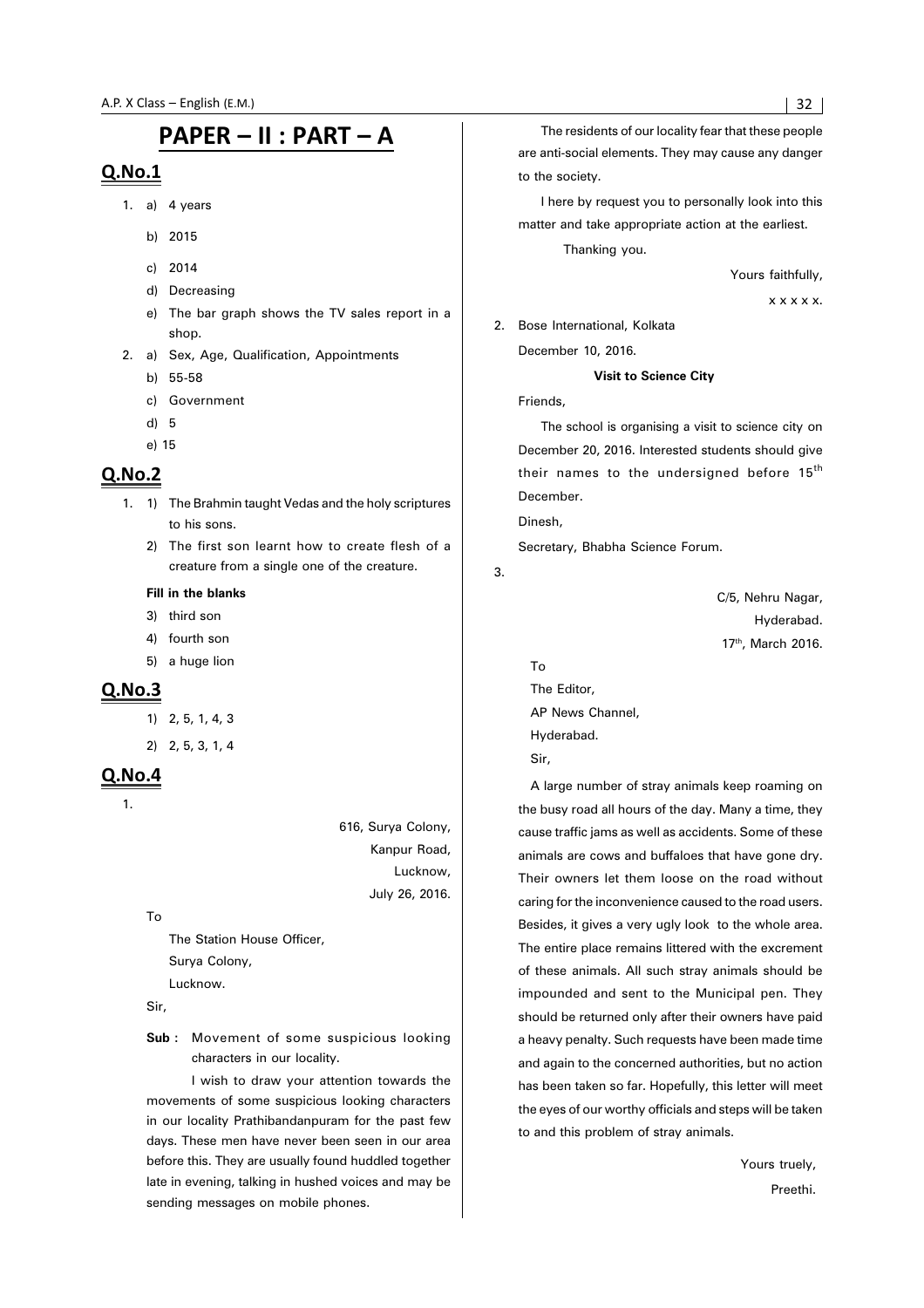1. S.P Balasubrahmanyam is an Indian film playback singer, actor, music director, voice actor and film producer. He is mostly referred to as S.P.B. or Balu. His full name is Sripathi Panditharadhyula Balasubrahmanyam. He was born on 4<sup>th</sup> June, 1946 in Konetammapeta, Nellore District. He has two brothers and five sisters including singer, S.P.Sailaja. He developed an interest towards music at an early age. He joined JNTU College of Engineering, Anantapur but discontinued due to ill health. Later, he joined as an associate member of the Institution of Engineers, Chennai.

Balasubrahmanyam made his debut as a playback singer in 1966 with Sri Sri Maryada Ramanna. He made his entry into Bollywood in 1980. He has the rare distinction of rendering most number of songs on a single day by any singer. He recorded duets with P.Suseela, S.Janaki, Vani Jayaram and L.R. Eswari. He came to international prominence with Shankarabharanam, which is considered to be one the best films ever to emerge from Telugu film industry. He sang about 40,000 songs in various languages. Balasubrahmanyam accidentally became a dubbing artist with Kamal Hasan's film 'Manmadha Leela'. He has also provided voice-over for the artists Rajanikanth, Salman Khan, Bhagyaraj, Mohan, Anil Kapoor, Girish Karnad, Gemini Ganeshan and others. He also anchored many TV programmes which are all hits.

Balasubrahmanyam has won the Guinness world record the highest number of songs. He won the National Film Award for best male playback singer six times. He won the Nandi Awards in Telugu cinema 25 times from the Government of Andhra Pradesh. He was also awarded state awards from both Tamil Nadu and Karnataka states. He is a recipient of civilian awards such as Padma Shri and Padma Bhushan from the Government of India.

#### 2. **Title : A DONKEY AND A CAMEL**

Once upon a time there were a donkey and a camel. They were good friends. They lived in a forest. They used to go to eat together. The donkey was mischievous and trick. But the camel was innocent.

One day they went together to eat cabbages in a garden. They entered the garden and began eating cabbages happily. The donkey wanted to play a trick on the camel. The donkey became mischievous. While they were eating cabbages, the donkey intentionally brayed aloud to be heard to the gardener. The gardener heard the donkey's braying and understood that a donkey was eating cabbages in the garden. He became angry and came out. By that time the donkey ran away, as it was cautious and careful of the gardener's arrival. The gardener found the camel eating cabbages. The camel saw the gardener coming towards it. But could not run fast as it was heavy. The gardener beat the camel severely. The camel was sad and got angry with the donkey. It understood that the donkey had cheated it. It suffered silently and thought of a plan to take revenge on the donkey. The camel's plan was perfect (The camel planned perfectly). It intentionally told the donkey that there were tasty fruits on the other bank of the river. It offered to take the donkey on its back. The donkey believed the camel and became ready to go on the camel's back.

Next day they wanted to cross the river to eat fruits. The river was full of water. The water was deep and it was flowing speedily. The camel began walking (swimming) in the river to cross it. They reached the middle of the river where the water was deep. Then the camel began to dance to make the donkey fall down. The donkey could not sit on the camel's back as the camel was dancing. It slipped from the camel's back and fell into the water. It drowned in it. Thus the camel took revenge on the mischievous donkey.

**Moral :** TIT FOR TAT

## PAPER - II : PART - B

|  | 1. a) fearful  | b) huge animal  |
|--|----------------|-----------------|
|  | c) cry loudly  | d) brave        |
|  | 2. a) accepted | b) permit       |
|  | c) strange     | d) living thing |
|  | 3. a) expand   | b) completed    |
|  | c) ponder      | d) wished       |
|  | 4. a) antique  | b) lead         |
|  | c) fat         | d) unconcerned  |
|  | $5. a)$ happy  | b) adjust       |
|  | c) sorry       | d) seriously    |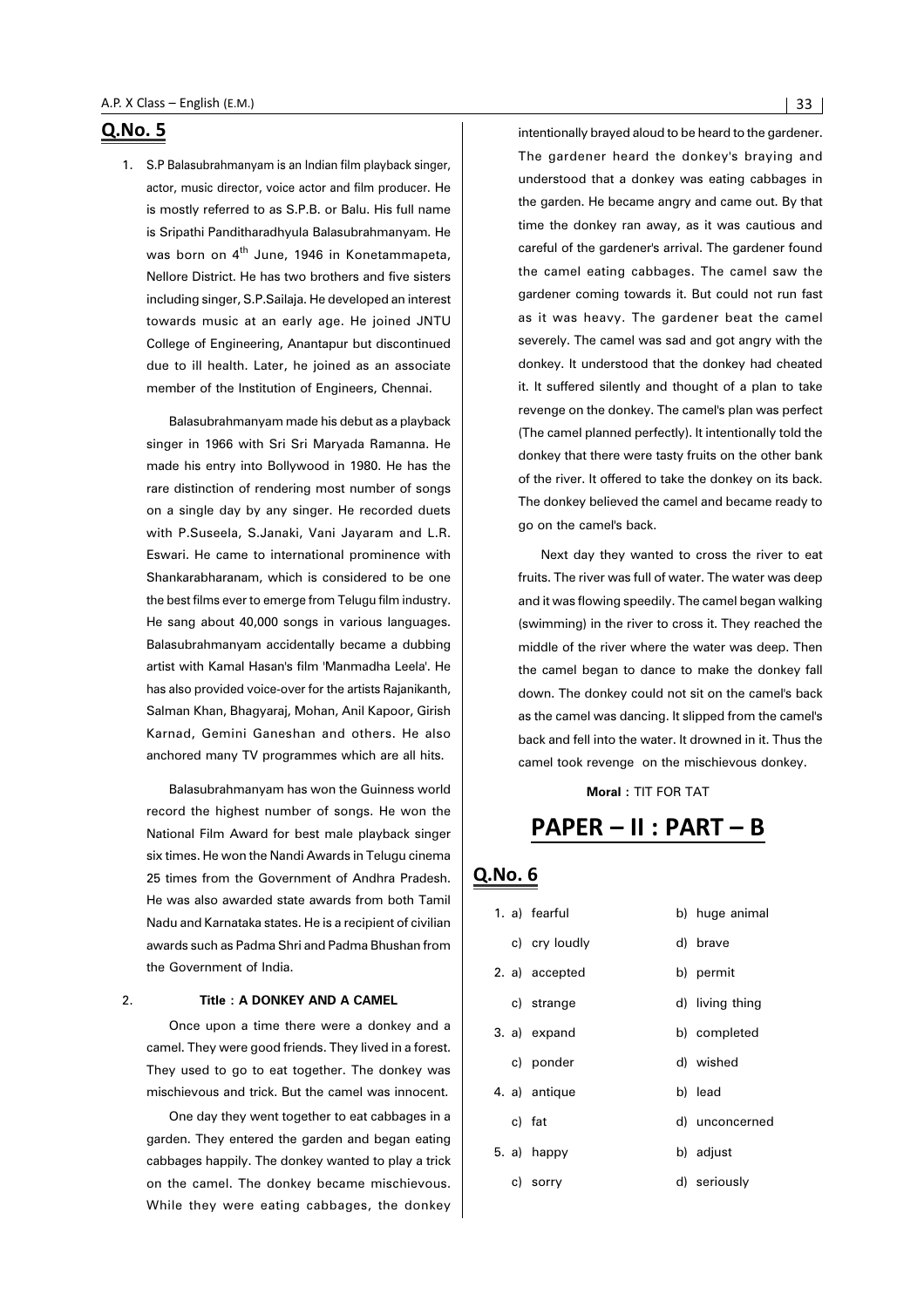| Q. <u>No. 7</u> |    |                       |    |                      |    |
|-----------------|----|-----------------------|----|----------------------|----|
|                 |    | 1. a) blent           |    | b) merry             | 11 |
|                 | c) | bright                | d) | come                 | 13 |
|                 |    | 2. a) open            |    | b) back              |    |
|                 |    | c) disappears         |    | d) up                |    |
|                 |    | 3. a) everything      |    | b) never             |    |
|                 |    | c) loud               |    | d) then              |    |
|                 |    | 4. a) miserable       |    | b) receive           |    |
|                 | c) | bad                   |    | d) thoughtless       |    |
|                 |    | 5. a) courageously    |    | b) serious           |    |
|                 |    | c) comfort / heal     |    | d) willingly         | L  |
|                 |    | 6. a) vague / aimless |    | b) please            |    |
|                 |    | c) something          |    | d) honesty           |    |
|                 |    | 7. a) gradually       |    | b) concealing        |    |
|                 |    | c) unshoed            |    | d) kindly / friendly |    |
| Q.No. 8         |    |                       |    |                      |    |
|                 |    |                       |    |                      |    |
|                 |    | 1. a) Hurriedly       |    | b) begging           |    |
|                 |    | c) apologizing        |    | d) attacking         |    |
|                 |    |                       |    |                      |    |

|  | 2. a) died     | b) drunk       |
|--|----------------|----------------|
|  | c) appears     | d) handsome    |
|  | 3. a) mourning | b) jolly       |
|  | c) adapt       | d) regrettable |
|  | 4. a) merry    | b) thoughtful  |
|  | c) honourable  | d) undressed   |

### Q.No. 9

|  | 1. a) mysterious | b) creature |
|--|------------------|-------------|
|  | 2. a) complained | b) meet     |
|  | 3. a) receipt    | b) premium  |
|  | 4. a) malicious  | b) heavy    |
|  | 5. a) enough     | b) headache |
|  |                  |             |

#### Q.No. 10

|  | 1. a) ignorant  | b) honourable  |  |
|--|-----------------|----------------|--|
|  | 2. a) robbery   | b) comfortable |  |
|  | 3. a) reappears | b) regrettable |  |

## Q.No. 11

| <b>1</b> | beggar      | 2) | malicious   |
|----------|-------------|----|-------------|
| 3)       | mantelpiece |    | 4) upstairs |
| 5)       | moustache   |    | 6) robbing  |
|          | 7) chuckle  | 8) | pleasant    |

| 9) surprise   | 10) curtain |
|---------------|-------------|
| 11) struggle  | 12) stagger |
| 13) behaviour |             |

## No. 12

| 1. | <b>Compound</b>   | <u>Compound</u>        |
|----|-------------------|------------------------|
|    | <b>Adjectives</b> | <u>Prepositions</u>    |
| 1) | $five - star$     | in spite of<br>1)      |
| 2) | peacock - blue    | in additional to<br>2) |
| 3) | new - laid        | in front of<br>3)      |
| 4) | clear-sight       | in place of<br>4)      |
| 2. | <b>Things</b>     | Persons (People)       |
| 1) | jewellery         | beggar<br>1)           |
| 2) | watch             | 2)<br>grandpa          |
| 3) | desk              | child<br>3)            |
| 4) | mantelpiece       | daughter<br>4)         |
| 3. | People            | <b>Things</b>          |
| 1) | mother            | 1)<br>hat              |
| 2) | aunt              | 2)<br>trousers         |
| 3) | grandfather       | 3)<br>clock            |
| 4) | father            | 4)<br>chest            |

## Q.No. 13(a)

| 1. Look after | $: E.g. : His$ uncle looks after him.                                       |  |  |  |  |
|---------------|-----------------------------------------------------------------------------|--|--|--|--|
| 2. call for   | : <b>E.g</b> : His master called for an<br>explanation of his conduct.      |  |  |  |  |
| 3. run up     | : E.g. : I ran up to my examination<br>centre.                              |  |  |  |  |
|               | 4. stagger in $\therefore$ <b>E.g.</b> : Babies try to stagger in.          |  |  |  |  |
|               | 5. put up with $\therefore$ <b>E.g.</b> : I cannot put up with lazy people. |  |  |  |  |
| 6. turn over  | : <b>E.g.</b> : He turned the police over me<br>regarding a crime.          |  |  |  |  |
| 7. pick up    | : <b>E.g.</b> : $\vert$ pick up a laptop.                                   |  |  |  |  |

## **Q.No. 13(b)**

|  |  |  | 1. for certain (idiom): |  |
|--|--|--|-------------------------|--|
|--|--|--|-------------------------|--|

**E.g. :** For certain, he is a criminal.

2. set foot (idiom) :

**E.g. :** H.M. ordered the student not to set foot in the class.

3. gave away (idiom) :

**E.g. :** My brother gave away laptop for me.

4. nothing short of (idiom) :

**E.g. :** My brother is nothing short of eminent bankers.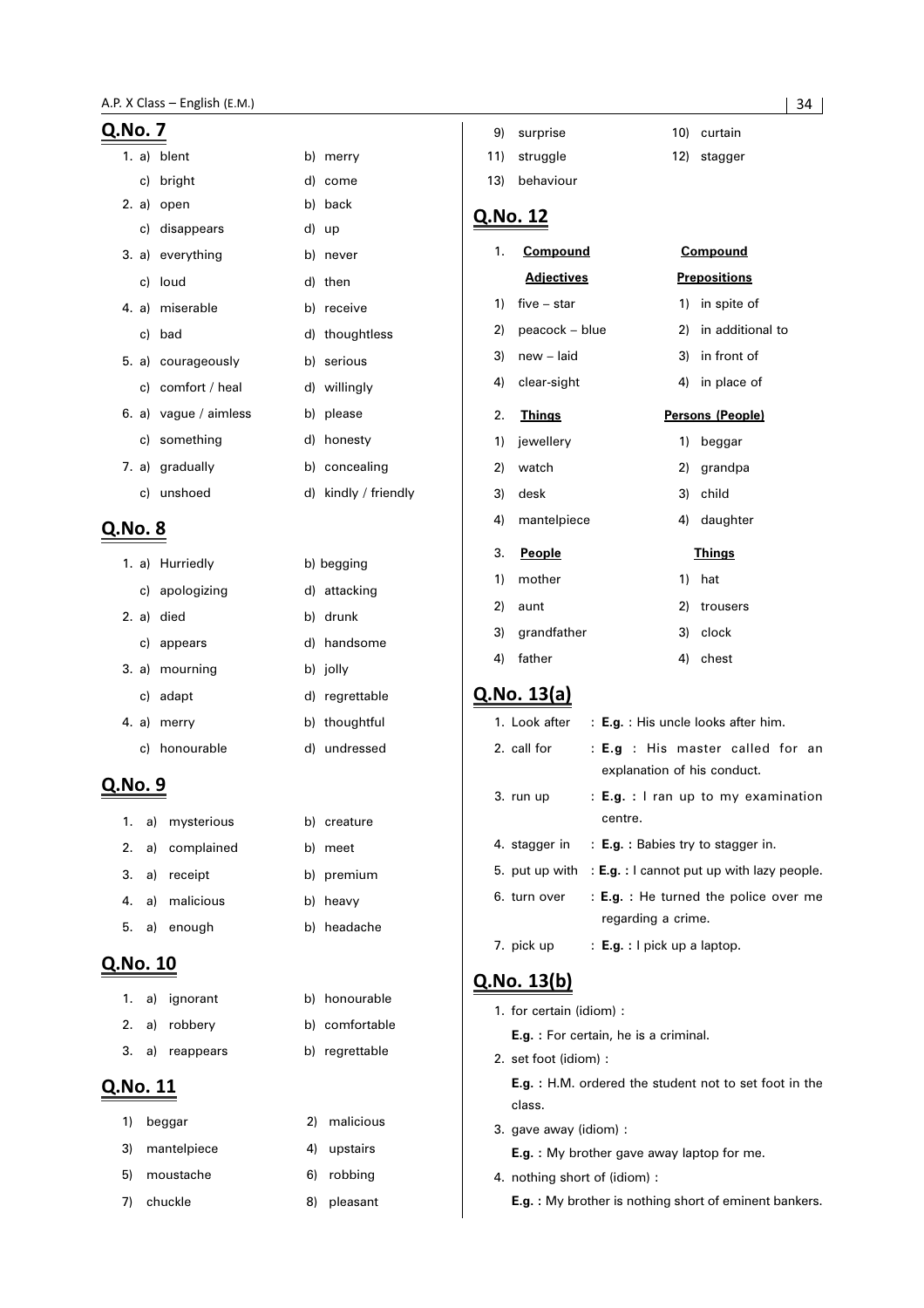## **UNIT – III PRACTICE ZONE : ANSWERS**

## PAPER - I : PART - A 'A' Reading

#### Q.No. 1

- 1. a) Lethargy creeps in.
	- b) For his marriage.
	- c) A government officer.
- 2. a) Taking a long time to do something or making a decision.
	- b) 'It' refers to the thought of extending his leave even taking unpaid leave.
	- c) Due to his marriage, the expenses at home were increased and he is on leave, so he had got into debt.
- 3. a) The narrator needs a person to carry his luggage.
	- b) The father said not to worry, as he himself will carry his luggage.
	- c) Dirang is the place where the narrator wants to catch the bus.
- 4. a) He was unwilling to go as he liked to spend his time leisurely.
	- b) A government officer.
	- c) Six months.
- 5. a) Extending his leave or even taking unpaid leave.
	- b) He wanted to extend his leave or take unpaid leave.
	- c) Because his marriage had increased his responsibilities and he had got into debt.
- 6. a) To his work place or office.
	- b) He wanted to extend his leave.
	- c) At his native village.
- 7. a) The parents of the narrator.
	- b) Because of their son's education and his job. (position)
	- c) It was because of their son's education and job. (position)

#### **Q.No. 2**

- 1. a) Father and his son. (i.e., author)
	- b) As the author wants to re-join in his duty, he came to Dirang to catch his bus.
- 2. a) When father asked for a pair of old shoes he looked at his feet.
	- b) He noticed the cracks that developed on his father's feet.
- 3. a) He didn't have cracks on his legs.
	- b) He was wearing hunting boots.
- 4. a) To his work place.
- b) At his native village.
- 5. a) Narrator's father.
	- b) He needed someone to carry his luggage to the bus stop.
- 6. a) Father of the narrator.
	- b) The narrator could not find someone to carry his luggage to the bus stop.
- 7. a) He was leaving for Bomdila or to his work place.
	- b) They gathered at the place to wish the speaker luck.
- 8. a) The narrator.
	- b) Because the narrator walked fast to catch up his father.

## 'B' Reading

#### Q.No. 3

- **1.** a) A father / the poet is saying to his son.
	- b) They used to laugh with their hearts in the past.
	- c) The negative shade or the other side of a person is searched behind the shadow.
- 2. a) The people used to shake their hands with their hearts in the past.
	- b) To calculate the financial position.
	- c) Basing on the economic condition of a person he/she will be shaken their hands. There is no involvement of heart in it.
- 3. a) The father is addressing his son.
	- b) Glad to meet you.
	- c) He has learned to laugh with only his teeth.
- 4. a) Hypocrisy of people in their behaviour.
	- b) They feel bored but say 'it's been nice talking to you' for courtesy.
	- c) Good-riddance.

- 1. a) When he wants to mean good-riddance.
	- b) A feeling of relief when an unwanted person leaves.
- 2. a) Laughing with teeth, shaking hands, wearing many faces etc.
	- b) He wanted to learn to laugh like a boy i.e., his son.
- 3. a) The poet said these words after being bored.
	- b) Good-riddance
- 4. a) The expression means that when the poet looks at himself in the mirror his teeth are exposed and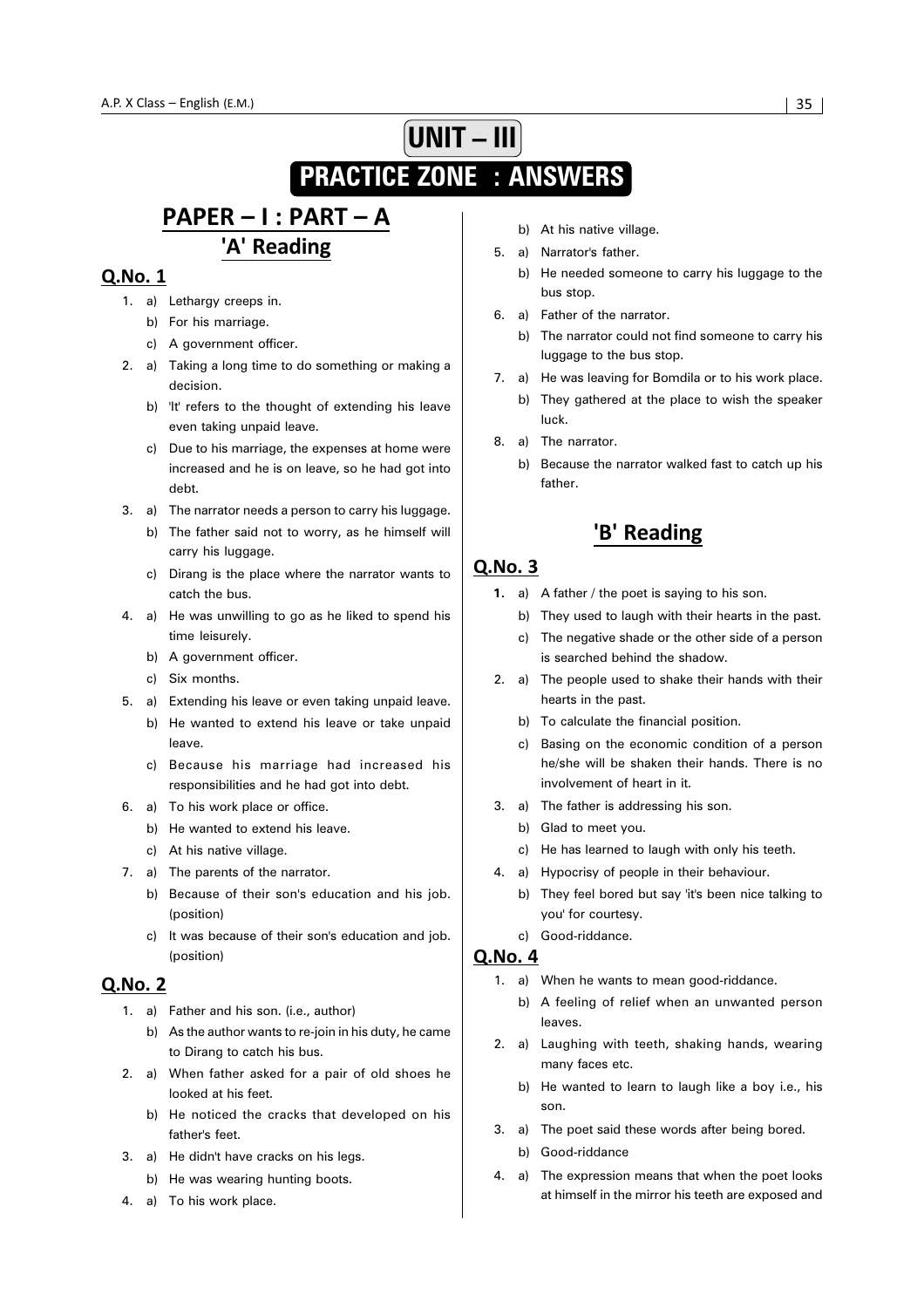they appear like the fangs of a snake. That means there is no kindness in his laugh.

- b) These lines tell us about the poet's desire to regain his real spirit and cordial character.
- 5. a) The father is speaking to his son. b) With their parents.



#### Q.No. 5

- 1. a) Husband.
	- b) Young woman.
	- c) Skillful.
- 2. a) Her life went on by scrubbing the floor and drawing muggulu.
	- b) Swabbing cloths and muggu basket.
	- c) Luxurious or splendid.
- 3. a) She couldn't remember her name.
	- b) Thinking deeply to recalled her name so it became restless.
	- c) She finished her daubing for the day.
- 4. a) The children of the housewife.
	- b) The husband.
	- c) Amma.
- 5. a) The husband.
	- b) She need not worry about her name.
	- c) Yemoi.
- 6. a) The husband.
	- b) Swabbing.
	- c) The housewife.
- 7. a) Pramila, Sarada's childhood friend. b) Friends.
	- c) By calling her name.

#### Q.No. 6

- 1. a) Because she couldn't recollect her name. b) To her mother's house.
- 2. a) Housewife's friend.
	- b) Ten.
- 3. a) I refers to the housewife i.e., Sarada. b) You refers to her friend, Pramila.
- 4. a) She was busy scrubbing the house spotlessly clean at all times and beautifully decorated it with multi-coloured designs.
	- b) Swabbing cloths and muggu baskets.
- 5. a) She was scrubbing the floor.
	- b) Because she realized that she had forgotten her name.
- 6. a) The principal of a college.
	- b) The housewife.

#### O.No. 7 & 8

1. 4<sup>th</sup> August, 2016; 9:00 p.m. Dear Diary,

> Oh God ! Please excuse me for this day. Really its a unforgettable day in my life. I couldn't support myself. It's shame on my part that I made today.

> It's true that my parents are the only persons who made me successful today. They provided education for me, so that I got a white collar job. I got married and had taken 5 months leave. Now when I want to rejoin in my job, I should see all the arrangements for that. How could I made my father to carry my luggage to the bus stop ? Even I should respect his age. I was in a feel that somebody would laugh at me if I carry it. But I couldn't feel that somebody would laugh at me if I made my father to carry my luggage. It's my mistake.

> But he didn't speak a single word. At last our journey ended with two opposite directions. My father has to go in the same pebbled-road way to reach house, but I was seated in a luxurious bus to reach my working place.

> I realized my mistake and its my responsibility not to repeat it in my life.

Yeshe Dorjee Thongchi.

2. Dear friends,

Good Morning, I am xxxxx. Today I wish to share my views on the people's behaviour in the past and the modern days, basing on our poem – 'Once upon a Time.'

We knew that "Old is Gold". Everyone should accept that the past seems to be better than the present. In - Previous days people used to maintain warm relationship with their friends and relatives but at present every thing was changed.

People once used to laugh with their hearts but now with their teeth. People once used to shook hands heartfully but now the other hand is searching the pocket. People now-a-days say the expressions "feel at home, come again" from their lips but not from their hearts. As there is a possibility to change the dress, people are changing their faces like home face, office face, street face, cocktail face etc. Just their smile is fixed like a portrait smile.

When meet somebody they don't feel any glad but they says 'Glad to meet you'. Such artificial life was adopted by the people at present. We should put an end to such things. We should love, care and respect our relations. Live in a truthful environment rather than artificial. So friends let us maintain warm relationship with all. Thanks for listening to me. Bye !

3. **(Housewife) I :** Hai, mother.

**Mother :** Hai, my daughter. What a pleasant surprise I come in.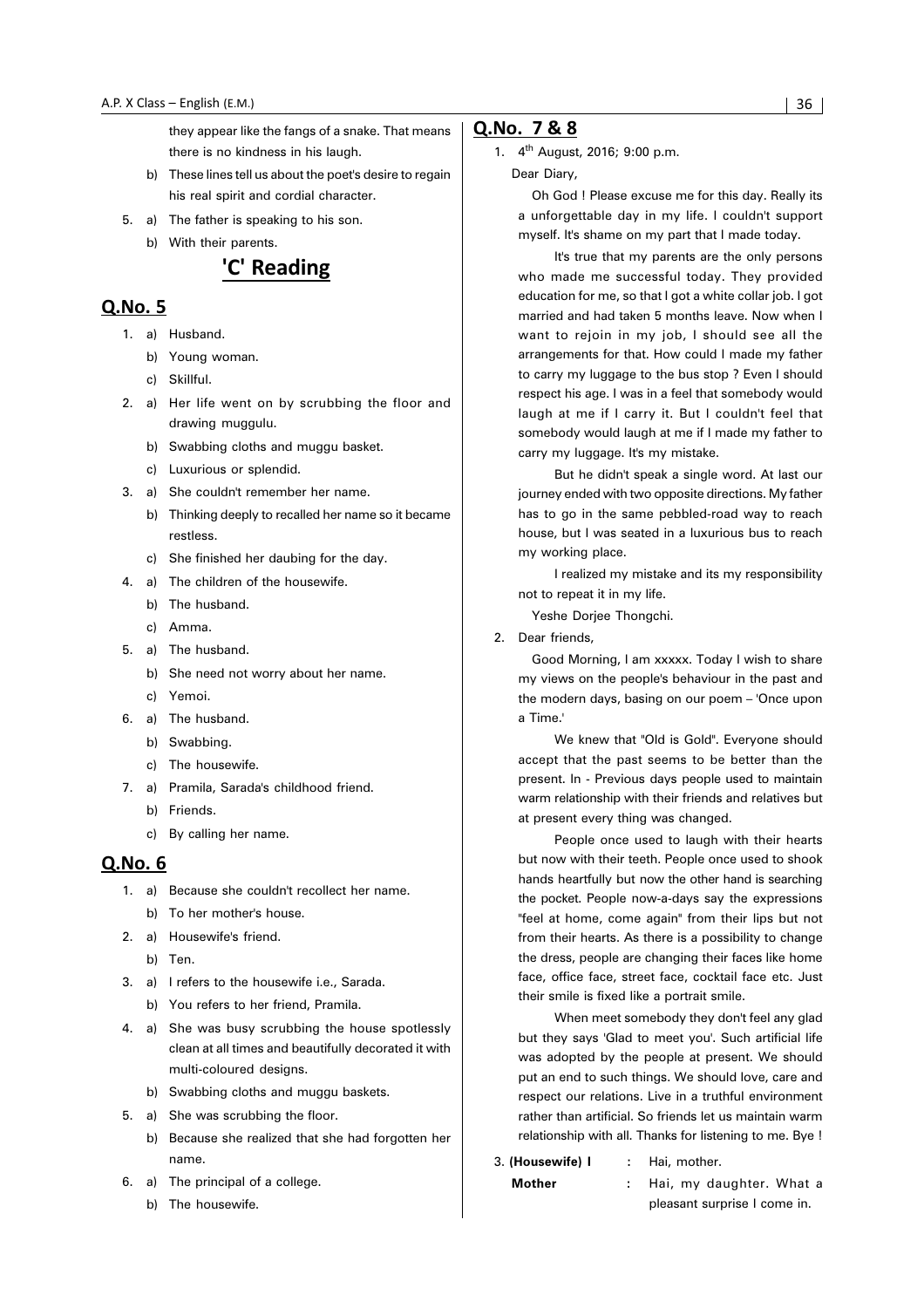| (Housewife) I |   | How are you ? What about<br>father?                                                                                                           |
|---------------|---|-----------------------------------------------------------------------------------------------------------------------------------------------|
| Mother        | ÷ | We are fine. What about you?                                                                                                                  |
|               | t | I am ok. Mam.                                                                                                                                 |
| <b>Mother</b> |   | You didn't sent any message                                                                                                                   |
|               |   | of your arrival. Where are your                                                                                                               |
|               |   | children and husband?                                                                                                                         |
| ı             | t | They were at home.                                                                                                                            |
| <b>Mother</b> | ÷ | Then, why did you come                                                                                                                        |
|               |   | alone.                                                                                                                                        |
| ı             | ÷ | I have no right to come alone.<br>Is it my mother's house or not.                                                                             |
| <b>Mother</b> | ÷ | Ok ! Don't get irritated. I hope<br>something has gone wrong.                                                                                 |
|               |   | What happened to us?                                                                                                                          |
| ı             | ÷ | Mam ! My mind became<br>restless, to think and recollect<br>my name. Would you please                                                         |
|               |   | say 'what my name was ?'                                                                                                                      |
| Mother        | ÷ | Why did you feel like that.<br>Sorry to say I couldn't recalled<br>your name because I used to<br>call you all elder one, younger<br>one etc. |
| ı             | ÷ | Then who will help me in<br>knowing my name. I came<br>here only to know my name.                                                             |
| Mother        | ÷ | Ok ! We will see don't get<br>tensed.                                                                                                         |
| ı             | ÷ | Mam, where<br>are<br>my<br>certificates. They are the only<br>hope to get my name.                                                            |
| Mother        | ÷ | I am sorry daughter, I cleaned<br>the house and emptied all the<br>waste papers.                                                              |
| ı             | ÷ | Oh God! Who will help me<br>now ? I want to know my<br>name.                                                                                  |
| Mother        | ÷ | Ok! We will find some<br>solution. First you wash your<br>face, hands and legs. Let us<br>have our lunch and then think<br>what to do.        |
| ı             | ÷ | Ok! Mam lets have our lunch<br>first.                                                                                                         |

#### 4. (In first person narration)

I think it is time for my introspection over the incident of my father carrying my luggage though I am young and strong enough to carry my luggage. I think it is not good to allow my father carry my luggage. I might have carried my luggage. I don't understand why I could not take such a good decision that time. My father provided everything for my education. So I have to respect him. Instead I made him carry my luggage. My father might carry my luggage to the bus stop as he loved me a lot. But it is my mistake not to protest him from doing that. I should have known the value of my father. I should realize that my education should not shun the physical labour. I should follow the dignity of labour as my father did. I strongly feel that it is a mistake on my part. I hope this will never happen again in my life.

5. Honorable judges and dear students,

Today, I, Kiran of X 'A', stand before you to speak on the role of a mother in a family. With Mother's Day that is celebrated on May  $9<sup>th</sup>$ , round the corner, I thought of reflecting on the role of a mother and importance in a child's life. No points for guessing this one, it is the mother. It is hard to put into words the role of the mother in a family. After all, how do you describe the role of your legs in walking or that of your hands in writing or that of your heart in living ! It is difficult to imagine life in any other way !

A mother is like the nucleus around whom everyone else orbits in a family. And the word multitasking was probably coined for a mother, and if not certainly had her in mind ! After all a mother provides the required structure and balance to the house-hold, lacking which the world would seem chaotic and confusing. She is the one person who ensures that life functions in an orderly way, right from breakfast, lunch, dinner being served at the table, to clothes being ironed and kept in the cupboard, to the kitchen always being stocked up with food, the beds perfectly made, the bills paid, the list is infinite.

However more importantly, a mother brings balance to the family mentally and emotionally. She is more often than not the official role model, care taker, administrator of hugs and band aids. She switches effortlessly from being a disciplinarian to a friend in a matter of minutes.

Needless to say she plays a pivotal role in what a child is tomorrow. A mother is the one person who is responsible for a child's wholesome development and takes charge of it. She is the one who ensures that the child gets ample nutrition, activity, opportunity and rest. She is the one person, who a child looks out for, in order to feel secure, loved and happy right from the time of his/her birth. Clearly a mother journey is perhaps one of the toughest. There is a saying that the God created mother in his place to look after the family. We should agree to this and be thankful to mother. Showing gratitude is the only tribute that we can give to a mother.

Thank you one and all for giving me this opportunity.

6. Sarada was very excited to know her name from her friend Pramila. She was very happy to meet her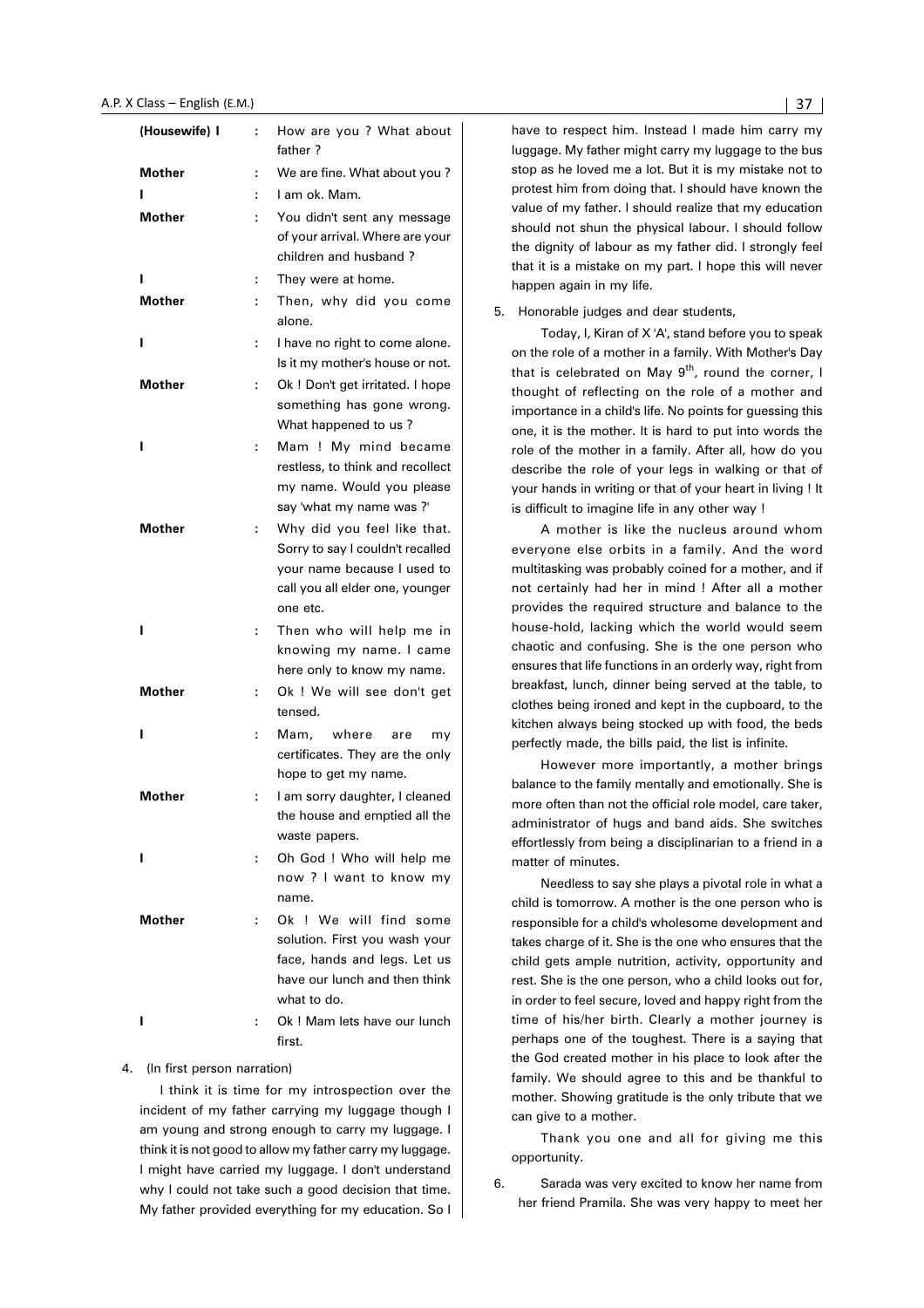friend after a very long time. She felt like a person when she restored her identity. She said to herself, "What a relief for me ! Finally I have succeeded in recovering my name. I am very much thankful to my friend Pramila for making me remember my name. For the last two weeks I have been so restless to know my name. In my scrubbing zeal I have lost my identity. I have totally been confined to this household duties. Now, my identity has been restored." Pramila made Sarada remember their childhood days. Until Pramila said, Sarada could not remember her name. Sarada was overjoyed. Her problem was solved. Till then she swabbed the house; she decorated the floor with muggulu and she looked after her children and husband very well. No one could call her by name since she got married. No one could recognize her services. Thus she has forgot her name. That means she has lost her identity. Now, she thinks that her identity has been restored. She thought,"I too have a name. I shall ask my husband not to call me yemoi, geemoi and call me by my name Sarada. Now I feel like a person."

7. 10 - 11 - 2016

10 p.m.

Dear Diary,

How strange the life is ! One day away from work ........ one feels one should not work anymore. After all one Sunday. What difference does it make ? Waking up late ! Full breakfast ! At the most a sumptuous lunch in the afternoon. I don't feel like going back to work next day. What is it called ? Lethargy ! I don't know. But this feeling never works with a wage labourer who has to work round the week to make a living. But I'm not a wage labourer. I'm a man with a secure job. And that is not the only reason. A girl has entered my life. From then on life is dreamlike. But she asks me to join my duties. But I don't want to leave her behind. That too alone. No, No ....... I will not. I will not go.

## PAPER - I : PART - B

#### $O.No.9$

|    |       | 1. a) was waiting | b) met    |
|----|-------|-------------------|-----------|
|    |       | c) had            | d) wanted |
|    |       | e) on             |           |
| 2. |       | a) which          | b) to     |
|    | c) in |                   | d) over   |
|    |       | e) spherical      |           |
| 3. |       | a) received       | b) in     |
|    |       | c) the            | d) was    |
|    |       | e) passed         |           |

|    | Q.No. 10  |        |      |      |      |  |  |  |
|----|-----------|--------|------|------|------|--|--|--|
| 1. | 1) C      | 2) D   | 3) A | 4) B | 5) B |  |  |  |
| 2. | 1) A      | 2) D   | 3) B | 4) C | 5) D |  |  |  |
| 3. | 1) B      | 2) A   | 3) C | 4) D | 5) B |  |  |  |
| 4. | 1) A      | 2) B   | 3) A | 4) C | 5) B |  |  |  |
| 5. | 1) B      | 2) D   | 3) A | 4) C | 5) A |  |  |  |
| 6. | 1)<br>D   | $2)$ C | 3) B | 4) C | 5) A |  |  |  |
| 7. | - B<br>1) | 2) D   | 3) A | 4) B | 5) B |  |  |  |
|    |           |        |      |      |      |  |  |  |

#### Q.No. 11

- 1. The dog bit the burglar who had broken into the house.
- 2. The meeting was a great success which was held in town hall.
- 3. Here is the book that you were asking for the book.
- 4. You see him there when that boy bowls.
- 5. They cheered the cricketer who made a century.

#### Q.No. 12

- 1. You are not being listen by us.
- 2. The papers have not been delivered by the speaker.
- 3. Has the lunch been left by him ?
- 4. Where was the diary found by you ?
- 5. My sister's marriage had been arranged by my parents.
- 6. The Minister has been welcomed by us.
- 7. My book has been got by her.
- 8. A letter is being typed by her.
- 9. Our products were marketed by him.
- 10. He was knocked down by an unknown vehicle.

#### <u>Q.No. 13</u>

- 1. Father said that I was late.
- 2. I asked the waiter to give us two cups of tea.
- 3. My father protested to give him an old pair.
- 4. He said that he did not have much to carry by way of luggage.
- 5. She said that she could solve her problem.
- 6. Father said that he was thirsty.
- 7. She exclaimed that it was a beautiful flower.

- 1. He talks as if he were the President of India.
- 2. Tagore is not only a novelist but also a poet.
- 3. In spite of being blind she walks quickly.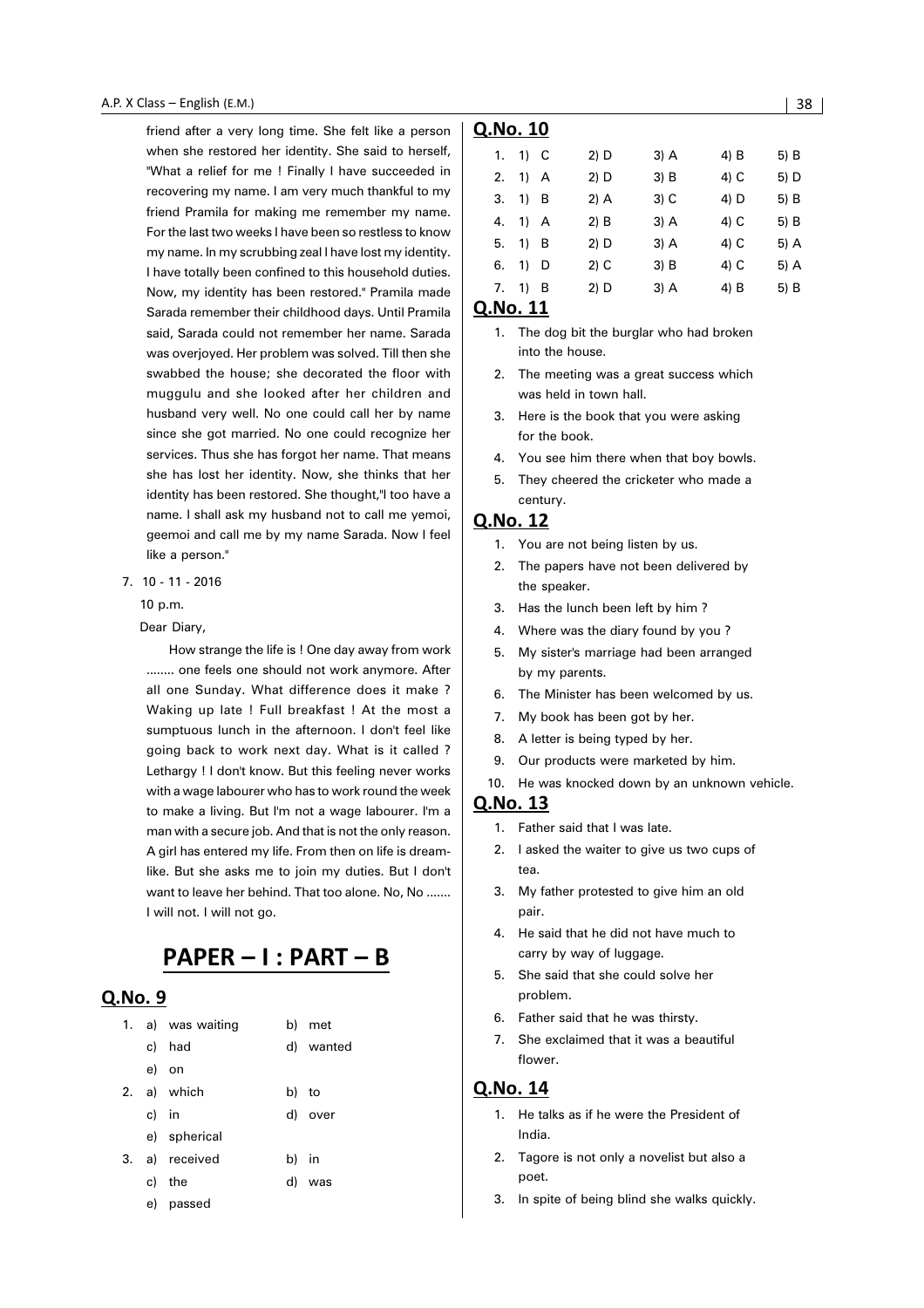- 4. As Anand threw stones at the mango tree, the farmer shouted at him.
- 5. Since I saw Meena, I have been liking her.
- 6. I did not come because you did not call me.
- 7. He was afraid of being late so he ran fast.
- 8. If you promise to work hard, I will appoint you.
- 9. Sindhu closed the doors because she heard loud noises from outside.
- 10. I honour him as a pandit.
- 11. Since you wish it, it shall be done.
- 12. Children came home since the match was over.
- 13. Sita liked her teacher so she helped her.

| 1. at |         | 2. into  |
|-------|---------|----------|
|       | 3. from | 4. for   |
| 5. of |         | 6. of    |
|       | 7. into | 8. on    |
| 9.    | at      | 10. with |

#### Q.No. 16

- 1. had restored, left
- 2. had paid, entered
- 3. had started, took
- 4. carried
- 5. gathered
- 6. had provided
- 7. had earned
- 8. was

#### Q.No. 17

- 1. Dear friend, you should take rest.
- 2. Dear brother, you should walk every morning.
- 3. You should stop junk food and take care of your health.
- 4. My dear brother, you appear to be good runner, you should join in a sports school.

#### Q.No. 18

- 1. Sir, could you please take my complaint.
- 2. Would you kindly allow me to leave the room.
- 3. Could you please give me your pen.
- 4. Could you please allow me to pay the fee next month.
- 5. Could you please change the leaking oil packet at once.

#### Q.No. 19

| $1)$ A | $2)$ C | $3)$ A | 4) B | 5) A |
|--------|--------|--------|------|------|
|--------|--------|--------|------|------|

| Q.No. 20 |        |      |      |      |
|----------|--------|------|------|------|
| 1) B     | $2)$ B | 3) A | 4) B | 5) C |
| 6) A     | 7) C   | 8) A |      |      |
|          |        |      |      |      |

## PAPER - II : PART - A

#### Q.No. 1

- 1. 1) Regarding the festival sales of leather bags and belts in a shop.
	- 2) Four festivals
	- 3) Hand bags and leather belts.
	- 4) Christmas
	- 5) Christmas
- 2. 1) The information of education of different age group of boys and girls in Telangana compared to All India.
	- 2) 6-10 and 11-15.
	- 3) 62.8.
	- 4) Yes.
	- 5) True.

#### **Q.No. 2**

- 1. 1) His imagination, talent and dedication.
	- 2) In 1955 he got American citizenship.
	- 3) b
	- 4) c
	- 5) a
- 2. 1) Man has the gift of speech.
	- 2) It runs away into a hole.
	- 3) c
	- 4) a
	- 5) c
- 3. 1) Cheating in examination.
	- 2) They think it is their birth right.
	- 3) c
	- 4) b
	- 5) b

#### Q.No. 3

1)  $4, 1, 2, 5, 3$  2)  $5, 2, 3, 1, 4$ 

#### <u>Q.No. 4</u>

#### 1. Vijayawada,

```
8 - 8 - 16.
```
To The Editor, The Hindu, Vijayawada.

Sir,

The use of illicit liquor among people has assumed alarming proportions. Almost daily there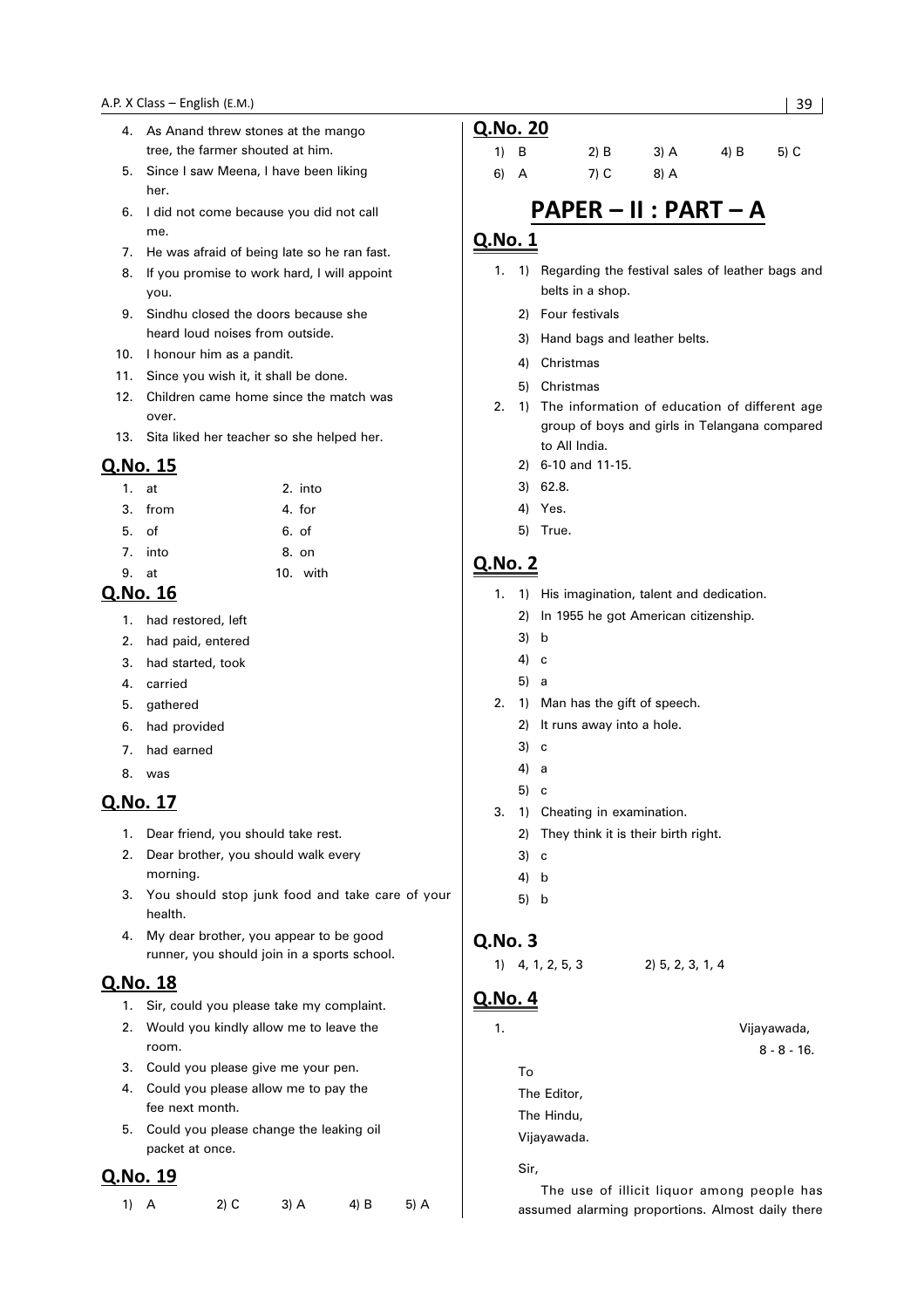are newspaper reports related to hook tragedies in one part of the country or the other. The evil of illicit liquor is particularly common among poor and labour classes. Since it is much cheaper and fat stronger, people are easily tempted to have it. Most of them are illiterates and couldn't realize the damage of their health or may cause death. The government must come down heavily on these traders of death and give them exemplary punishments.

Yours truly,

x x x x x

#### 2. **N.C.C Training Camp** *– By Sowjanya / Sarath.*

#### *Vijayawada : 8th August, 2016,*

*A six-days camp was conducted by N.C.C. Board in the school for the occasion of Krishna Pushkaras. Aim of this camp was to equip the young students with the art of volunteer training in a systematic way.*

During the first two days, there were lectures and video displays of the Godavari Pushkaras. From the third day sessions became interactive and more practical. They explained the arrangements done for the peaceful and comfortable performance of Pushkaras. As we were X class students we were allotted the duties near the Bus-stands, to help the pilgrims for their convenience.

We were of ten from our school. We were given Id - cards and uniform. As we all are local people we were very clear of that transport system in our busstand. Nearly 500 students were selected for these 12 days overall from 50 schools in Vijayawada. We felt so happy that we are going to serve all the pilgrims on such a great occasion.

3.

Janakpuri, Delhi, 18<sup>th</sup> December, 2016.

Dear Ramesh,

The holidays are here at last ! How do you feel after the examination ? I feel like a bird who has been freed from his cage. Only I have no wings. How I wish I could come to you to pass some time with you ?

Please come to Delhi during the vacation. We shall spend time in visiting historical places in and around Delhi. There are Red Fort, Qutub Minar, Humayun's Tomb, Raj Ghat, etc. Besides we will go to the restaurants, the concert halls, everywhere. We will go for picnic on the river bank. We will also go for shopping to Connaught Place.

You shall not be disappointed if you want to read either. I shall take you to the British Library and the American Study Centre. You can get good books of your choice from these.

I am sure you shall accede to my request and come soon so that we can have a lot of fun together.

With Love,

Yours affectionately,

Deepak.

#### **Q.No. 5**

1. Koneru Humpy is a great chess player. She is world no. 2 among the female chess players. She was born in Gudiwada. Her father Ashok was a wonderful chess player. She has been playing chess from a very tender age of 5 years. She got the under 8 National Championship in the year 1995. She got titles in the under 10, under 12, and under 14 age groups. As the age of 15 years she got the international Grandmaster title. She has been the first Indian woman to receive this title. She participated in the FIDE Women's Grand Prix 2009-2011 and got second position.

She got two gold medals in Asian games 2006, she has the rating of 2600 and is behind Judil Polgal. She got Arjuna award in 2003, got Padmasri in the year 2007 and the Rajya Lakshmi award in 2008. She is the pride of Andhra Pradesh.

2. Once there lived a lion in a jungle. He would kill a number of animals everyday. But, he ate only one each day. This was very painful for the poor, helpless animals. At last, they went to lion. They said humbly, "Do not kill us in such large numbers. We will send you one animal everyday for your meal". The lion heerne

This thing went on day after day. Then came the turn of a hare. He reached late so that the lion was in deep fury. He bent low and said that he had been help up by another lion. The lion could not tolerate that another lion should live in his jungle. He roared and got ready to face the other lion.

The hare led the lion to a nearby well. He pointed out that the other lion was hiding in it. The lion peeped into the well. He saw his own reflection. He mistook it for the other lion. He roared with anger and pounced on his own image. He jumped into the well and was drowned. The clever hare proved more than a match for the lion.

**Moral :** An ounce of wit is better than a pound of strength.

**Title : A wise Hare.** 

3. Once a dispute arose between the sun and the wind. The wind boasted of its power. The sun did not boast.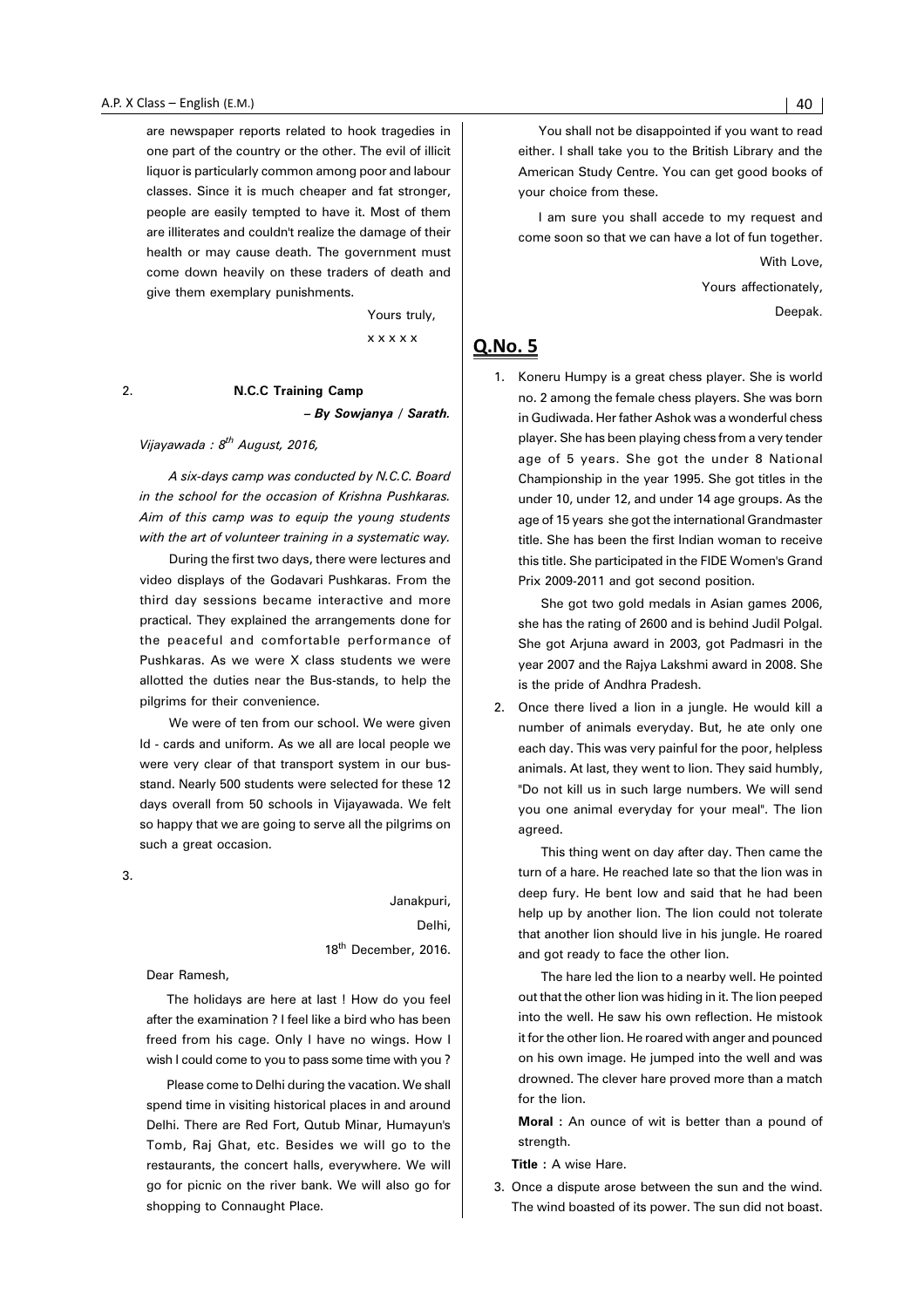But, it claimed a greater strength. The wind threw down a challenge. The sun did not shy away.

Meanwhile, a traveller was going along the road. The sun made a suggestion. They should try their strength on the traveller. Whichever of them could make the traveller take off his coat would win. The wind agreed.

The wind was the first to try its strength. It began to blow faster and faster. The traveller held his coat more tightly to his body. The wind changed into a storm. The traveller felt cold. He held his coat tighter than ever before. The wind failed in its aim. Then came the turn of the sun. It began to shine more and more brightly. It became so hot that the traveller began to perspire. He took off his coat. The sun won the day though it worked calmly. The wind failed in spite of its noise and wildness.

**Moral :** Calmness is much better than wild fury.

## PAPER - II : PART - B

#### Q.No. 6

| I. | $\overline{1}$ . | a) restful                | b) tiredness |
|----|------------------|---------------------------|--------------|
|    |                  | c) no end                 | d) continued |
|    | 2.               | a) answer                 | b) objected  |
|    |                  | c) permit                 | d) convince  |
|    | 3.               | a) choose                 | b) bring     |
|    |                  | c) ground                 | d) assurance |
|    | 4.               | a) reason                 | b) fixed     |
|    |                  | c) traditions             | d) Firstly   |
|    | 5.               | a) box                    | b) trouble   |
|    |                  | c) get                    | d) work      |
|    | 6.               | a) exhausted              | b) fast      |
|    |                  | c) trouble                | d) small     |
|    | 7.               | a) tin                    | b) gave      |
|    |                  | c) fixed                  | d) baggage   |
|    | 8.               | a) spoke                  | b) indecent  |
|    |                  | c) permit                 | d) maybe     |
| Н. | 1.               | 1. sincere                |              |
|    |                  | 2. weariness              |              |
|    |                  | 3. pleasing               |              |
|    |                  | 4. shorten                |              |
|    |                  | 5.<br>first               |              |
|    |                  | 6. clear                  |              |
|    |                  | 7. reasonable             |              |
|    |                  | 8.<br>smart               |              |
|    |                  | 9.<br>futile              |              |
|    |                  | 10. flippantly / humorous |              |
|    | 2.               | 1.<br>bold                |              |
|    |                  | 2.<br>uneasy              |              |

- 4. continued bravely
- 5. break
- 6. suitable
- 7. increased
- 8. poor
- 9. unashamed
- 10. fearless

| I. 1.  |     | a) | forbid             | b) persuade                              |
|--------|-----|----|--------------------|------------------------------------------|
|        |     | c) | small              | d) disperse                              |
|        | 2.  | a) | big                | b) wide                                  |
|        |     | c) | plain              | d) similar                               |
|        | 3.  | a) | saving             | b) invigorating                          |
|        |     | c) | discontinues       | d) shortened                             |
|        | 4.  | a) | less               | b) plain                                 |
|        |     | c) | uncertainty        | d) common / ordinary                     |
|        | 5.  | a) | divorce            | b) paid                                  |
|        |     | c) | decreased          | d) credit                                |
|        | 6.  | a) | carelessly         | b) big                                   |
|        |     | c) | wide               | d) similar                               |
|        | 7.  | a) | proper             | b) forbid                                |
|        |     | c) | improbably         | d) part                                  |
|        | 8.  | a) | ordinary           | b) deranged                              |
|        |     | c) | ignored            | d) paid                                  |
|        | 9.  | a) | hasten             | b) decreased                             |
|        |     | c) | irresponsibilities | d) credit                                |
|        | 10. | a) |                    | calmness/reassurance b) face/accept/meet |
|        |     | c) | boring             | d) old                                   |
|        | 11. | a) |                    | problem/trouble/doubt b) accepted/agreed |
|        |     | c) | succeeded          | d) persuade                              |
|        | 12. | a) | slow               | b) activated/rested                      |
|        |     | c) | slowly             | d) blessing/good fortune                 |
|        | 13. | a) | big/huge           | b) toil                                  |
|        |     | c) | noisy              | d) thoughtlessly                         |
|        | 14. | a) | drying             | b) quenched                              |
|        |     | c) | detached           | d) carelessly                            |
|        | 15. | a) | proper             | b) innocence                             |
|        |     | c) | nobility/dignity   | d) disallow                              |
|        | 16. | a) | willingly          | b) discontentment                        |
|        |     | c) | gradually          | d) preceding                             |
|        | 17. | a) | tiny/small         | b) mobile                                |
|        |     | c) | similar            | d) austere                               |
| II. 1. |     | a) | even               | b) discontentment                        |
|        |     | c) | similar            | d) necessity                             |
|        | 2.  | a) | busy               | b) initially                             |
|        |     | c) | decreases          | d) boring                                |
|        | 3.  | a) | accepted for       | b) scattered                             |
|        |     | c) | carelessly         | d) old age                               |
|        |     |    |                    |                                          |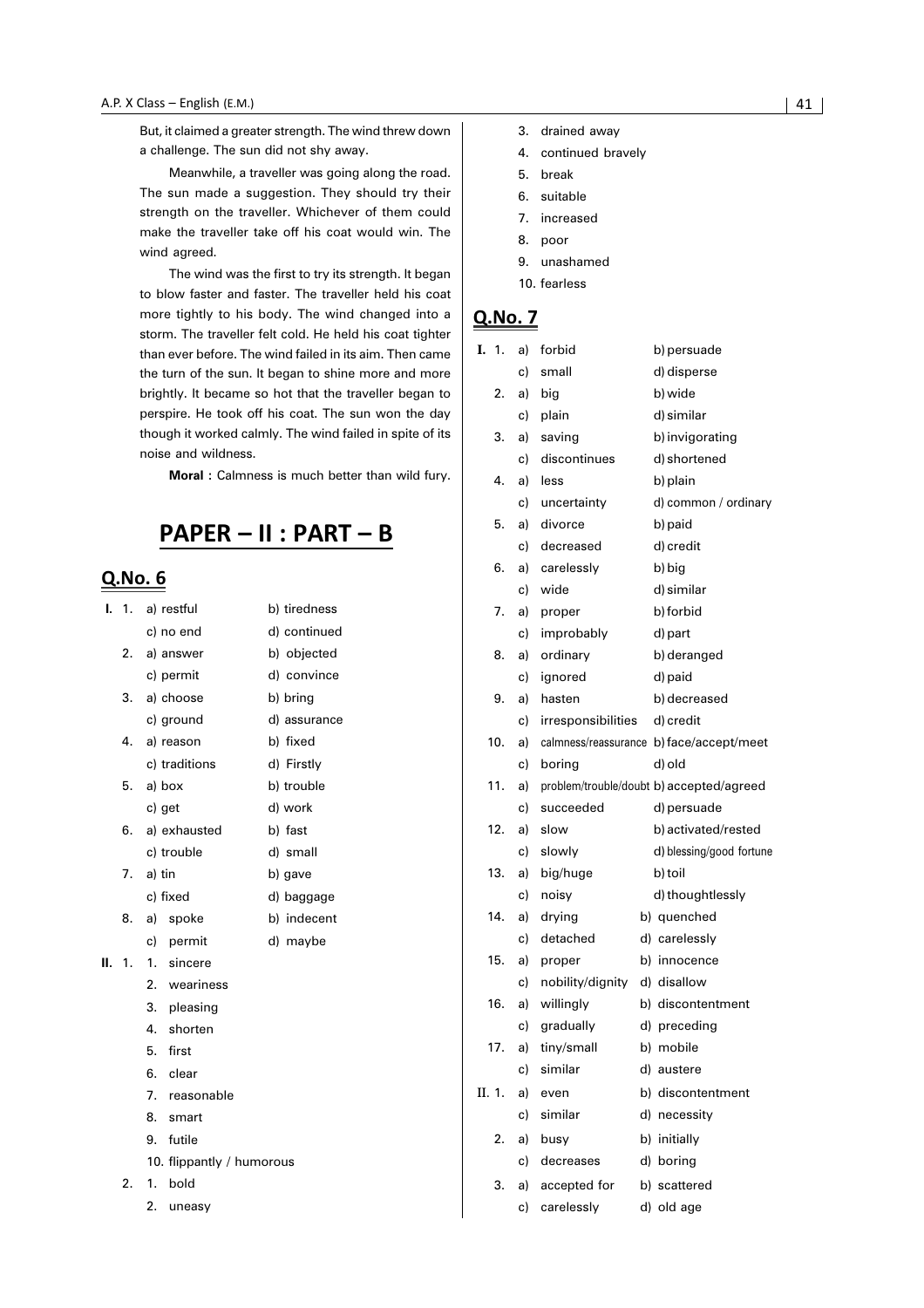| 1. | a) | leisurely      | b) returning  |
|----|----|----------------|---------------|
|    |    | c) extended    | d) return     |
| 2. |    | a) quickly     | b) father     |
|    |    | c) distance    | d) time       |
| 3. |    | a) finally     | b) hilly      |
|    |    | c) certainty   | d) marriage   |
| 4. |    | a) easily      | b) busy       |
|    |    | c) education   | d) government |
| 5. |    | a) quickly     | b) father     |
|    |    | c) distance    | d) time       |
| 6. |    | a) arranged    | b) carefully  |
|    | c) | hilly          | d) different  |
|    |    | 7. a) improper | b) shame      |
|    | c) | consciousness  | d) education  |

#### Q.No. 9

|     | 1. a) leisurely  | b) thought        |
|-----|------------------|-------------------|
|     | 2. a) creeps     | b) period         |
|     | 3. a) terrain    | b) roads          |
|     | 4. a) labour     | b) idea           |
|     | 5. a) round      | b) society        |
|     | 6. a) easily     | b) fields         |
|     | 7. a) labour     | b) people         |
|     | 8. a) quiet      | b) tongue         |
|     | 9. a) poured     | b) forehead       |
|     | 10. a) gradually | b) simultaneously |
|     | 11. a) neither   | b) languages      |
| 12. | a) guilt         | b) consciousness  |

#### Q.No. 10

|    | 1. a) marriage  | b) Initially |
|----|-----------------|--------------|
| 2. | a) Finally      | b) solution  |
| 3. | a) luggage      | b) certainty |
| 4. | a) special      | b) marriage  |
| 5. | a) thoughtfully | b) moment    |
| 6. | a) leisurely    | b) continues |
| 7. | a) motorable    | b) certainty |
| 8. | a) education    | b) physical  |

#### Q.No. 11

| 1. Persuade  | 2. lethargy  |
|--------------|--------------|
| 3. receded   | 4. amusing   |
| 5. crowd     | 6. conscious |
| 7. continues | 8. obviously |
|              |              |

- 9. luggage 10. responsibility
- 11. already 12. neglect

| 13. pebble   | 14. quiet        |
|--------------|------------------|
| 15. stranger | 16. conclude     |
| 17. uttered  | 18. convince     |
| 19. content  | 20. simultaneous |

#### Q.No. 12

| 1. |    | <b>Duplicatives</b> | <b>Alliteratives</b> |
|----|----|---------------------|----------------------|
|    |    | 1. aye - aye        | 1. see - saw         |
|    |    | 2. bye - bye        | 2. zig - zag         |
|    |    | 3. chop - chop      | 3. ding - dong       |
|    | 4. | bang - bang         | 4. ping - pong       |
| 2. |    | <b>Duplicatives</b> | <u>Alliteratives</u> |
|    |    | 1. chuk - chuk      | 1. pitter - patter   |
|    |    | 2. ta - ta          | 2. see - saw         |
|    |    | 3. bye - bye        | 3. chit - chat       |
|    |    | 4. hip - hip        | 4. dilly - dally     |
| 3. |    | <u>People</u>       | <u>Things</u>        |
|    | 1. | porter              | 1. pebble            |
|    |    | 2. villager         | 2. bus               |
|    |    | 3. officer          | 3. shoes             |
|    |    | 4. father           | 4. can               |

### **Q.No. 13(a)**

- 1. I saw her off at the bus-stand.
- 2. The old man caught up the young man at last.
- 3. The police will see through everyone till they catch the thief.
- 4. Rajesh has to leave behind his son at uncle's house to go to marriage.
- 5. Vani came to three-hour after the delivery.
- 6. Mohan saw to the arrangements and everything ran smoothly.
- 7. Charan's house loan will be paid off in 10 years.
- 8. Everything blacked out when the office closed.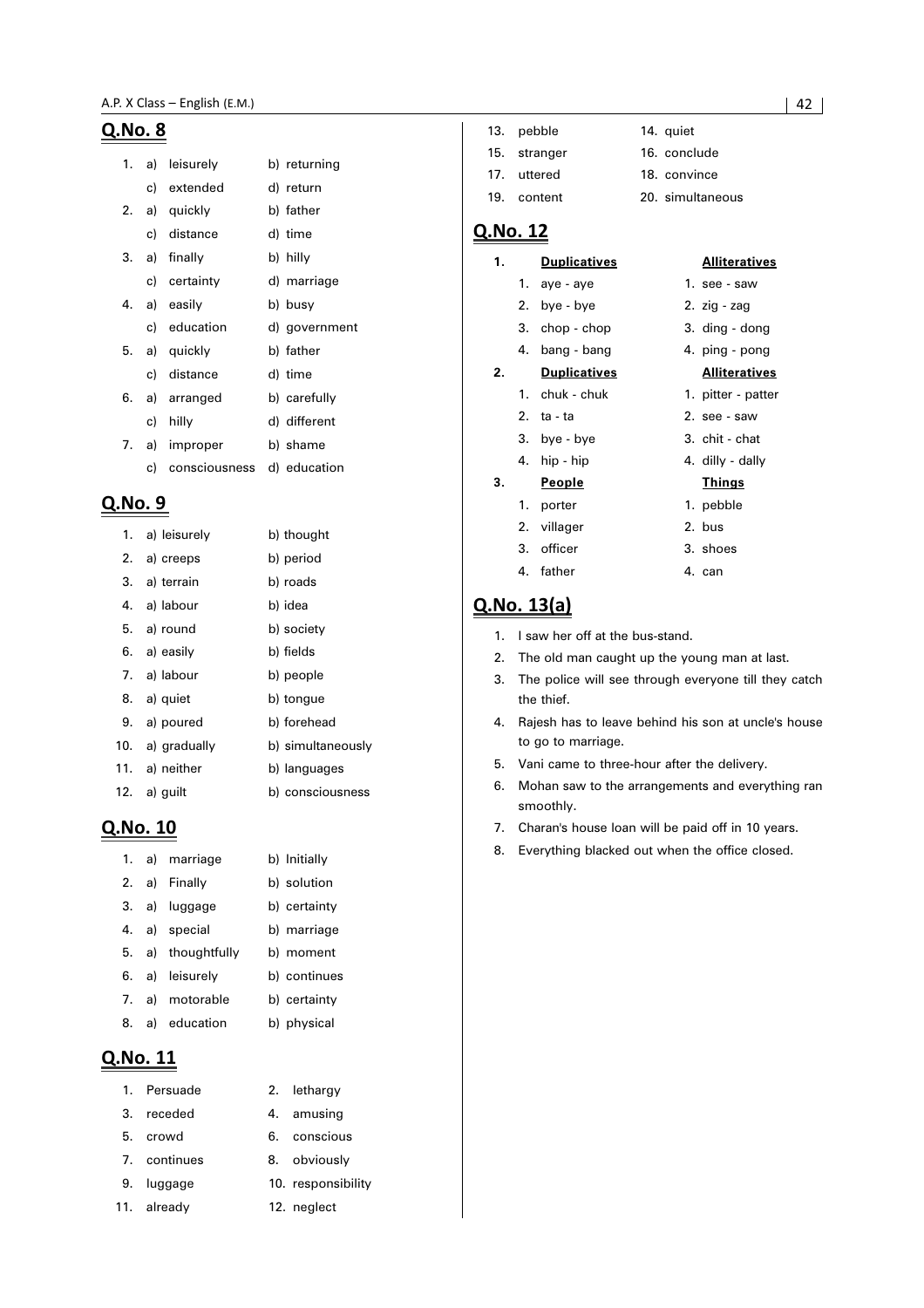## **CREATIVE ZONE : ANSWERS**

## <u> PAPER - I : PART - A</u> 'A' Reading

#### $Q.No.1$

- 1. a) He had let his father to carry his luggage.
	- b) Government job.
	- c) His white collar job.
- 2. a) The author i.e., Yeshe Dorjee Thongchi.
	- b) His parents were proud of him.
	- c) They had earned admiration and respect from the villagers.
- 3. a) The father of the narrator.
	- b) The narrator.
	- c) To his parents.

#### Q.No.2

- 1. a) Author noticed that his father's face was lighting up with contentment.
	- b) a feeling of happiness or satisfaction.
- 2. a) The father and the author (son).
	- b) The author should go and join in his job, so he started his journey in a luxurious bus. But the father should reach his village again so he started his journey in the same pebble road.
- 3. a) The narrator's father.
	- b) The road was uneven and full of pebbles. It was very difficult for him while walking.
- 4. a) In opposite directions.
	- b) The narrator.

## 'B' Reading

#### $Q.No.3$

- 1. a) They will say to come again.
	- b) They are not interested to invite us and their words come from lips not from heart.
	- c) The poet found the door shut on him if he goes again and again.
- 2. a) He learned to wear many faces.
	- b) The smile was like a fixed portrait smile.
	- c) The son.

#### **Q.No.4**

1. a) The poet wants to change himself by relearning the things how he used to do in his childhood. He wanted to do everything heartfully.

- b) Snakes bare fangs.
- 2. a) Philosophical and satirical.
	- b) They shut their doors. They did not welcome the speaker for the third time.
- 3. a) Because he has forgot to laugh with his heart.
	- b) He used to laugh with heart.

## 'C' Reading

#### **Q.No.5**

- **1**. a) 'They' refers to housewife's sisters & 'me' refers to housewife.
	- b) They meet in some marriage or kumkum ceremony.
	- c) They talk about new muggulu or new dishes to cook.
- 2. a) As Kamala's mother or some aunty.
	- b) Her husband.
	- c) His wife's name.
- 3. a) The housewife.
	- b) She forgot her name.
	- c) She wanted to know her name from her parents or from the certificate.
- 4. a) Sarada.
	- b) To be called by her name.
	- c) It was like a choultry.

#### $Q.No.6$

- 1. a) The housewife's husband, i.e., Satyanarayana Murthy.
	- b) The housewife-Sarada.
- 2. a) 'Just scrubbing the floor does not make a festival'. b) Yemoi.
- 3. a) She wants to know her name by seeing it on her certificates.
	- b) She thinks that others may not clean the floor as well as her.
- 4. a) Her mind was taken up with the thoughts of scrubbing the floor.
	- b) Sarada.

#### Q.No. 7 & 8

1.  $16^{th}$  January 2016.

Dear Diary,

How strange the life is ! One day away from work.... One feels one should not work any more.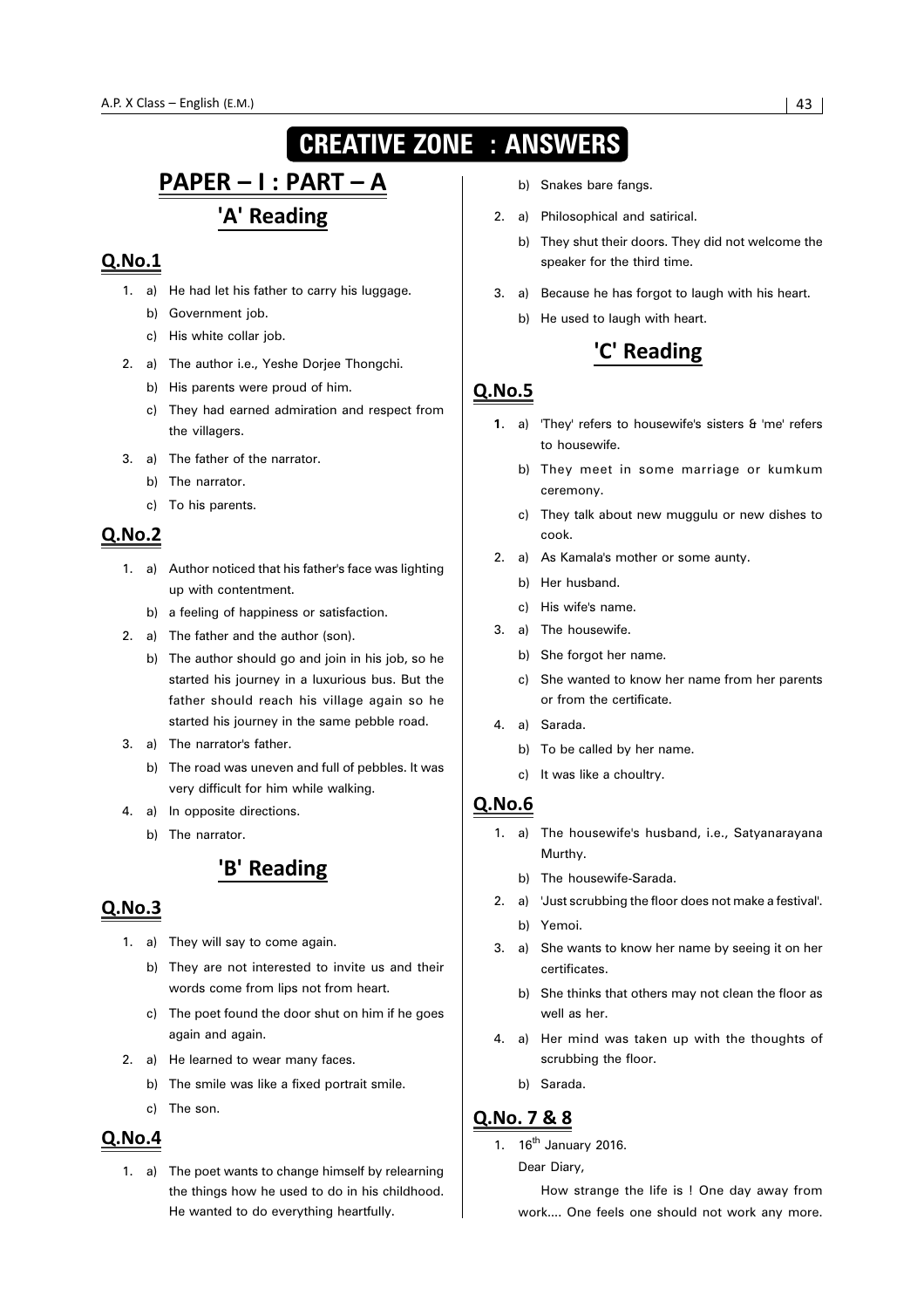After all one Sunday. What difference does it make ? Waking up late ! Full breakfast ! .... At the most a sumptuous lunch in the afternoon. I don't feel like going back to work next day. What is it called ? Lethargy ? I don't know. But this feeling never works with a wage labourer who has to work round the week to make a living ..... But ..... I'm not a wage labourer. I'm a man with a secure job. And, that is not the only reason. Chitra has entered my life .... from then on life is dreamlike ..... But she asks me to go to Darjeeling. To join my duties. But I don't want to leave her behind. That too alone. No, No.... I will not. I will not go.

2. Dear Friends,

Today I wish to give you a very brief speech on the content read in the poem 'Once Upon a Time'.

The past seems to be better than the present. People once used to laugh with their hearts. Now they only laugh with their teeth. This shows that the people now-a-days laugh artificially. Once people shook hands whole heartedly. Now, it became quite artificial. People now-a-days say the expressions 'feel at home' and 'come again' from their lips but not from their hearts. People now-a-days wear many faces like many dresses. I ask you to please laugh whole heartedly and shake hands affectionately. Please maintain warm relationship with your friends and neighbours. It makes you feel living.

Thank you for listening to me.

3. I cannot imagine how I have forgotten my name. No other woman would not face this situation like me in this world, I hope. For the last two days I have been restless in search of knowing my name. Today I felt like a person. My friend indeed gave me a new life. Until my friend Pramila said, I could not remember it. It is a silly thing to forget my name. Now I understood why I had forgotten my name. All the shelves of my mind were filled with only one thing – how well I can scrub the floors. I remembered nothing else. If I had not met her, I would have gone mad. Now I have to do one thing – not to forget my name once again. I should demand everybody except my children to call me by name. I should not allow my husband to call me 'yemoi gemoi'. I should have my identity by my name.

| 4. Narrator | How is the tea? |  |
|-------------|-----------------|--|
|             |                 |  |
|             |                 |  |

- **Father** : It is very tasty; I want one more cup of tea .......
- **Narrator :** Father, you seem to be tired, I am very sorry. I should not have made you carry

|                  |    | the trunk.                                                             |  |
|------------------|----|------------------------------------------------------------------------|--|
| Father           | ÷  | It's all right. It's very common for us                                |  |
|                  |    | carrying such weights and walking                                      |  |
|                  |    | down these roads. But, son                                             |  |
| Narrator         | ÷  | Say dad, what do you want?                                             |  |
| Father           | ÷  | Do you have a pair of old shoes?                                       |  |
| <b>Narrator</b>  | ÷  | Why ?                                                                  |  |
| Father           | ÷. | The road is uneven and full of pebbles.                                |  |
|                  |    | It hurts while walking.                                                |  |
| Narrator         | ÷  | I am very sorry dad; I have not noticed                                |  |
|                  |    | the cracks on your feet till now. I have                               |  |
|                  |    | not even noticed that the road is uneven.                              |  |
|                  |    | Curse me ! I am not a good son !                                       |  |
| Father           | ÷  | Don't say like that. I really love you my                              |  |
|                  |    | good son !                                                             |  |
| Narrator         | ÷  | I am wearing a pair of hunting shoes so                                |  |
|                  |    | that I don't feel any pain but I don't think                           |  |
|                  |    | about you at all. It's my fault. Pardon me                             |  |
|                  |    | Ţ                                                                      |  |
| <b>Father</b>    | ÷  | It's OK my dear son !                                                  |  |
| Narrator         | ÷. | Take this amount and buy a pair of                                     |  |
|                  |    | canvas shoes, father.                                                  |  |
| Father           | ÷  | No, no. I don't want money. You don't                                  |  |
| Father           |    | have to spend money on new shoes.                                      |  |
|                  | ÷  | I want an old pair of shoes only.                                      |  |
| Narrator         | ÷  | But I don't like you wearing my old pair<br>of shoes ! Buy a new pair. |  |
| Father           | ÷  | No, no  Give me an old pair of shoes                                   |  |
|                  |    | if you have. Otherwise I don't have any.                               |  |
| Narrator         | ÷  | OK, take this pair of hunting boots. I shall                           |  |
|                  |    | buy a new pair.                                                        |  |
| Father           |    | : I am very happy, my son. Thank you.                                  |  |
|                  |    | Take care of you. Write to us                                          |  |
| Narrator         |    | : OK, dad, Bye.                                                        |  |
| <b>Father</b>    |    | : Bye-bye.                                                             |  |
|                  |    | 5. <b>Sarada's husband</b> : Warm welcome, dear ! I am                 |  |
|                  |    | very sorry to miss you for these                                       |  |
|                  |    | two days. I have counted every                                         |  |
|                  |    | second since you left home. It                                         |  |
|                  |    | is like a festival for us.                                             |  |
| Sarada           |    | It's OK, dear.<br>÷                                                    |  |
| Sarada's husband |    | How are your parents?<br>t.                                            |  |
| Sarada           |    | They are fine.<br>÷.                                                   |  |
| Sarada's husband |    | Look at the state of the house.<br>÷                                   |  |
|                  |    | It's like a choultry. Oh, what a                                       |  |
|                  |    | relief for us !                                                        |  |
| Sarada's husband |    | : Yemoi, may I have a cup of                                           |  |
|                  |    | coffee ?                                                               |  |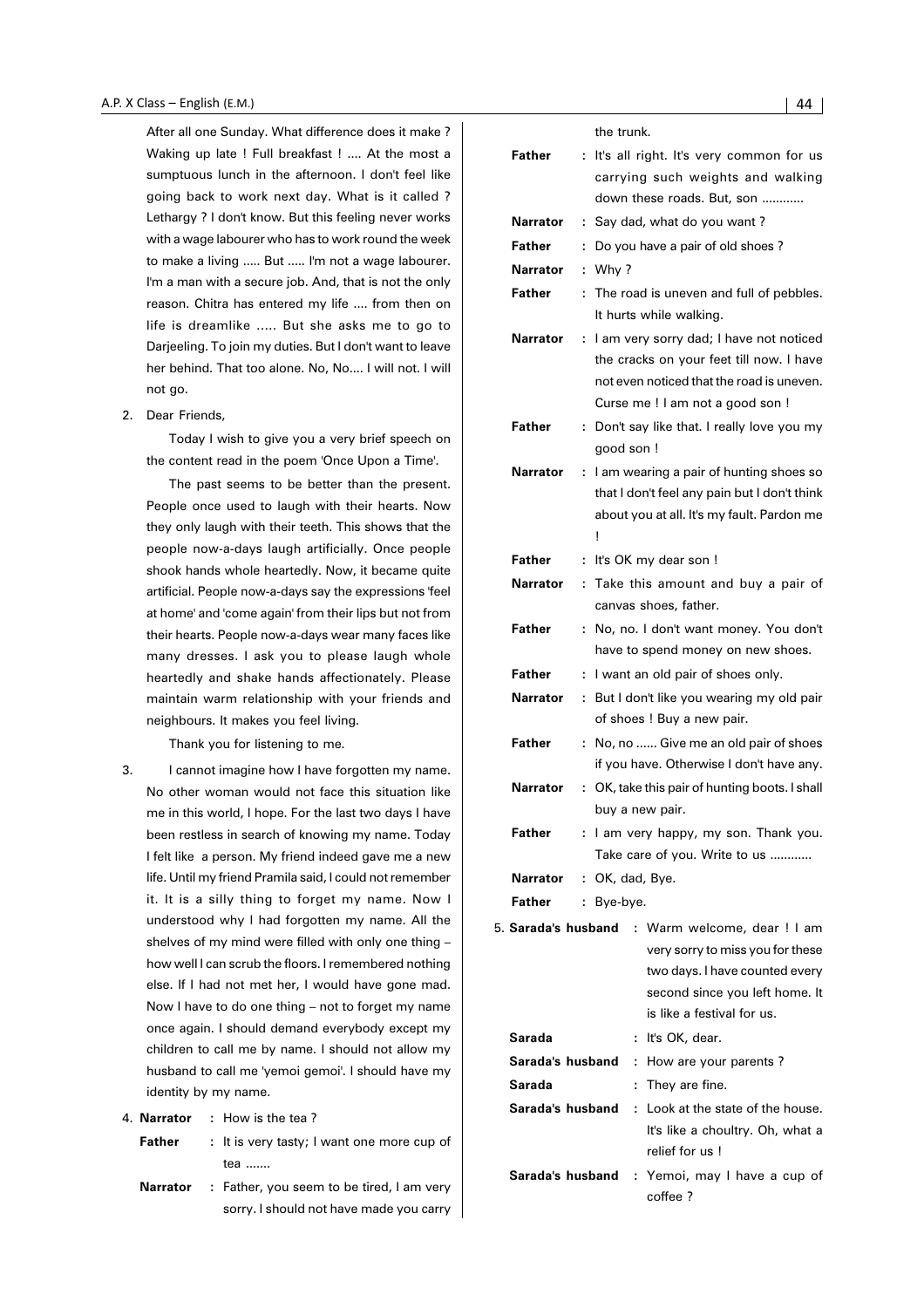#### A.P. X Class – English (E.M.) (2008) 2014 - 2022 - 2022 2023 2024 2022 2023 2024 2022 2023 2024 2022 2023 2024

| Sarada           | ÷. | Don't call me yemoi geemoi; I     |
|------------------|----|-----------------------------------|
|                  |    | too have a name.                  |
| Sarada's husband | ÷  | Oho, I think you have come to     |
|                  |    | know your name. Am I correct?     |
| Sarada           | ÷. | Yes, my name is Sarada - call     |
|                  |    | me, Sarada.                       |
| Sarada's husband | ÷. | OK, dear, I will call you by your |
|                  |    | name from now onwards.            |
| Sarada           | ÷. | I too have an identity. Please    |
|                  |    | treat me as a human being.        |
|                  |    | Don't think that I am only useful |
|                  |    | for scrubbing and swabbing.       |
| Sarada's husband |    | : Don't think like that, Sarada.  |
|                  |    | You are my better half. You       |
|                  |    | have your own identity and        |
|                  |    | self-respect.                     |
| Sarada           | ÷. | I want equal rights, equal        |
|                  |    | respect and equal status along    |
|                  |    | with you.                         |
| Sarada's husband | t. | OK, dear. Don't be serous.        |
| Sarada           | t  | Then, why don't you share the     |
|                  |    | household duties.                 |
| Sarada's husband |    | : OK, from now onwards I will     |
|                  |    | share your duties. Don't worry,   |
|                  |    | dear.                             |
| Sarada           |    | : You are really a good husband   |
|                  |    | ! Thank you for noticing my       |
|                  |    | identity.                         |
| Sarada's husband | ÷  | Welcome, dear.                    |

## PAPER - I : PART - B

#### Q.No. 9

| 1.       |        | a) flying |        | b) most     |        | c) have   |
|----------|--------|-----------|--------|-------------|--------|-----------|
|          | d)     | brightly  |        | e) coloured |        |           |
| 2.       |        | a) was    |        | b) with     |        | c) caught |
|          | d)     | fish      |        | e) took     |        |           |
| Q.No. 10 |        |           |        |             |        |           |
| 1.       | $1)$ A |           | $2)$ B | 3) A        | $4)$ C | 5) B      |
| 2.       | 1)     | B         | $2)$ A | 3) C        | 4) B   | 5) C      |
| 3.       | 1)     | в         | $2)$ A | 3) D        | 4) B   | 5) C      |
| 4.       | 1)     | С         | $2)$ A | $3)$ C      | 4) D   | 5) A      |
| 5.       | 1) A   |           | 2) D   | 3) C        | 4) B   | 5) B      |
| 6.       | 1)     | D         | 2) D   | $3)$ C      | 4) D   | 5) B      |

7. 1) C 2) B 3) C 4) C 5) A

#### Q.No. 11

- 1. When the ladies have arrived, I was speaking to them.
- 2. The man is trusted that he is honest.
- 3. I met my old friend who is now a police inspector.
- 4. Here is a book which contains diagrams.

#### Q.No. 12

- 1. Cricket will not be played by him.
- 2. The lesson will be read by Mohan.
- 3. Good news was being expected by the students.
- 4. The first gramphone was invented by Edison.

### Q.No. 13

- 1. My father said not to worry, he himself would see me off at Dirang.
- 2. Father asked if I would like to rest for some time.
- 3. Father asked me if I had pair of old shoes.
- 4. The traveller asked the hotel keeper whether there was any room vacant with him.

#### Q.No. 14

- 1. It is Autumn so leaves are falling.
- 2. As he is ill, he cannot attend office.
- 3. He was fined because he has copied in the examination.
- 4. Since he wanted to stay at home for some more days, he wanted to apply for leave.
- 5. As the roads were not good, he preferred less luggage.
- 6. There was nobody in the village to carry the author's luggage because everybody was engaged in some important work.

#### Q.No. 15

| 1) of |         | $2)$ to |
|-------|---------|---------|
| 3) on |         | 4) on   |
|       | 5) from | 6) for  |
|       | 7) with | 8) to   |
|       |         |         |

- 1. asked, was
- 2. thought
- 3. wanted
- 4. became
- 5. had been, came
- 6. arrived, started
- 7. had given, thanked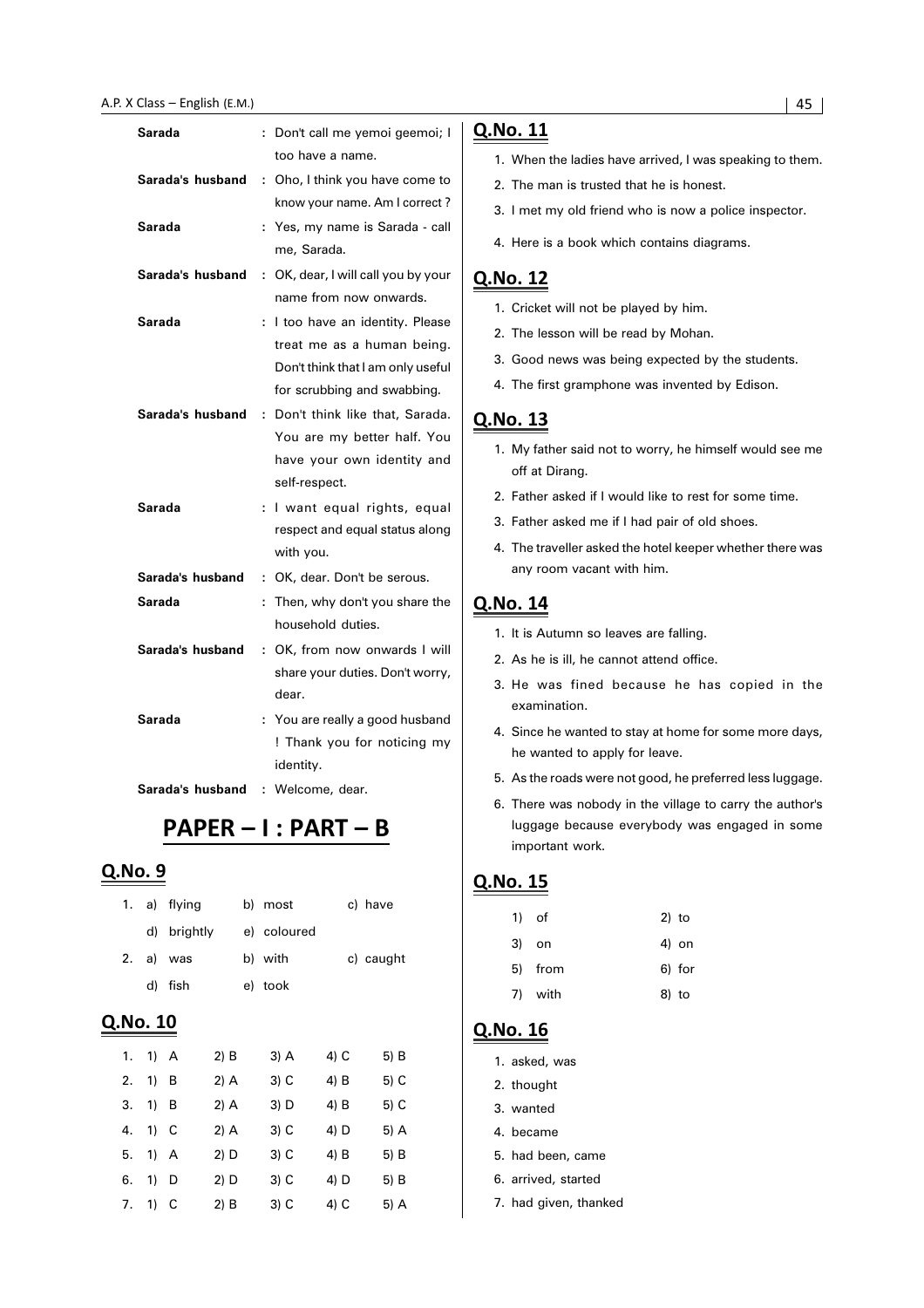- 1. Friend, it's high time you stopped smoking.
- 2. Mother, you should take rest.
- 3. My dear friend, you should wake up early to prepare well for the exams.
- 4. My dear sister, you would concentrate on your studies.

#### Q.No. 18

- 1. Would you mind if I share your lunch, Ravi ?
- 2. Could you please give a kilo of sugar.
- 3. Could you please give me a different one, this note is torn.
- 4. Could you please permit me to use your computer once.

#### **Q.No. 19**

| 1) a | 2) c | 3) d | 4) c |
|------|------|------|------|
|      |      |      |      |

#### Q.No. 20

1) b 2) c 3) c 4) c 5) a

## PAPER - II : PART - A

#### Q.No.1

- 1. 1) Boys and girls.
	- 2) In all the above given countries most of the boys and girls are using computers.
	- 3) Burland boys.
		- Nepore girls.
	- 4) Nepore.
	- 5) Burland.
- 2. 1) 720 students want to join Intermediate course.
	- 2) The pie diagram shows a survey done on 1200 students who have completed class 10 and chosen different career options.
	- 3) A) 36.
	- 4) A) 60.
	- 5) ii) The highest number of students want to join Intermediate course.

#### **Q.No. 2**

- 1. 1) Necessity.
	- 2) A person who is the first to study or develop a particular topic.
- 3) Over a dozen surgical instruments.
- 4) B
- 5) A
- 2. 1) Walking.
	- 2) It is simple.
	- 3) A
	- 4) C
	- 5) C

#### $Q.No.3$

1) 2, 4, 5, 1, 3

### **Q.No.4**

1.

71/6/71, Sea road, Machilipatnam,  $8 - 8 - 16$ .

#### To

The Personal Manager,

New World Publication,

Tarnaka,

Hyderabad.

**Sub :** Job of a Sales Executive.

Sir,

With the reference to your advertisement in the "Everyday Times" of 5<sup>th</sup> August, I wish to apply for the post of Sales Executive in your establishment.

Regarding my education qualification I passed B.Sc with M.P.C. from Andhra University in 2013. I am young and smart. I can speak Telugu, Hindi and English fluently.

I had two years experience as a Sales Executive with a upcoming company in Machilipatnam.

I would be glad to supply you any further information that you might wish to have.

Thanking you,

Yours faithfully,

x x x x x

#### 2. *Aid for Hud-Hud Victims*

#### *– By Mahesh / Rajani*

The news of the devastation caused by Hud-Hud in Vizag moved the hearts of all the people of India. Many people lost shelter and their belongings. They struggle for their existence. A meeting of the school prefects was held and it was unanimously decided to acquaint the students with the plight of our brethren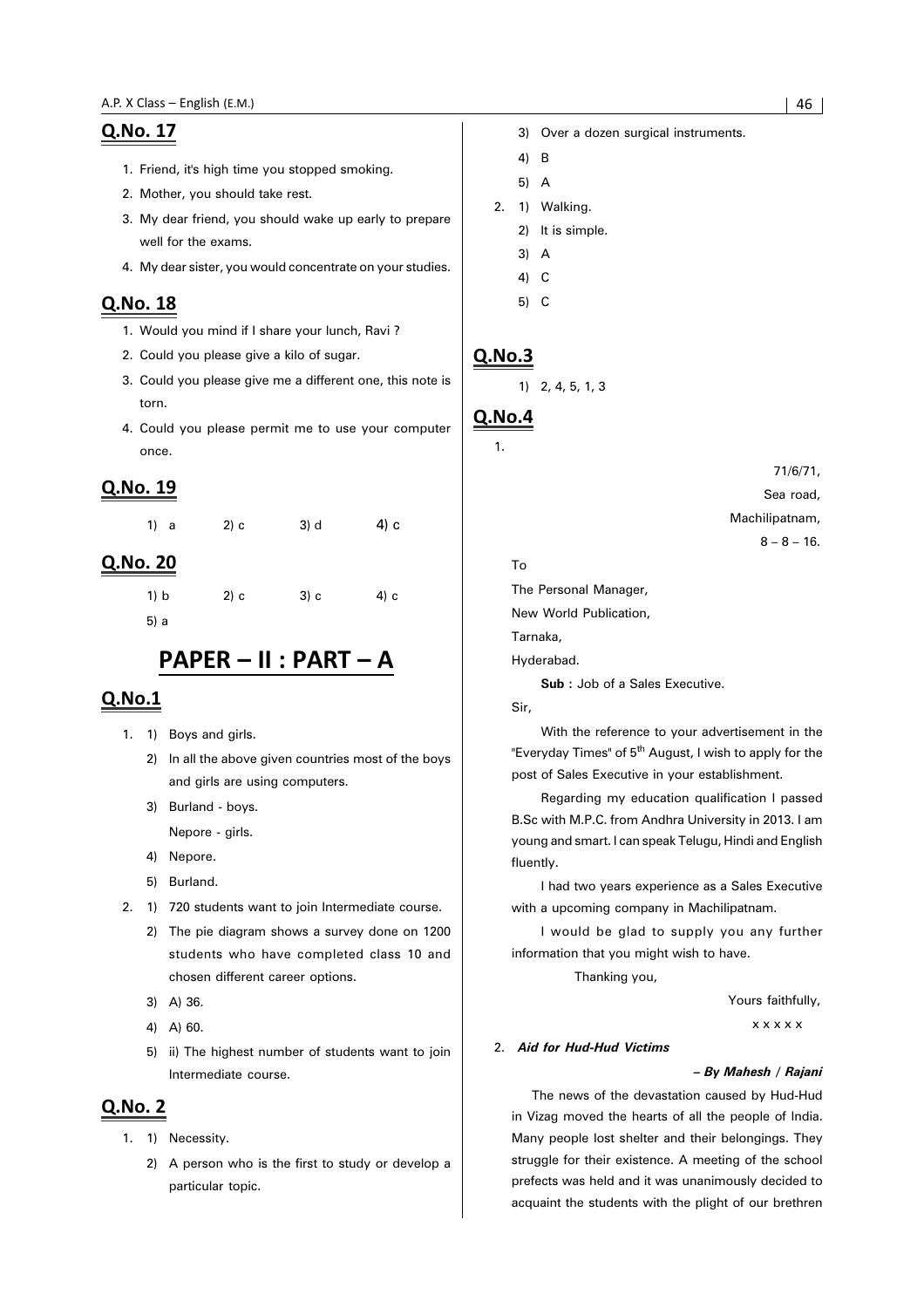and exhort them to come forward and extend a helping hand in the hour of need.

Accordingly an appeal was made to students to contribute money and material for the Hud-Hud affected children. A whole-hearted effort was made. Individuals as well as organisations were approached to contribute generously for children whose lives were ruined completely by Hud-Hud. We collected ` 7 lakhs, which we presented to the Chief Minister's relief fund. The learning material like books, bags, stationery were taken to the affected areas by our student volunteers. They distributed these items personally among the affected children.

#### Q.No. 5

1. Helen Adams Keller was born on June 27, 1880 in Tuscumbia, Alabama. In 1882, she suffered from fever and was struck blind, deaf and mute. Beginning in 1887, Keller's teacher Anne Sullivan helped her make tremendous progress with her ability to communicate and Keller went to college graduating in 1904. During her lifetime, she received many honours in recognition of her accomplishments.

Keller had mastered several methods of communication, including touch - lip reading, Braille speech typing and finger - spelling. From childhood, she began to feel people's hands to find out what they were doing; recognize people by feeling their faces or their clothes, made up signs with her hands so she could talk to her family.

Keller's determination and strong will to achieve success made her reach the peaks with international recognition. She became a role-model for many depressed and handicapped people.

#### 2. **THE CLEVER JESTER AND THE KING**

Once there lived a clever jester at a king's court. He made the king and the courtiers laugh even in their saddest moments. He was a favourite of the king.

One day he cut a rude joke and offended the king. The king got offended. He grew furious. He sentenced the jester to death. The jester pleaded for mercy. The king did not yield. He was stern but gave one concession to him.

The king ordered him to choose the way how he would die. Immediately the jester said that he had chosen to die of old age. The king laughed at this. He pardoned him. The jester was able to save his own life by his wit and humour.

**Moral :** Wit and humour may save life.

## PAPER – II : PART – B

#### Q.No. 6

Q.No. 1.  $a)$ 

|              |  | 1. a) objected    |  | b) shabby       |  |  |  |
|--------------|--|-------------------|--|-----------------|--|--|--|
|              |  | c) persuade       |  | d) unwillingly  |  |  |  |
|              |  | 2. a) slowly      |  | b) big          |  |  |  |
|              |  | c) contradictory  |  | d) lavish       |  |  |  |
|              |  | 3. a) really      |  | b) appreciation |  |  |  |
|              |  | c) work           |  | d) ineffective  |  |  |  |
|              |  | 4. a) naked       |  | b) damaged      |  |  |  |
|              |  | c) observed       |  | d) purse        |  |  |  |
| <b>No. 7</b> |  |                   |  |                 |  |  |  |
|              |  | 1. a) withdrew    |  | b) falsely      |  |  |  |
|              |  | c) humble         |  | d) disrespect   |  |  |  |
|              |  | 2. a) adulthood   |  | b) weakness     |  |  |  |
|              |  | c) useful         |  | d) noisily      |  |  |  |
|              |  | 3. a) disappeared |  | b) glad         |  |  |  |

c) last d) new 4. a) covered b) different

- c) unnoticed d) even
- 5. a) dissuade b) willingly
	- c) unnoticed d) gradually/slowly

#### Q.No. 8

|  | 1. a) quiet     | b) thoughtfully |
|--|-----------------|-----------------|
|  | c) moment       | d) thirsty      |
|  | 2. a) education | b) realize      |
|  | c) proud        | d) respect      |
|  | 3. a) concluded | b) physical     |
|  | c) childhood    | d) silently     |
|  | 4. a) resembled | b) uneven       |
|  | c) hunting      | d) get          |
|  | 5. a) new       | b) reluctantly  |
|  |                 |                 |

c) contentment d) suddenly

|    | 1. a) feeling |     | b) people   |  |  |
|----|---------------|-----|-------------|--|--|
|    | 2. a) realize |     | b) dreams   |  |  |
|    | 3. a) proud   |     | b) earned   |  |  |
|    | 4. a) reached |     | b) appeared |  |  |
|    | 5. a) waiter  | b). | heard       |  |  |
|    | 6. a) pair    |     | b) shoes    |  |  |
|    | 7. a) wearing |     | b) around   |  |  |
| 8. | a) remaining  | b)  | enough      |  |  |